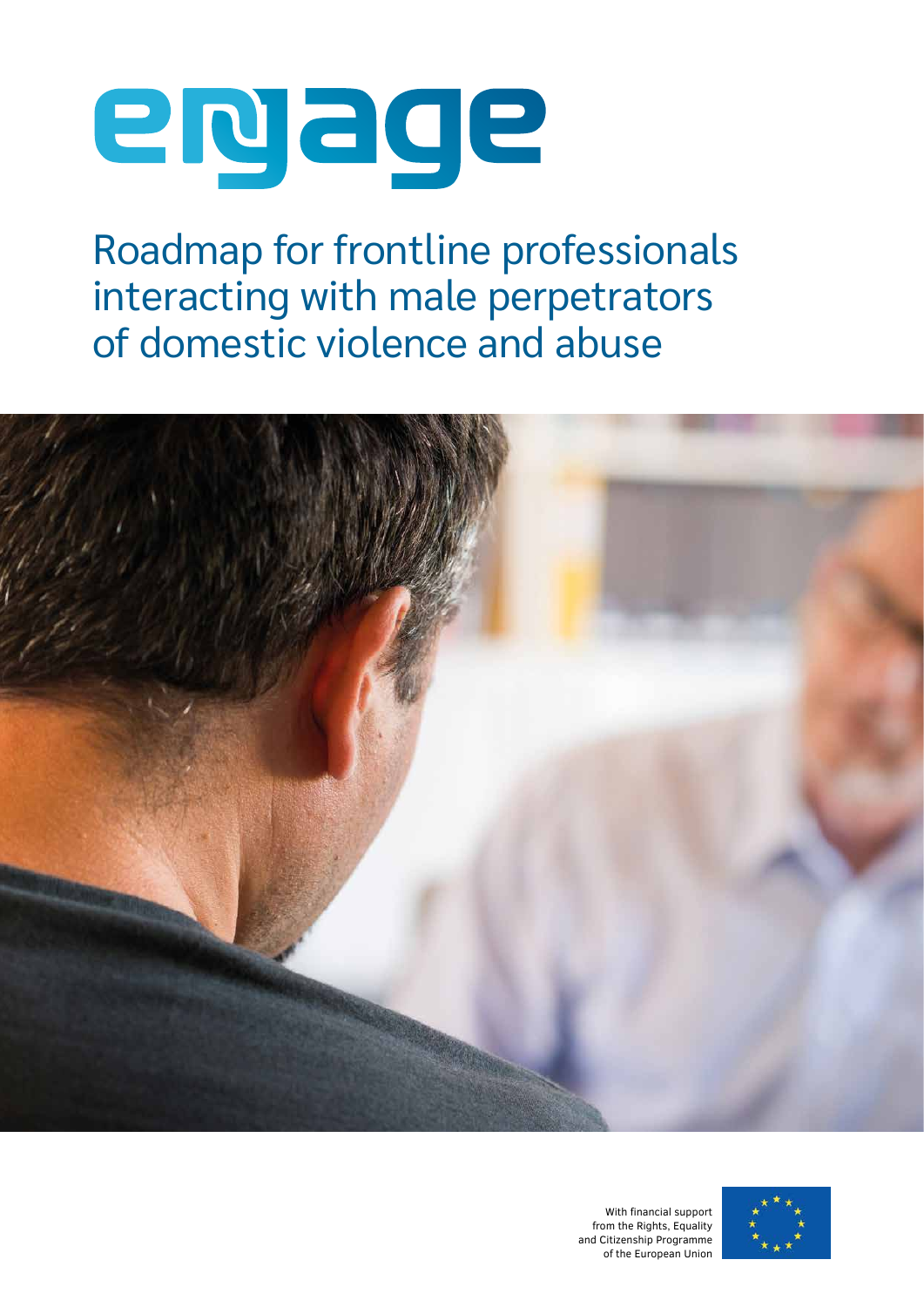ENGAGE Roadmap for frontline professionals interacting with male perpetrators of domestic violence and abuse to ensure a coordinated multi-agency response to perpetrators

Editor: Heinrich Geldschläger (ENGAGE project coordinator)

Contributors: Alvaro Ponce, Ana Duarte (Spain), Mathilde Sengoelge, Marc Nectoux, Elisabeth Perry (France), Alessandra Pauncz, Stella Cutini, Giacomo Grifoni, Giovanni Billi (Italy), and Ralf Puchert, Dietlind Schröder, European Network for the Work with Perpetrators of domestic violence (WWP EN) Year of publication: 2019

Graphic design: Monika Medvey

Cover image: istock.com

European project REC-VAW-2016/776919 – ENGAGE frontline professionals to provide a coordinated multi-agency response to perpetrators.

Co-funded by:

With financial support from the Rights, Equality and Citizenship Programme of the European Union



This publication has been produced with the financial support of the Rights, Equality and Citizenship Programme of the European Union for the project REC-VAW-AG-2016/776919. The contents of this publication are the sole responsibility of the project partners and can in no way be taken to reflect the views of the European Commission.





The UNFPA supported MenEngage Platform for Eastern Europe and Central Asia provides a collective voice for the region on the need to challenge harmful gender norms and to advocate for gender-transformative policies at all levels. Engaging men and boys alongside women and girls is an essential element of this work. With strong partnerships and collaboration at its heart, the platform brings together key organizations, institutions and individuals to support efforts to scale up gender-transformative programming and work with women's rights, feminist and social-justice groups and movements in the region. It is open to non-governmental and civil-society organizations, state institutions, experts, government representatives, academics and UN partners.The MenEngage Platform has five focus areas: research for action, policy and advocacy, ending violence & harmful practices, fatherhood & caregiving and reproductive health and rights. The Platform brings together policy makers, practitioners and academics through in-person conferences as well as on social media through a vibrant digital community on Facebook ([@eecamenengage](https://www.facebook.com/eecamenengage/)) and [Twitter \(@unfpaeecaro\)](https://twitter.com/unfpaeecaro?lang=en) as well as an active [website \(https://menengage.unfpa.org/\)](https://menengage.unfpa.org/en) housing the latest resources.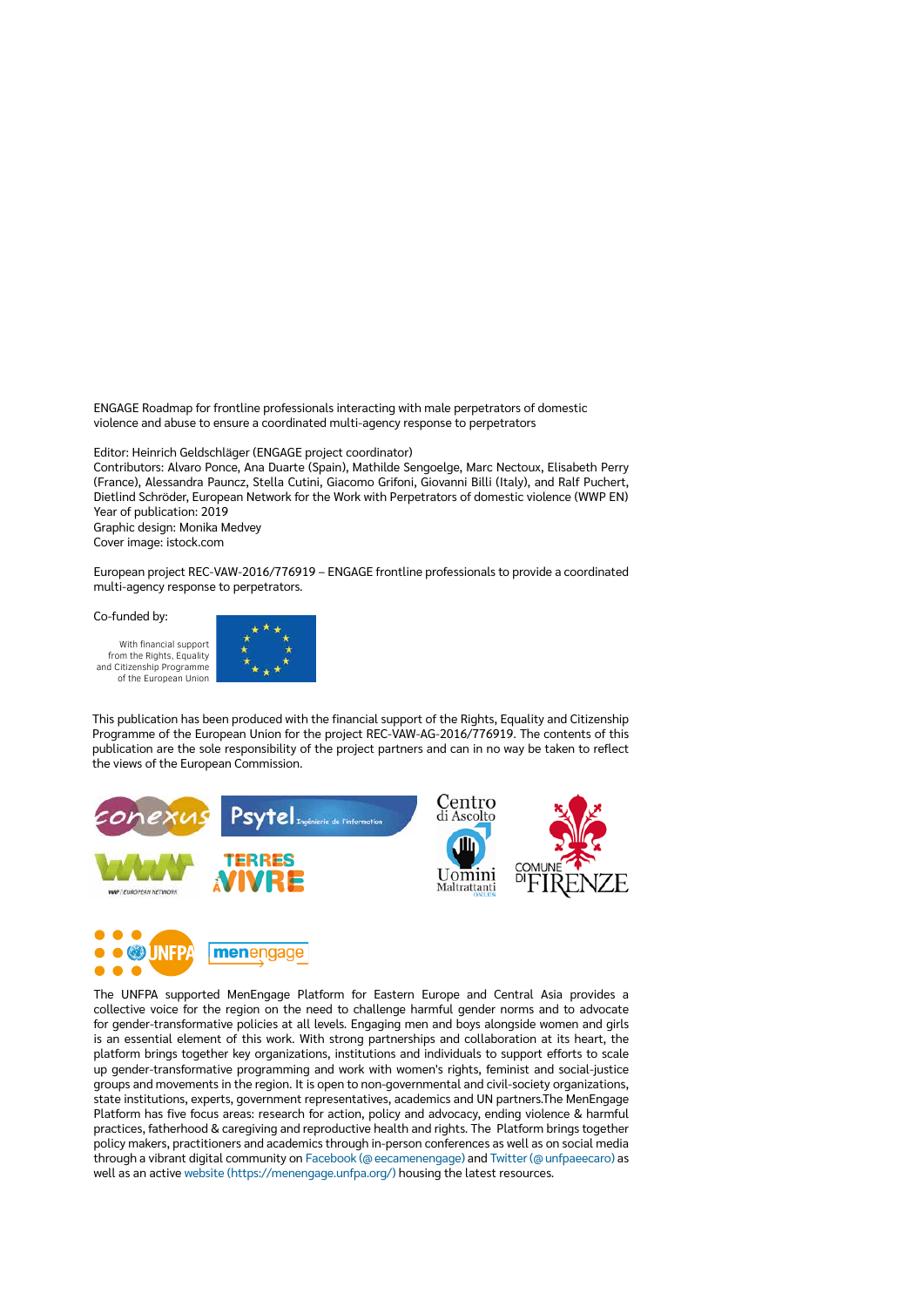## epage

Roadmap for frontline professionals interacting with male perpetrators of domestic violence and abuse to ensure a coordinated multi-agency response to perpetrators

## Table of Contents

| 4  | <b>About this Roadmap</b>                                                               |
|----|-----------------------------------------------------------------------------------------|
| 8  | Power, control and the consequences of violence and abuse                               |
| 9  | Ensuring accountability and victim safety                                               |
| 11 | Beliefs and positions towards men who use domestic violence and abuse                   |
| 13 | <b>Flowchart of 4 Steps for engaging perpetrators</b>                                   |
| 14 | <b>Step 1: Identifying</b> domestic violence and abuse in men -<br>signs and indicators |
| 16 | <b>Step 2: Asking</b> men about domestic violence and abuse                             |
| 21 | <b>Step 3: Motivating perpetrators for referral</b>                                     |
| 22 | Step 4: Referring men to perpetrator programmes,<br>coordinated multi-agency response   |
| 25 | Professional, personal and legal dilemmas                                               |
| 27 | In a nutshell: Twelve do's and don'ts when engaging with a perpetrator                  |
| 28 | <b>References</b>                                                                       |
| 30 | Annex of tools and resources                                                            |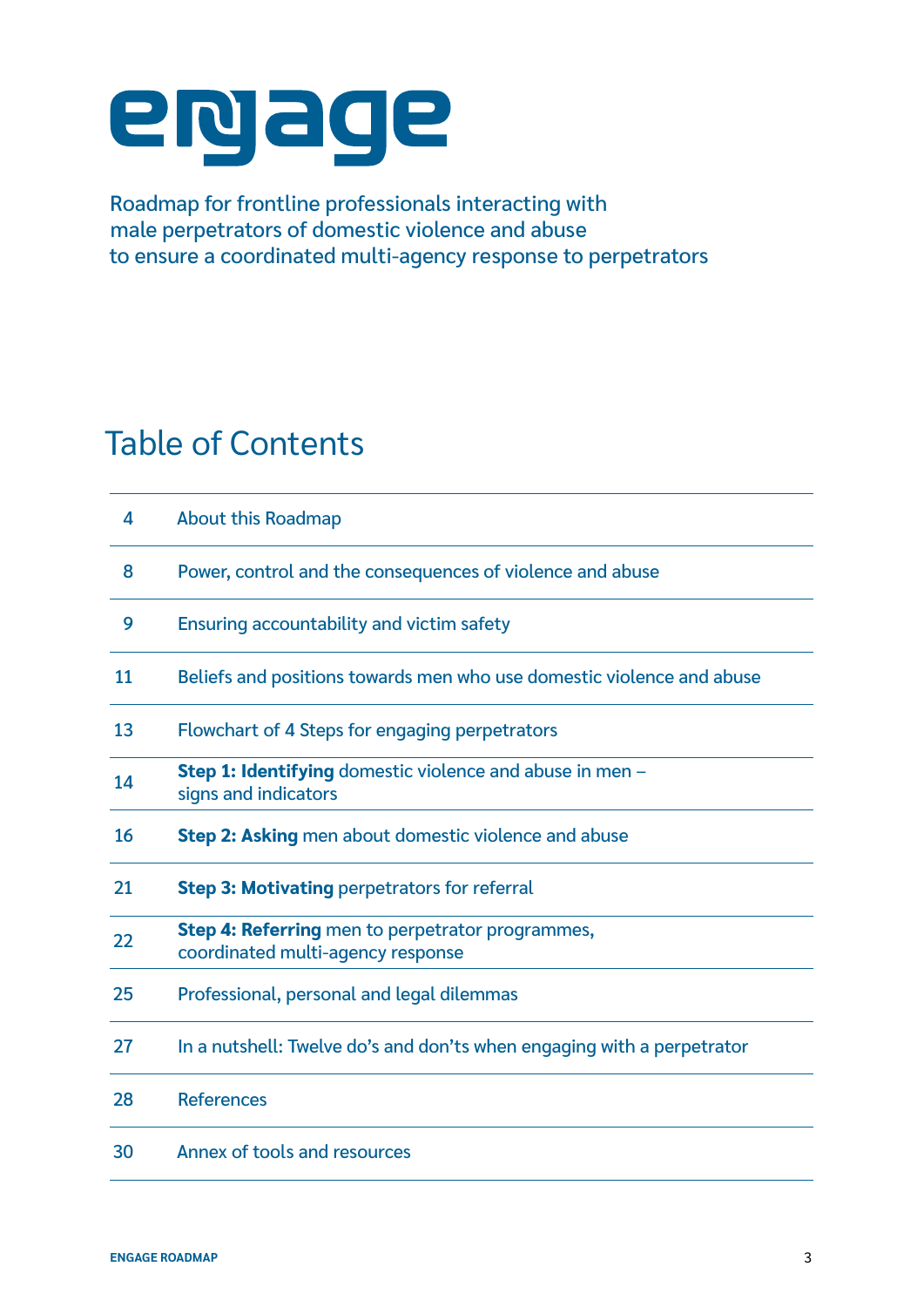## About this Roadmap

In Europe, over one in five women (22 %) have experienced physical and/or sexual violence and 43 % of women psychological violence from either a current or previous partner<sup>1</sup>. Domestic violence and abuse against intimate partners has a devastating impact on the health and well-being of the victims, with long term negative consequences for all involved (including the perpetrator). Adequate measures to protect victims are essential, yet a comprehensive policy to tackle this kind of violence must also address the perpetrators. The Council of Europe Convention on preventing and combating violence against women and domestic violence (Istanbul Convention) requires European Union Member States to invest in programmes for domestic violence perpetrators and for sex offenders (Article 16, Hester and Lilley, 2014).

#### Why a roadmap?

The roadmap is to assist **frontline professionals** in health care or social services, child protection services, police, and others, coming into contact with male service users who are violent or abusive to their female partners<sup>2</sup>. One of the most common requests from victims is for someone to work with their partner, to help him change and to keep them and their children safe from violence. Working with these men to change their behaviour is a key step towards preventing domestic violence.

The roadmap is designed for frontline professionals who may come into contact with violent or abusive men. There are three ways this may happen:

- ¡ **Men as service users:** some men may disclose their abusive behaviour and ask for help, others will present themselves as victims of their (female) partner's violence, but most will not refer to the abuse while, at most, presenting with possibly related issues such as alcohol, stress, depression, and relationship problems,
- **EXTER 10 Men as partners of service users:** some men insist on accompanying their partners to appointments and/or talk for their partners (they may appear to be caring and protective of their partners and very plausible),
- ¡ **Men as fathers of young service users:** in your role you may know children affected by domestic violence, and consequently the perpetrator, with whom you may be in contact in your agency, in his home or at child protection case conferences, for example.

Your response to any disclosure, however indirect, could be significant for encouraging responsibility and motivating men towards change. It is paramount to keep in mind that the primary goal of all work with male perpetrators (including identification and referral) is to ensure the **safety of women and children**.

#### How was it made?

The contents of the roadmap are based on a review of the relevant literature and input from frontline professionals, male perpetrators and experts working with perpetrators who agreed to take part in focus groups or interviews in three European countries (France, Italy, Spain) as part of the ENGAGE project. Additional experts in the field from three other European countries (Austria, Croatia and Finland) as well as Prof. Marianne Hester (University of Bristol) and Neil Blacklock (Respect, UK) as members of the advisory board for the ENGAGE project also provided valuable feedback for this guide. All frontline professionals interviewed stated their need for tools to better address violent behaviour in men.

<sup>1</sup> European Union Agency for Fundamental Rights (2014)

<sup>2</sup> Athough there are also cases of domestic violence and abuse from women to their male partners and in lesbian, gay, bisexual, transsexual, xx (LGB-TI+) relationships, this roadmap focuses on men using violence and abuse against their female partners because these are the most frequent cases and, consequently, most of the knowledge base of scientific evidence and practical experience is related to these kinds of cases.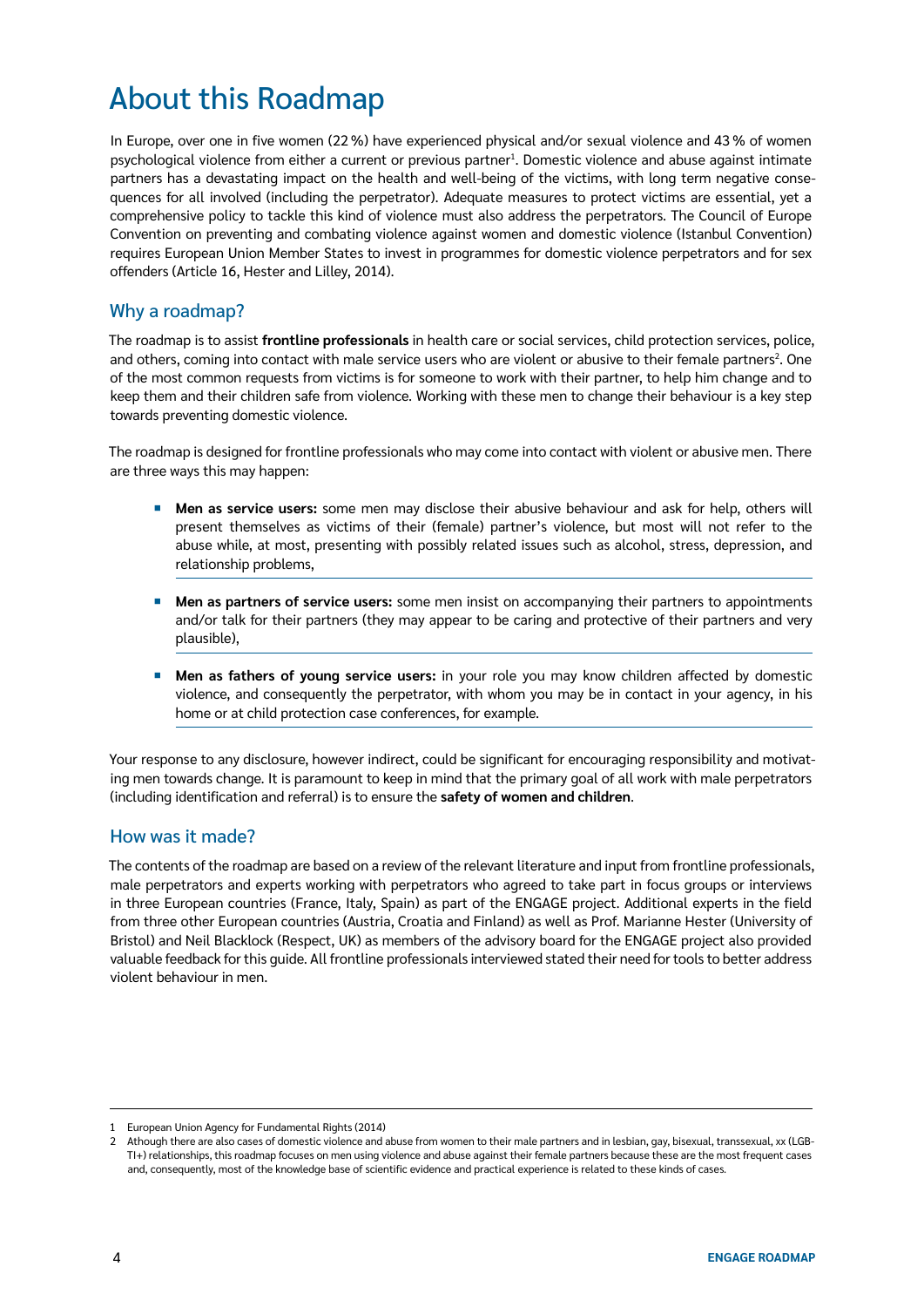#### What role do frontline professionals have when interacting with male perpetrators?

Frontline professionals have a responsibility to deliver the following related to interaction with (potential) male perpetrators:

- **•** Identify signs of the use of domestic violence in male service user's discourse and behaviour,
- Address the issue with them in a respectful and direct way,
- Give clear, unequivocal messages about violence and its consequences,
- **E** Encourage and motivate perpetrators to get professional, specialised help from perpetrator programmes and to stop their abusive behaviours,
- Make referrals to / provide information and contact details about available perpetrator programmes,
- Make sure women and children victims/survivors receive adequate support and safety planning,
- ¡ Work in collaboration with other relevant services within an integrated approach to hold the man accountable for his behaviour.

As a frontline professional you are **not** responsible for:

- \* providing specialist services such as long-term counselling to help men stop their violence/abuse,
- \* identifying the processes that led to the violent behaviour or to explore non-abusive alternatives.

These are the responsibility of experts working in perpetrator programmes who are specifically trained and have extensive experience in the work with perpetrators.

*"As a professional it is hard to get past the denial and lack of acknowledgement of the partner violence by the perpetrator and or the victim"*  (ENGAGE focus group, frontline professional)

In your interaction with male perpetrators you should:

- affirm that their violent behaviour is a choice and that they can choose to stop,
- be respectful and empathic but clearly state that violence is unacceptable and that many behaviours are against the law,
- make it clear that there are no excuses for the violence

Through this Roadmap you will be able to strengthen your knowledge and skills and to gain confidence to more effectively identify, address and refer male perpetrators to a perpetrator programme and other specialist services.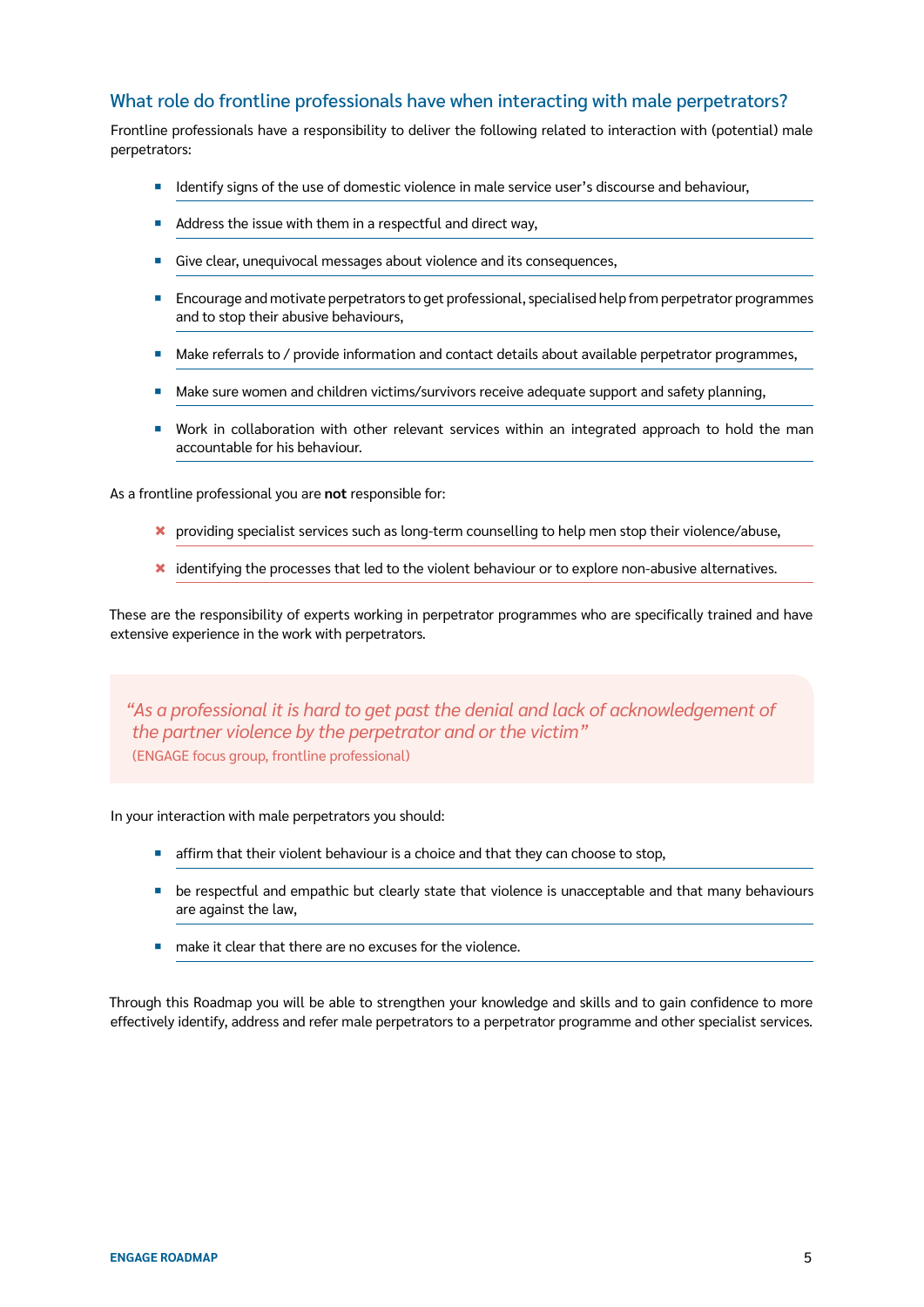#### **Box 1. TERMINOLOGY**

For the purposes of this document:

**"frontline professional"** refers to a service provider who is in direct contact with male service users, such as workers in health care or social services, child protection services, police, or others.

**"perpetrator"** is used to describe men who use violent and abusive behaviour against their partner or former partner, whether or not they have been charged, prosecuted or convicted.

Men of any race, age, religion, socioeconomic background, education level or relationship status (married, living together, dating, divorced, separated, etc.) can be(come) a perpetrator.

Partner violence includes behaviours that physically harm, arouse fear, prevent a partner from doing what they wish or force them to behave in ways they do not want. It includes the use of physical and sexual violence, threats and intimidation, emotional abuse and economic deprivation.

Many of these different forms of domestic violence/abuse can be occurring at any one time within the same intimate relationship.

#### **Domestic violence and abuse, gender-based violence and violence against women**

The framework for this roadmap is provided by the definitions and regulations set out in the Istanbul Convention3 , the EU Victims' Directive4 and the Guidelines for standards in the Work with Perpetrators developed by WWP EN<sup>5</sup>.

Within this framework, violence against women is understood as a historical societal problem that requires an integrated multilevel approach addressing all stakeholders involved. The Istanbul Convention defines violence against women as:

*"A violation of human rights and a form of discrimination against women and shall mean all acts of gender-based violence that result in, or are likely to result in, physical, sexual, psychological or economic harm or suffering to women, including threats of such acts, coercion or arbitrary deprivation of liberty, whether occurring in public or in private life"* (Article 3a).

Furthermore, the Convention defines domestic violence as

*"all acts of physical, sexual, psychological or economic violence that occur within the family or domestic unit or between former or current spouses or partners, whether or not the perpetrator shares or has shared the same residence with the victim"* (Article 3b).

#### **Perpetrator programmes**

With regard to work with perpetrators, Article 16 of the Istanbul Convention, on "Preventive intervention and treatment programmes", states that:

1. Parties shall take the necessary legislative or other measures to *set up or support programmes aimed at teaching perpetrators of domestic violence to adopt non-violent behaviour* in interpersonal relationships with a view to preventing further violence and changing violent behavioural patterns.

<sup>3</sup> The Council of Europe Convention on preventing and combating violence against women and domestic violence ([https://www.coe.int/en/web/istan](https://www.coe.int/en/web/istanbul-convention/home)[bul-convention/home\)](https://www.coe.int/en/web/istanbul-convention/home)

<sup>4</sup> Directive 2012/29/EU of the European Parliament and of the Council of 25 October 2012 establishing minimum standards on the rights, support and protection of victims of crime (<https://eur-lex.europa.eu/legal-content/EN/TXT/?uri=celex%3A32012L0029>)

<sup>5</sup> Guidelines to develop standards for programmes working with perpetrators of domestic violence ([https://www.work-with-perpetrators.eu/resources/](https://www.work-with-perpetrators.eu/resources/guidelines.html) [guidelines.html\)](https://www.work-with-perpetrators.eu/resources/guidelines.html)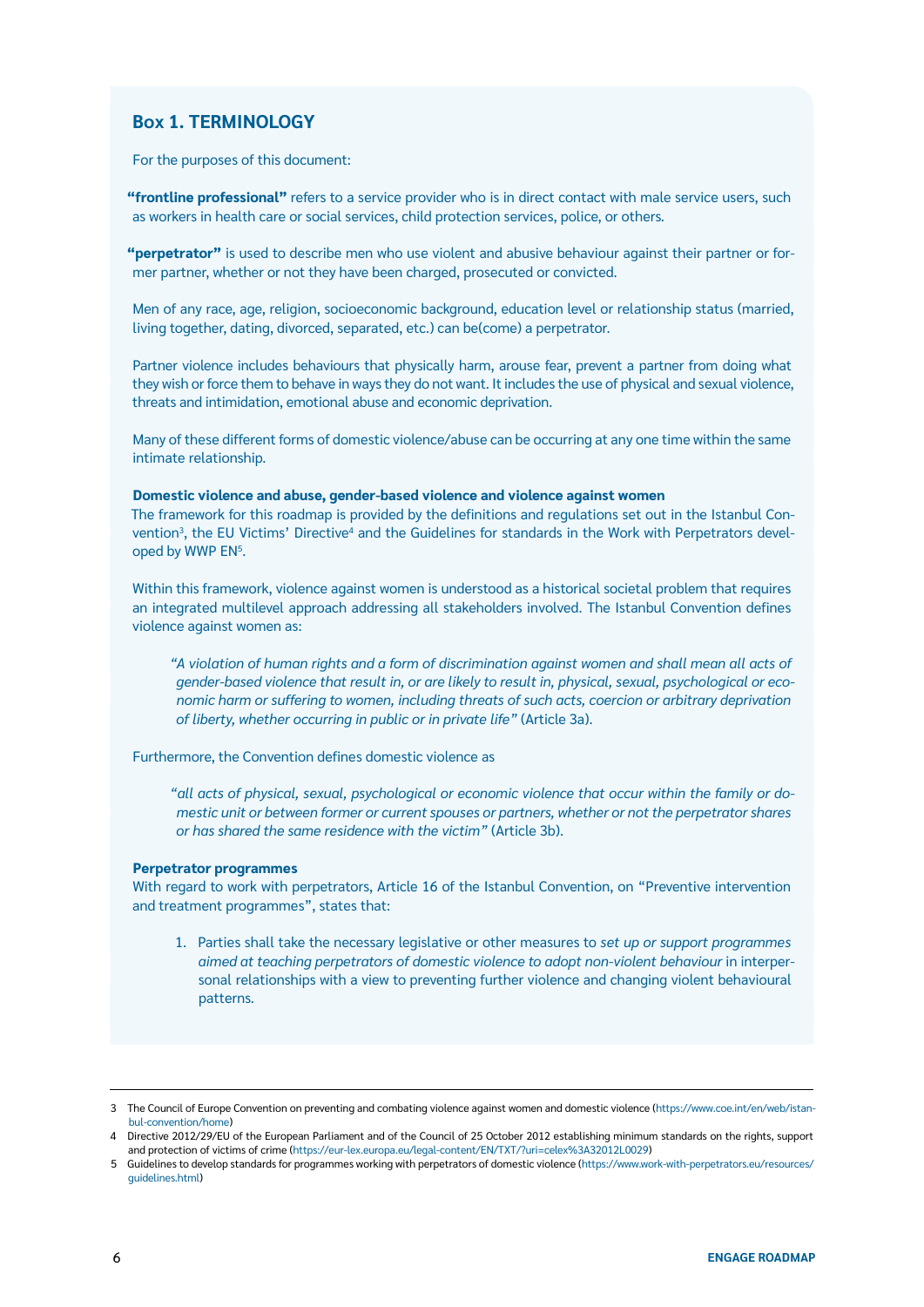- 2. Parties shall take the necessary legislative or other measures to set up or support treatment programmes aimed at preventing perpetrators, in particular sex offenders, from re-offending.
- 3. In taking the measures referred to in paragraphs 1 and 2, Parties shall ensure that *the safety of, support for and the human rights of victims are of primary concern* and that, where appropriate, these programmes are set up and implemented in *close co-ordination with specialist support services for victims*.

#### How to use the Roadmap?

The Roadmap consists of a first part with three introductory chapters to set the stage for engaging perpetrators: further definitions and consequences of violence and abuse; accountability and victim safety; and beliefs towards men who use domestic violence.

A flowchart then introduces the four steps to engage and refer perpetrators:

- Step 1 is identifying domestic violence and abuse in men;
- Step 2 is asking men about domestic violence and abuse,
- Step 3 is motivating men for referral and
- Step 4 is referring men to perpetrator programmes within a coordinated multi-agency response.

A subsequent chapter deals with professional, personal and legal dilemmas you might encounter in this work. The last chapter summarizes 12 do's and don'ts when engaging with a perpetrator. The references and an extensive annex of tools and resources complete the Roadmap.

We hope it is useful for you!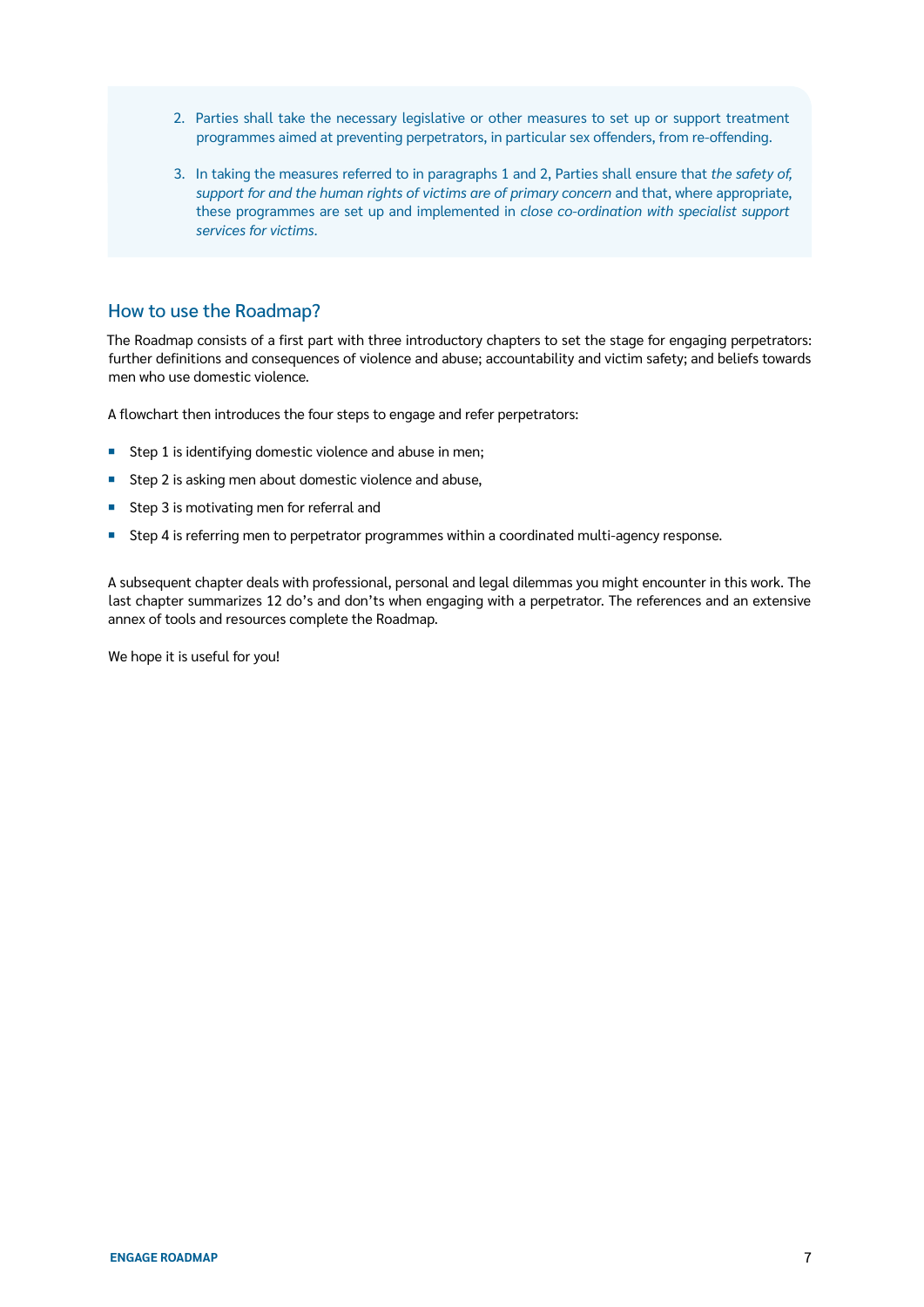## Power, control and the consequences of violence and abuse

Despite what many people believe, violence and abuse is not due to the perpetrator's loss of control over their behaviour. In fact, most abusive behaviour and violence is a choice made by the abuser in order to exert their control over their (ex-) partners. Perpetrators may use a variety of tactics to do this:

- 1. **dominance** (tell them what to do, and expect them to obey without question; treat the partner like a servant, child, or even as their possession);
- 2. **humiliation** (insults, name-calling, shaming, and public put-downs are all weapons of abuse designed to erode self-esteem and make the victim feel powerless);
- 3. **isolation** (keep partner from seeing family or friends, make partner ask permission to do anything, go anywhere, or see anyone);
- 4. **threats** (to hurt or kill partner, the children, other family members, or even pets; threaten to commit suicide, file false charges against partner/report partner to child services);
- 5. **intimidation** (threatening looks or gestures, smashing things in front of partner, destroying property, hurting pets, or putting weapons on display);
- 6. **denial and blame** (minimize the abuse or deny that it occurred; blame their abusive and violent behaviour on a bad childhood, a bad day, or even on partner and the kids).

As a frontline professional you have to be aware that some victims defend themselves violently (violent resistance) and that this has to be taken into account, especially when men present themselves as victims. They might be the primary perpetrator and a secondary victim. For a description of different types of domestic violence, see annex 1.

#### Consequences of domestic violence and abuse in women and children

Domestic violence and abuse have a huge negative impact on the lives of women and children who suffer it and do not only affect their health and well-being, but also their freedom and human rights, their identities and self-esteem, their possibilities to participate in social and public life; actually, almost any facet of their existence.

Domestic violence and abuse also have a negative impact on the men who use it.

For you as a frontline professional it is important to know about these consequences

- to fully understand this important aspect of domestic violence and abuse,
- to be able to assist perpetrators in gaining an understanding of them, to empathise with the victims/ survivors and, hopefully, through this, to create a motivation to change,
- to be aware of the multiple devastating effects witnessing domestic violence has on children. Research has shown that these are basically the same as those of direct exposure to violence or maltreatment.

See annex 2 for more information on the consequences of domestic violence and abuse in women and children victims and in male perpetrators.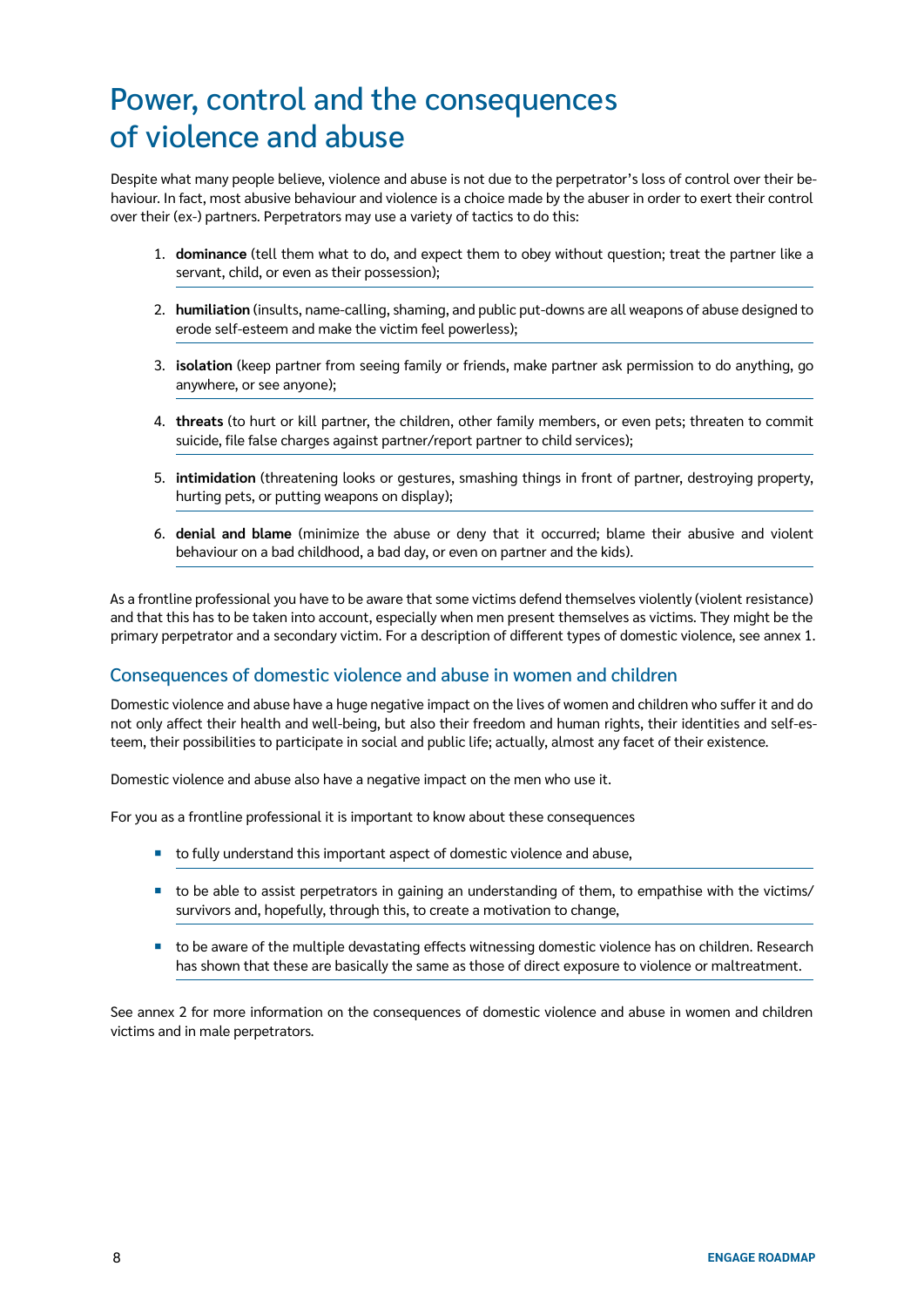### Ensuring accountability and victim safety

Focusing on the safety and well-being of women and children affected by violence is our main goal and priority at every stage of engaging with men as indicated in the Istanbul Convention. Specifically, this means that while identifying domestic violence and abuse in the men we work with, asking them about it, motivating them for change and referring them to a specialised service, we must also make sure that we focus on specific issues concerning the victims.

#### ¡ **The system matters – coordinated community response**

For perpetrators to be held accountable and victims be empowered and safe it is necessary not only for specialised support service for victims and perpetrator programmes to be in place. It is important that the system responds to domestic violence in appropriate ways. Referrals to programmes should not be used as a way of avoiding criminal charges or simplifying responses and procedures that need to be in place to assure victim safety.

#### **Make sure all information provided by a victim remains confidential**

When services are working both with the victim and with the perpetrator it is very important that information sharing procedures are in place. These must assure that no information that the victim provides to services is used directly with the perpetrators as this could put the victim at risk of retaliation. In decisions related to the course of intervention women's and children's safety must always be prioritized.

#### Beware of expectations that women may have about perpetrators' change and how this might impact **their decision to leave the perpetrator**

The woman has to be provided with ways of holding the perpetrator accountable and of helping her evaluate if the violence and the level of safety and well-being are adequate for herself and her children. The women should be provided with information to curb unrealistic expectations but should at the same time be supported in developing a capacity to evaluate the situation and find benchmarks she can use to assess if and how much change has taken place.

#### ¡ **Avoid any form of couple counselling, therapy or mediation**

When there is violence in a couple it must be addressed in a safe individual setting. Anytime the victim is exposed to procedures in the presence of the perpetrator she is at risk of retaliation and, even if there is no physical threat or danger, she may still feel coerced and the past violence can condition her response. In most situations of domestic violence there is also an imbalance of power that is a major counter indication for therapy where partners must stand on a footing of equality. For this reasons couple's counselling, therapy and mediation are not recommended once violence has been assessed.

#### ¡ **Beware of the manipulation perpetrators often pose on service providers and hold the perpetrator fully accountable for his violence avoiding any form of victim blaming**

Perpetrator's manipulation is often very convincing because of the mechanism of minimization, denial of violence and of self-presentation as victims of the situation or of the "problematic" behaviour of their partners. In many cases there is as much self-deceiving as there is open deception and manipulation of service providers. One way of curbing and avoiding this kind of manipulation is for different professionals to support victims and perpetrators, and to have structured policies on how these kinds of situations should be handled. These procedures are very important to avoid any form of victim blaming.

#### Make sure you focus on the well-being of children without blaming the mother for the consequences of **violence**

For a mother to be able to fully support her children's well-being she must be able to be in a protected, safe and empowered position. In evaluating the vulnerability and consequences of violence on children's lives hold into account the full responsibility and consequences of the father's violence on the children and mother.

#### ¡ **Provide support of specialized support service to victims that can ensure risk assessment, empowerment and safety planning**

Services providing referrals to perpetrator programmes should always also be connected directly or indirectly with women's support services. In all cases that a perpetrator enters a programme there should be the possibility for the victim to access support and safety planning.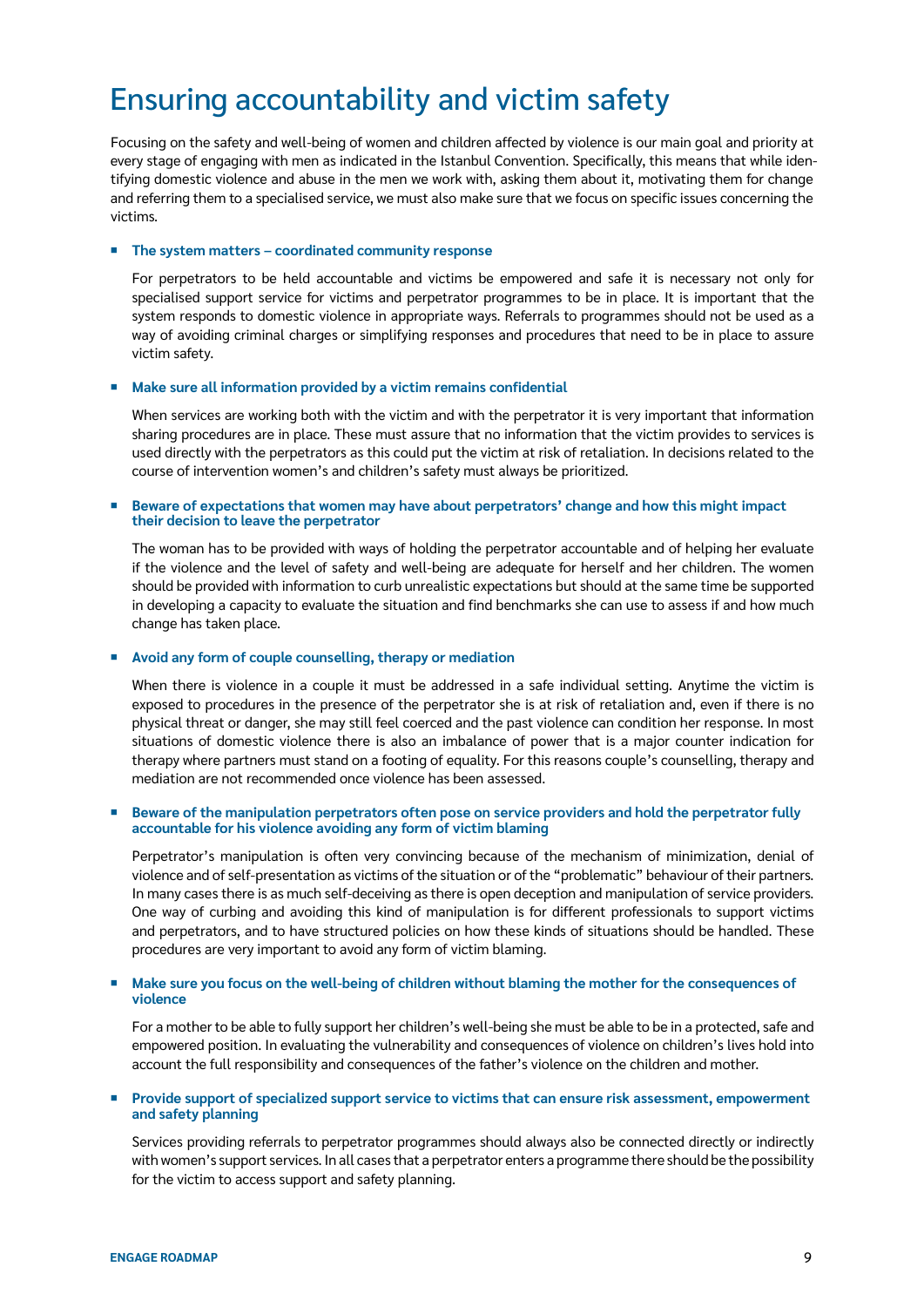#### ■ Make sure there is a safety plan, even if women choose not to go to specialized support services so that **her safety does not rely solely on the man being engaged in a perpetrator programme**

Even if women chose not to go do specialized support service there should be a basic risk assessment and safety planning in place. This may be particularly important when it is the hope for a change of the perpetrator that prevents women from seeking assistance. Maximum effort should be made to address the expectation of the perpetrator programme and the women should always be encouraged to make choices to enhance their safety and freedom.

#### ¡ **The partner has no responsibility in the man's process or participation in the programme**

Service providers working with the partner should always consider the man fully responsible for his choices and behaviours, avoiding in all ways to ask the woman to facilitate the man's process or participation in the perpetrator programme.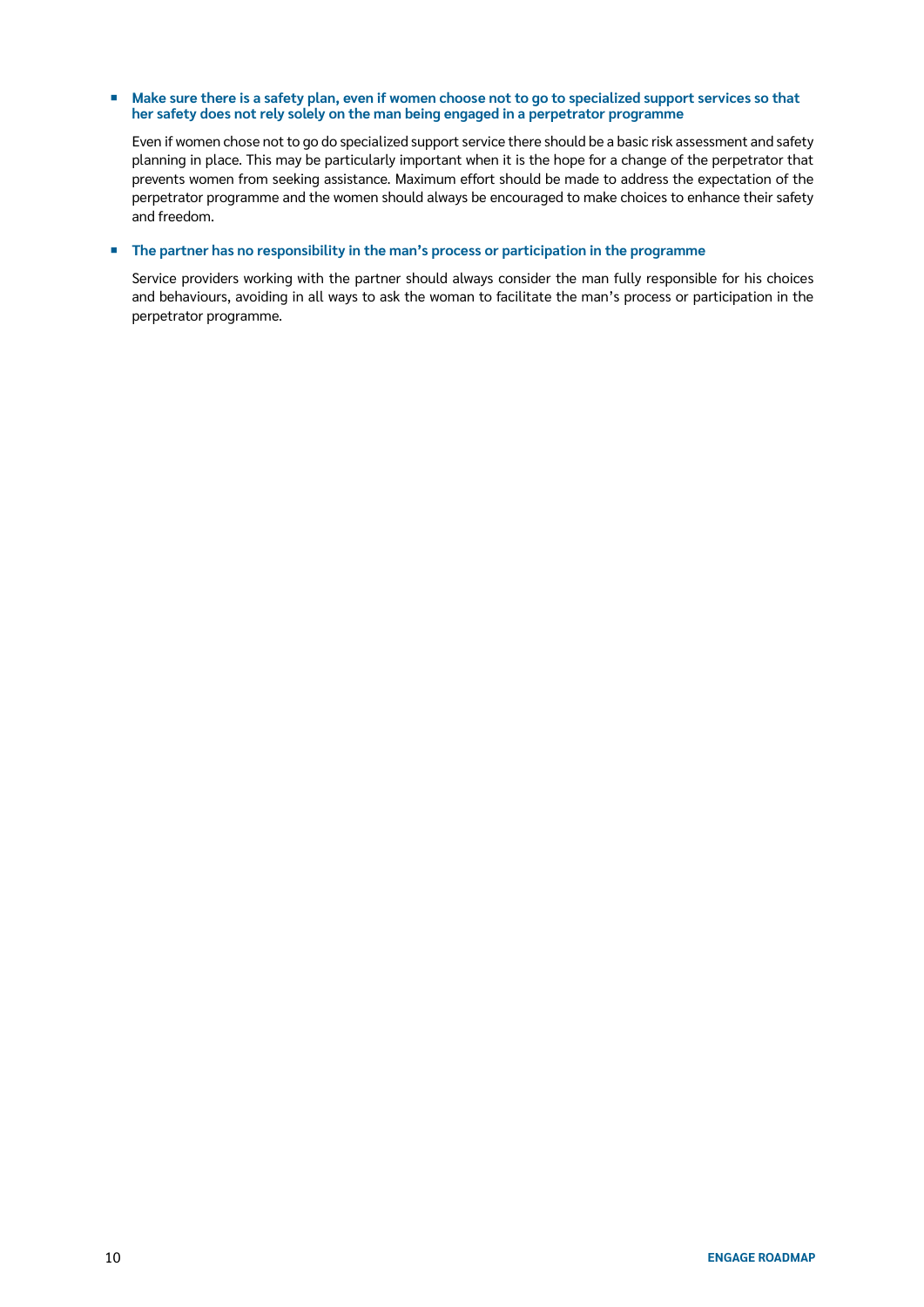## Beliefs and positions towards men who use domestic violence and abuse

#### Beliefs about men who use violence and the work with them

As professionals we are immersed in our cultures and the social discourses that surround us. We are therefore prone to the influence of certain beliefs about domestic violence and abuse in general and about perpetrators and the work with them, specifically. To be able to give adequate responses to service users who perpetrate domestic violence, it is important to identify and revise these beliefs and myths. Some of the most frequent ones are:

#### ¡ *"Perpetrators are ill, they have psychiatric or psychological disorders"*

Although some studies show that a number of perpetrators present with diagnoses of anxiety or depression or certain personality disorders, most don't and if they do, these co-occurring problems should not be understood as the causes of the violence, but as problems which are most probably related in a complex way with the use of violence, sometimes being the consequence, sometimes an aggravating factor with similar risk factors, etc. Moreover, understanding the men's violence as a (consequence of a) psychiatric or psychological disorder might make it difficult for the man to take responsibility for it and reinforce his justifications and presenting himself as a victim (of his disorder, in this case).

#### ¡ *"Men use violence because of alcohol and other substance use"*

this very common idea (even among many women who suffer domestic violence) has its roots in the cooccurrence of both problems: many men (but by far not all) who use substances also use violence against their partners and many perpetrators (but by far not all) also have problems with substance use. As in the case of the psychiatric disorders, it is important to note that the co-occurrence of both problems can't be interpreted as a simple causality (drugs cause violence) but that there is a complex bi-directional relationship between both, and a lot of common risk factors leading to co-occurrence (including traditional masculinity inviting to perform both as a sign of manhood). Substance use is a risk factor for perpetrating domestic violence and should prompt an exploration, but it is not its (main) cause.

#### ¡ *"All perpetrators were abused or witnessed domestic violence as children"*

Adopting this (possibly reassuring) unique explanation of violence, which identifies the origin of violent behaviour in traumas suffered in childhood, may prevent us from identifying perpetrators who were not exposed to significant adverse childhood experiences. Although having suffered or witnessed domestic violence in childhood is an important risk factor for perpetrating it in adulthood it is by far not the only one within the multifactorial complexity of violent behaviours.

#### ¡ *"Perpetrators are always good/bad fathers"*

Regarding the perpetrators' role as fathers we can observe two contradicting beliefs or myths. The first one states that the violence and abuse a man inflicts on his (ex) partner is or can be independent of his role as a father. In this regard, it is necessary to clearly state that violence against the partner / mother always damages the children in some way, whether he is violent directly or "indirectly" towards them. Research has now widely shown that the negative effects of witnessing violence are basically the same as those from exposure to direct violence. A man who is violent with his partner is a dysfunctional father to the extent that he is unable to provide protection and damages the mother, her relationship with the children and her ability to care for them. On the other hand, it is also necessary to take into consideration the possibility that a perpetrator, while damaging his children by damaging their mother, can do reasonably well in other areas of parenting, being able to care for them and be empathic with them. Experience tells us that often, if identified, these areas can represent a real engine of change and are able to cascade the acquisition of other skills of life in other significant relational areas.

#### ¡ *"Violent men cannot change"*

This belief might have its origin in the advocacy and support for women victims/survivors where dismantling the women's hope in the perpetrators' change would help to mobilize and empower her to protect herself and take decisions to go on with her life and is sometimes backed with not very convincing results from some evaluations of perpetrator programmes. The belief that violent men can't change implies a strongly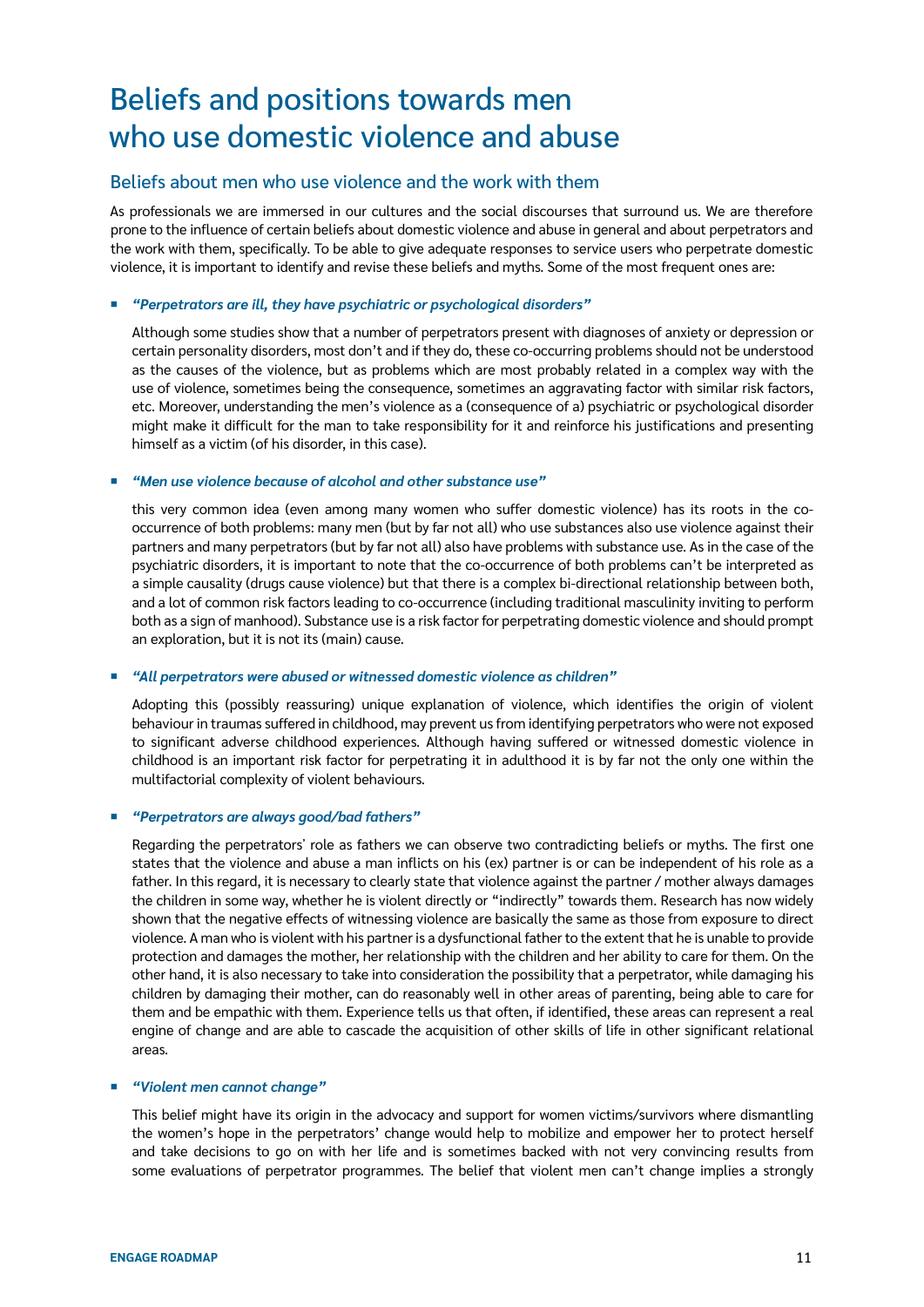deterministic conception, which leaves little room for approaches aimed at the transformation of men and the social fabric within which violence is grafted and for the argument that the use of violence represents a choice. While recognising the fact that changing violent behaviours is a long and complex path and that often coercive control and psychological abuse is more resistant to change than physical violence, it is worth pointing out that men can change and some do.

#### Professionals' position towards the men and their violence and the working relationship

Our own experiences with the use of violence and our beliefs about violence and the men who use it will shape the way we relate to a (potential) perpetrator in our work. Therefore, it is important to be aware of our own experiences with violence and abuse (see annex 1) and of the emotions a perpetrator and the stories of his violence generate in us, to not let them interfere in a supportive professional response to the man.

The working relationship with men who use violence is one of the most important and challenging issues in addressing domestic violence. One the one hand, as professionals we need to accept the man as a person and to understand his experience and history, so that a collaborative and trustful working relationship can be established without colluding with the man. On the other hand, a clear stance against any type of violence or abuse and beliefs or attitudes supporting them is fundamental to hold men accountable and to make change possible.

- ¡ It will be important to neither collude with the man's possible discourse of denial, minimization, excuses and victim-blaming, nor to confront the man in an aggressive style, judging him and not showing any empathy.
- A balanced position of respectfully inviting the man to review and challenge his violent behaviour will be most helpful and effective.

See annex 4 for a more extensive description of these different positions in the working relationship with the men.

It is important to understand that the recognition of the violence used constitutes a process that has advances and setbacks, and that it is one of the most important and difficult elements to achieve, since it puts the man in internal conflict and threatens his own identity and associated relational patterns.

*"What does the perpetrator evoke in us?"*  (ENGAGE focus group, frontline professional)

*"Is it possible for us to think that the abusive man is in suffering?"*  (ENGAGE focus group, frontline professional)

*"How do we feel when we are working with a man who despises us and despises women?"*  (ENGAGE focus group, frontline professional)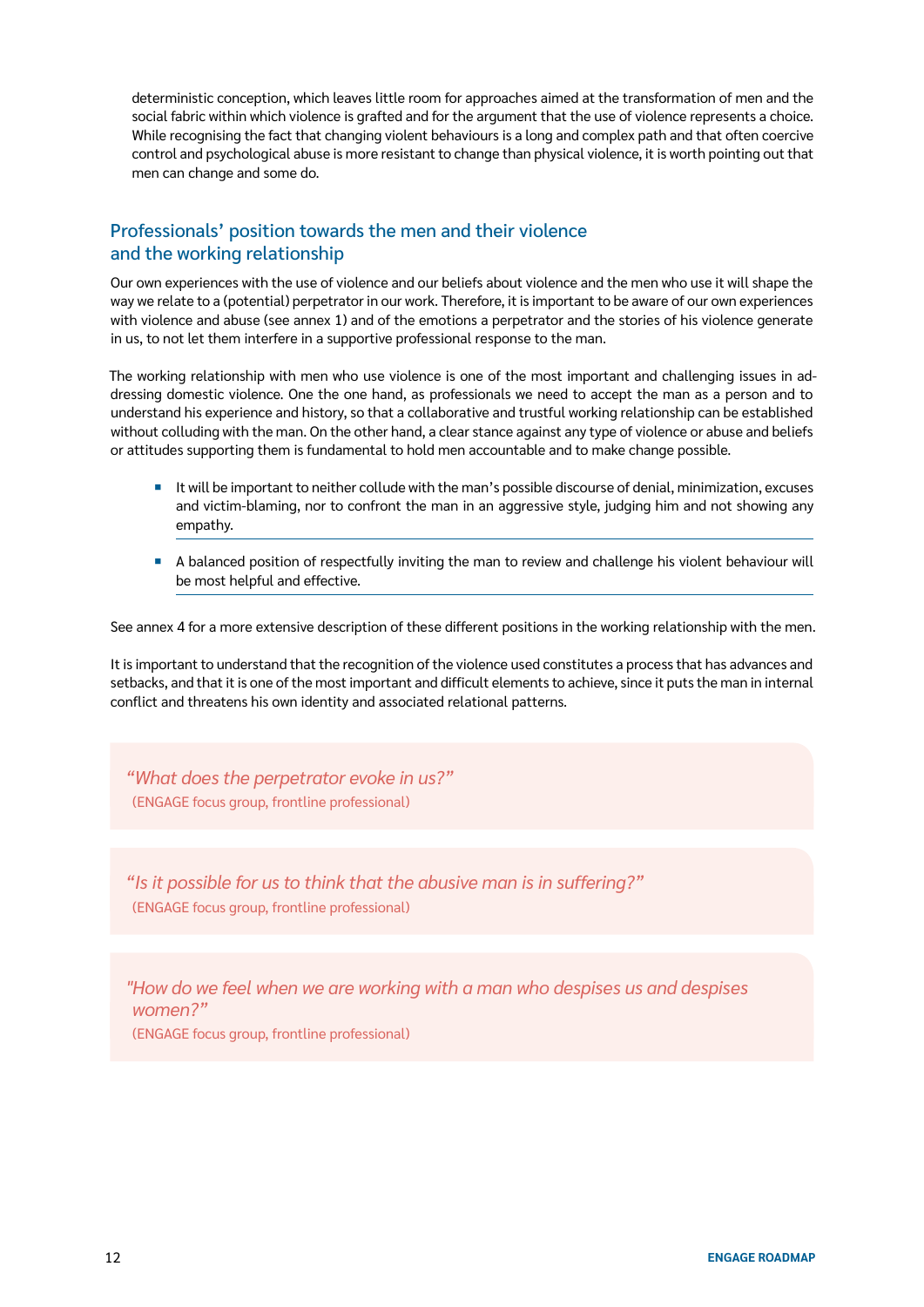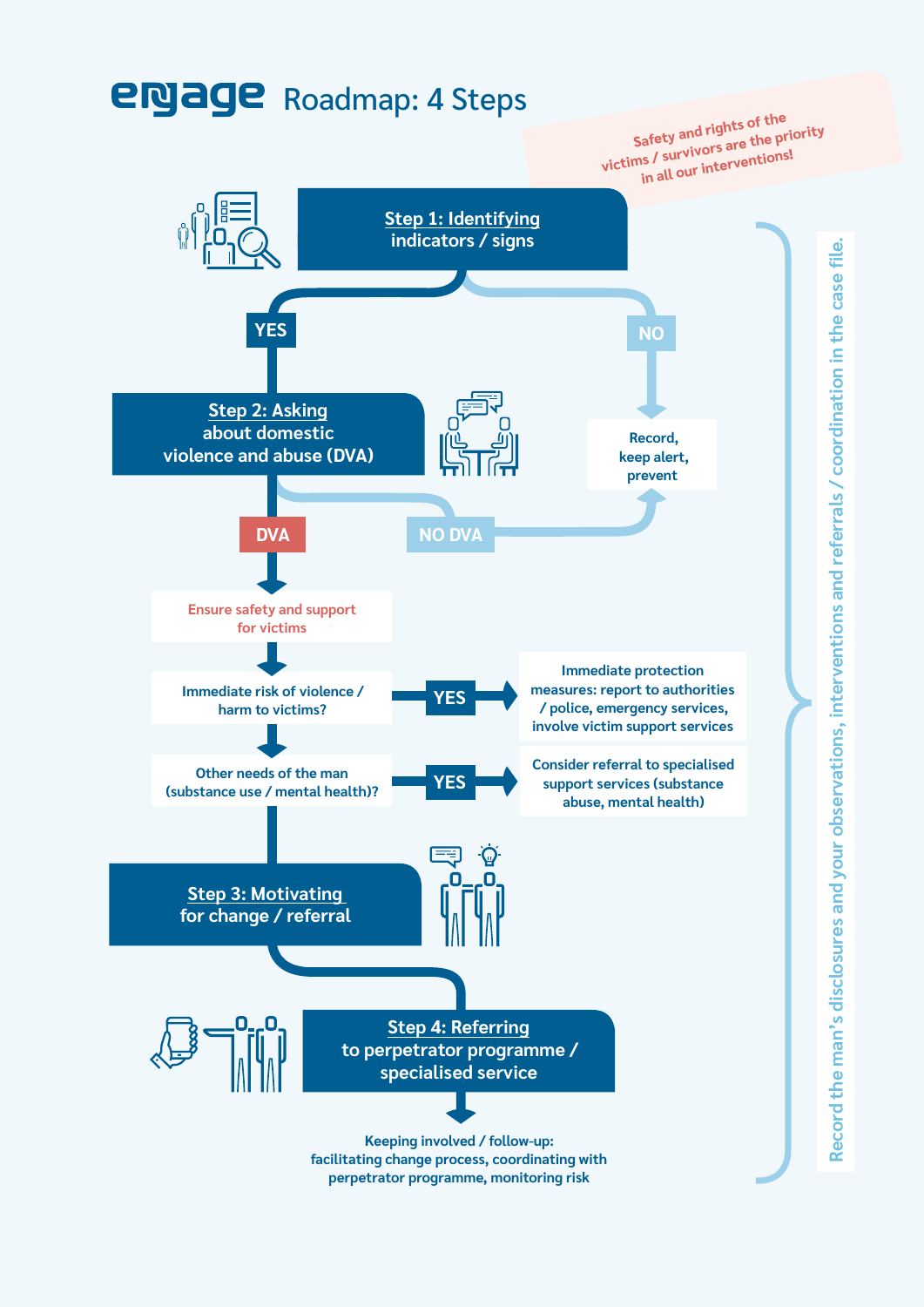## **Step 1: Identifying** domestic violence and abuse in men – signs and indicators

As frontline professionals, there are three main ways to identify domestic violence and abuse in a male service user:

- ¡ **universal or systematic screening,**
- **indicator-based detection, or**
- ¡ **information from third persons.**

In **universal or systematic screening** we ask all our male service users about their use domestic violence and abuse (possibly using short questionnaires or structured interviews, usually during the intake phase). To avoid suspicions that could put the victims/survivors at risk ("Why are they asking me these questions? My partner must have told them.") it is important to explain the routine and universal application of the screening to the men.

In **indicator-based detection** we do not screen for or address the issue of domestic violence with all male service users but only if we observe certain indicators or signs that make us suspect the man might be abusive.

A third way of identifying domestic violence is **through third persons**, often the (ex-) partners or children, sometimes other family members or through information shared by other professionals (reports, protection orders, court sentences, etc.).

If we receive information about the man's violence from third persons it is key to distinguish whether this information is:

- ¡ **confidential** and should be kept secret from the man to protect the safety of the victims/survivors in which case you should never use it directly and only very cautiously use it indirectly being alert to indicators of violence and initiating a process of **detection by indicators** (see below), or if it is
- **public** in the sense that the man knows that we have the information (e.g. because of protection orders, sentences or child protection proceedings due to his use of violence) and won't suspect of the partner or children having shared it with you, in which case it might be safe and useful to **address the issue of violence directly** with him.

#### Indicators of domestic violence and abuse

As the main types of indicators of domestic violence and abuse we can differentiate:

Indicators in the man's **discourse**:

- **•** Talking about relationship behaviours that constitute different types of violence or abuse (physical, sexual, emotional, economic, social, see behaviour check-lists in annex 3),
- **•** Displaying excessively jealous behaviour and control over the partner "who always has to tell him where she is",
- Using sexist or misogynistic attitudes or comments,
- Saying things that could indicate any of the above (e.g., "big fight" or "strong argument", etc.)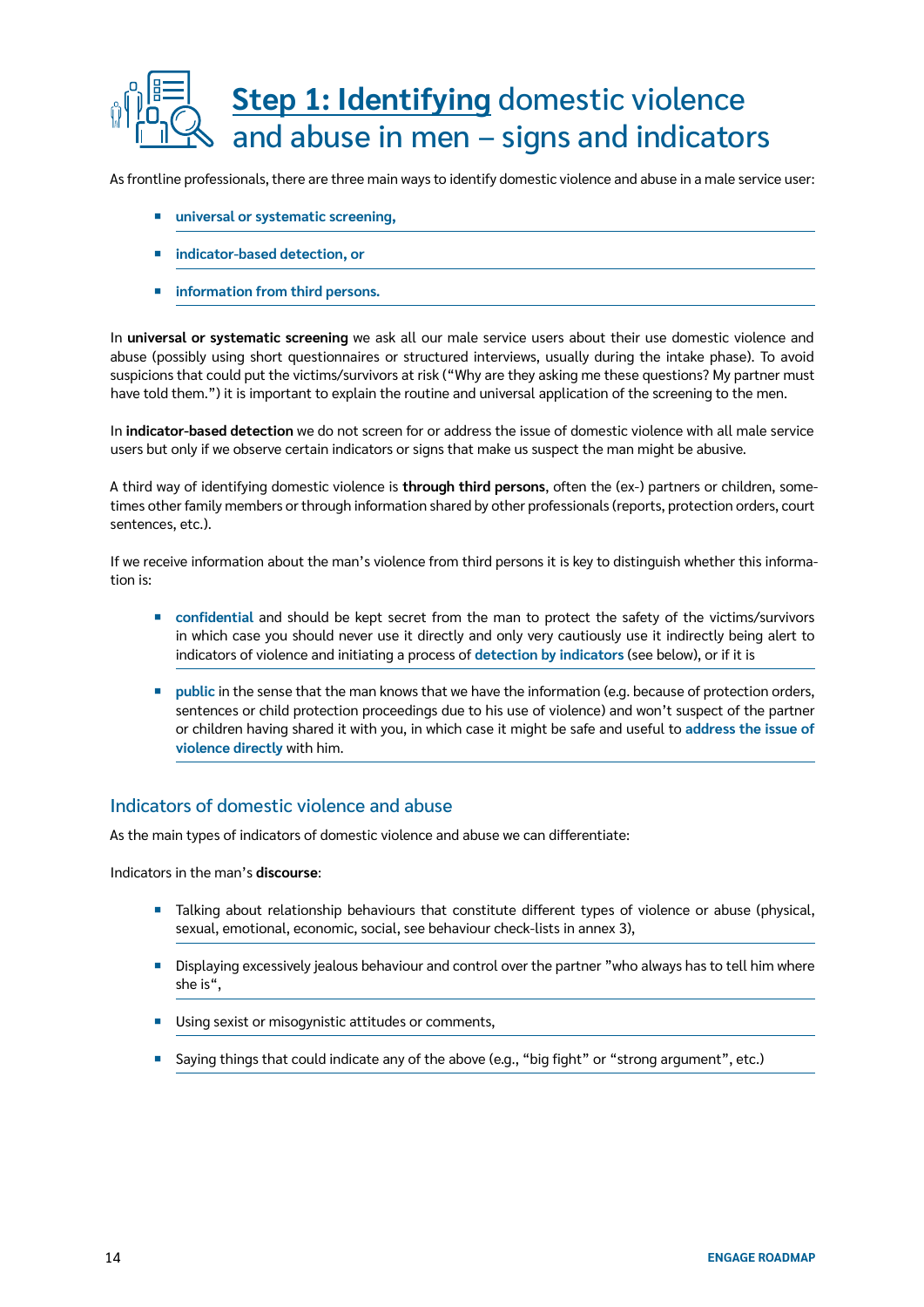Indicators in the man's or partner's **behaviour** in the sessions or waiting room (many retrieved from the ENGAGE interviews and focus groups in Italy, France and Spain):

- He always accompanies the partner, even during routine visits and insists on being in the sessions (and she is disappointed or in a hurry to finish),
- ¡ He speaks for her, interrupts or corrects her, doesn't let her talk, discredits or devalues her, tries to make decisions for her,
- He justifies or minimizes his partner's injuries or psychological states, which may be due to situations of violence,
- He blames her for his problems,
- He shows difficulties in managing anxiety and stress; he has mood swings and/or raises his voice,
- He shows two apparently contrasting attitudes: being silent, defensive, refusing to answer questions or being overly talkative and sometimes foul, overly compliant, smiling too much, being too present, especially during the interview with the partner,
- He shows a menacing non-verbal attitude or gesticulation invading the woman's space,
- He is violent or abusive towards his partner in the session or waiting room,
- He tries to manipulate or control the partner, professional or situation (e.g. the type of questions or the duration of the interview),
- **EXT** He disqualifies female frontline professionals as women, or shows demeaning and aggressive attitude towards the female professional,
- **•** In his presence the partner lowers her gaze, is silent or shows a submissive attitude,
- Differences in attitude of the woman when in a session with the man compared to when he is not present,
- He accuses her as being the cause or trigger of the conflict or he denies there is any conflict.

The indicators and signs of domestic violence will not always be available directly, and need to be explored and investigated within a working relationship of respect, trust and support (see above), to obtain as much and as truthful information as possible.

*"What I do is that he be the one to verbalize it ... with calm, trust, never with confrontation"* (ENGAGE focus group, frontline professional)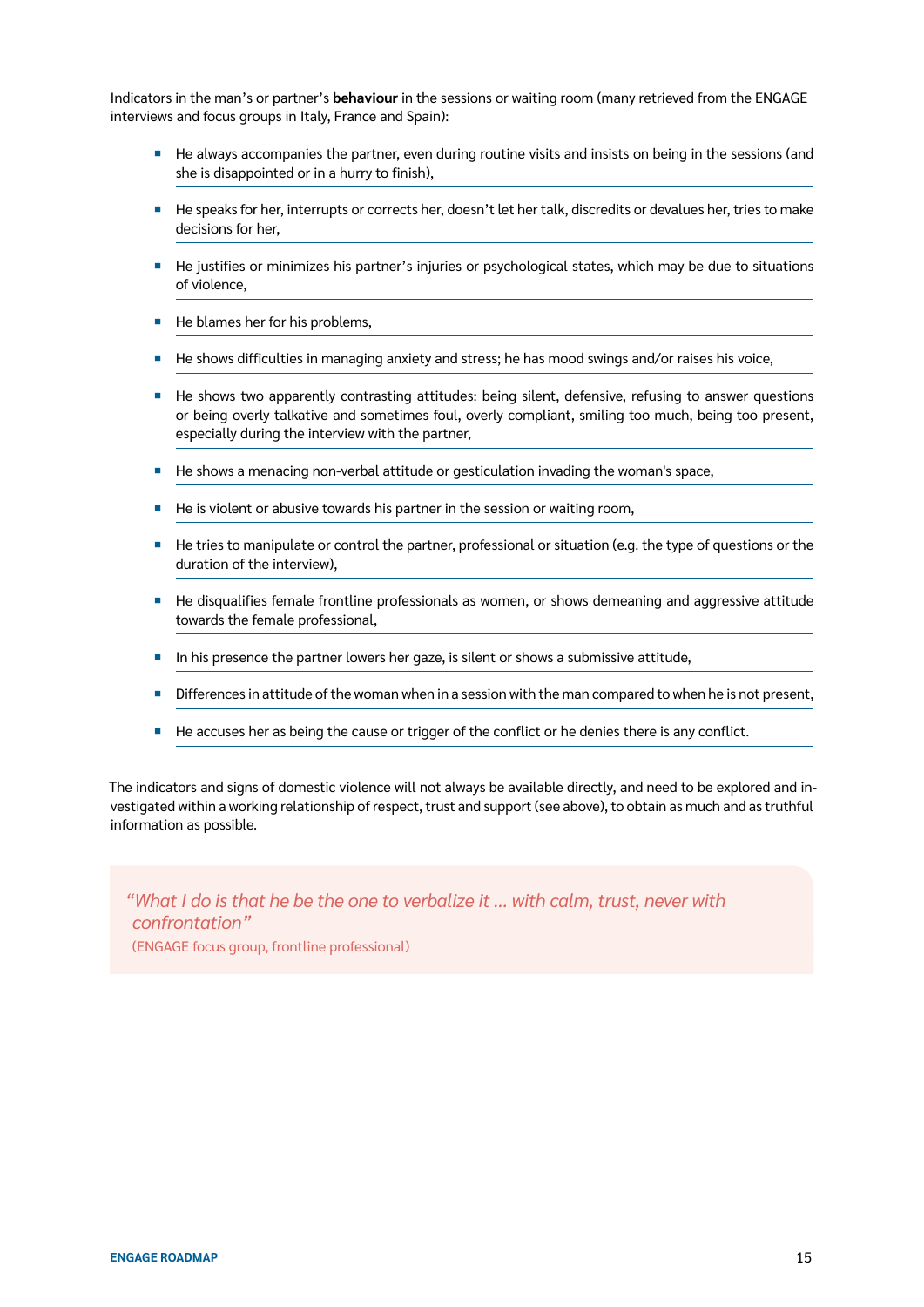

When asking male service users about domestic violence and abuse you should create an environment of privacy and safety that facilitates disclosure and be clear about the conditions of confidentiality that apply.

Specifically, confidentiality might be limited in case:

- you need to share information with other services to advocate for the safety and wellbeing of the man, his (ex-) partner and/or children;
- his (ex-) partner, children, another person or he himself is at high risk of harm.

We strongly recommend you do **not** address the issue of domestic violence and abuse with the male service user **in the presence of his (ex-) partner or children**, since involving them in this conversation might put them at risk if they disclose more than the perpetrator would want, or leave them deceived and even more powerless if they don't. If this situation is unavoidable carefully consider the safety of the victims/survivors.

Although it might seem difficult to discuss their use of violence with men, many of the men interviewed for the ENGAGE project recognized how important it was to them to find professionals who were able to address their violence and provide support.

*"I needed someone to listen to me, to help me understand what was hidden behind my excessive reactions and controlling behaviour. I did not want to talk about others, about the relationship or other persons involved, and had to challenge the professional to get her to concentrate on just me"*

(ENGAGE project, perpetrator interview)

Whether you systematically ask all service users about domestic violence and abuse or have detected (or suspect) it through indicators, you can start the conversation with the man through funnel questions:

- a) about the relationship and possible conflicts in general, or
- b) about the consequences of a possible presenting problem (e.g. stress, economical problems, substance abuse) on the relationship.

In both cases, you move from more general and open questions to more specific and concrete questions about the (possible) use of violence.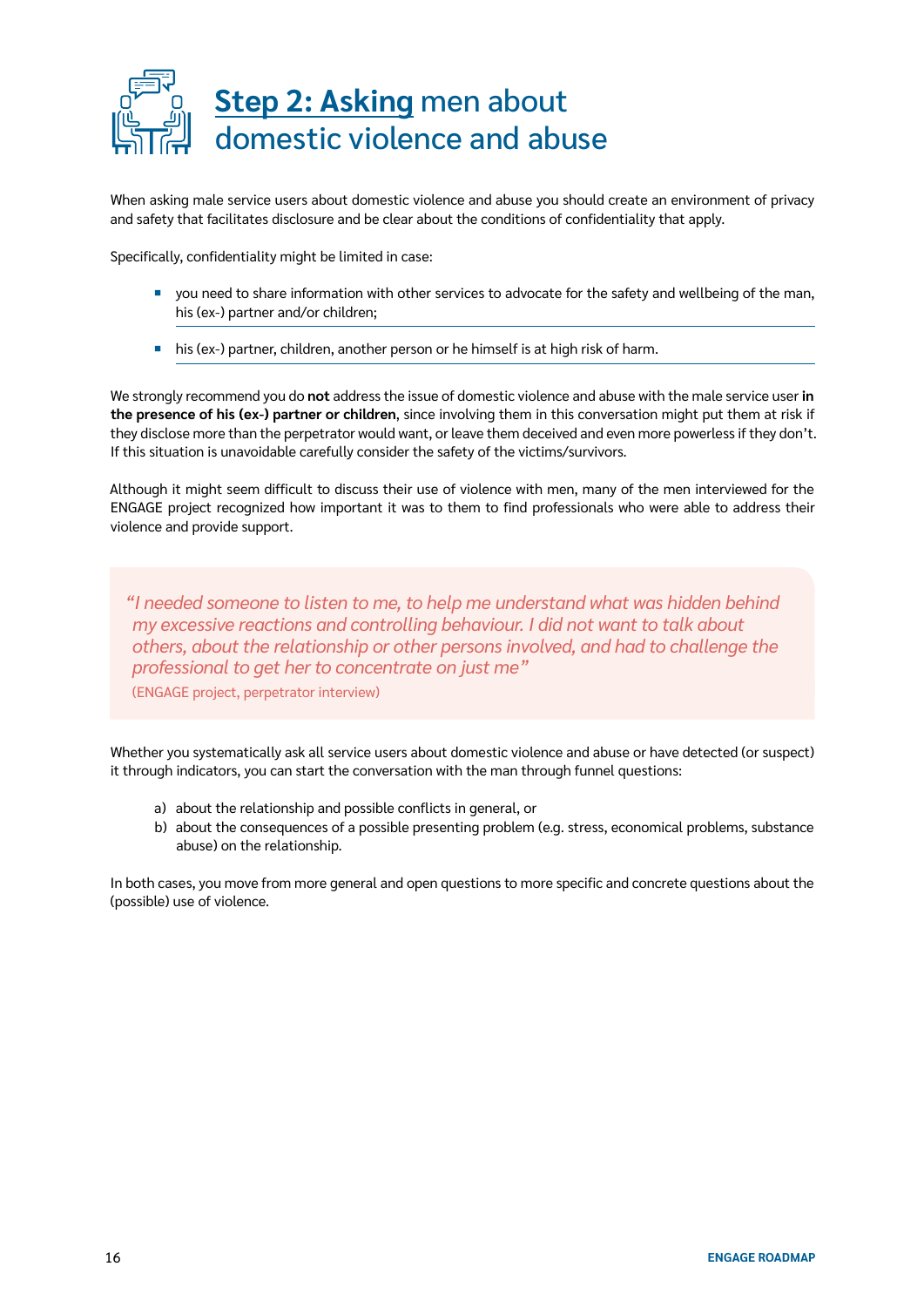How are things at home / with your partner? How would you define your couple relationship?

Most couples argue sometimes. How do you and your partner handle disagreements or conflicts?

How do you normally act when you are angry? What happens when your anger gets worse?

Do you think your partner (or children) are ever scared of you?

Have you said or done anything that you later regretted? Have you ever acted in a way that embarrassed or scared you?

Have fights ever become physical?

Are you ever worried about your behaviour?

Do you feel jealous when your partner is with other people?

What do you think of your partner studying / working outside

the home? What would you say if she wanted to do it? What do you think about your partner spending

time with her family or friends?

Do you shout at your partner or do you think you sometimes treat her in an authoritarian way?

Have you ever hit or pushed her?

Have you ever threatened to hurt her? With a weapon?

Have you ever hurt her?

Have the police ever come for an argument or fight?

**Figure 1. General funnel questions**

Has your problem X (stress, alcoholism, jealousy, etc.) affected your relationship? In which ways?

What does your partner think of your problem of X? How does it affect her?

When you are X (jealous / drunk / nervous / etc.), how do you react with your partner or children?

When you have been very X, have you ever lost your calm with your partner or children? What exactly did you do?

When your problem X was worse, did you ever do something that you later regretted?

> What is the worst thing that happened when you were X?

Being X, have you ever thought about hurting yourself or killing yourself? And about hurting or killing somebody else?

**Figure 2. Specific funnel questions: Exploring the consequences of the presenting problem (X)**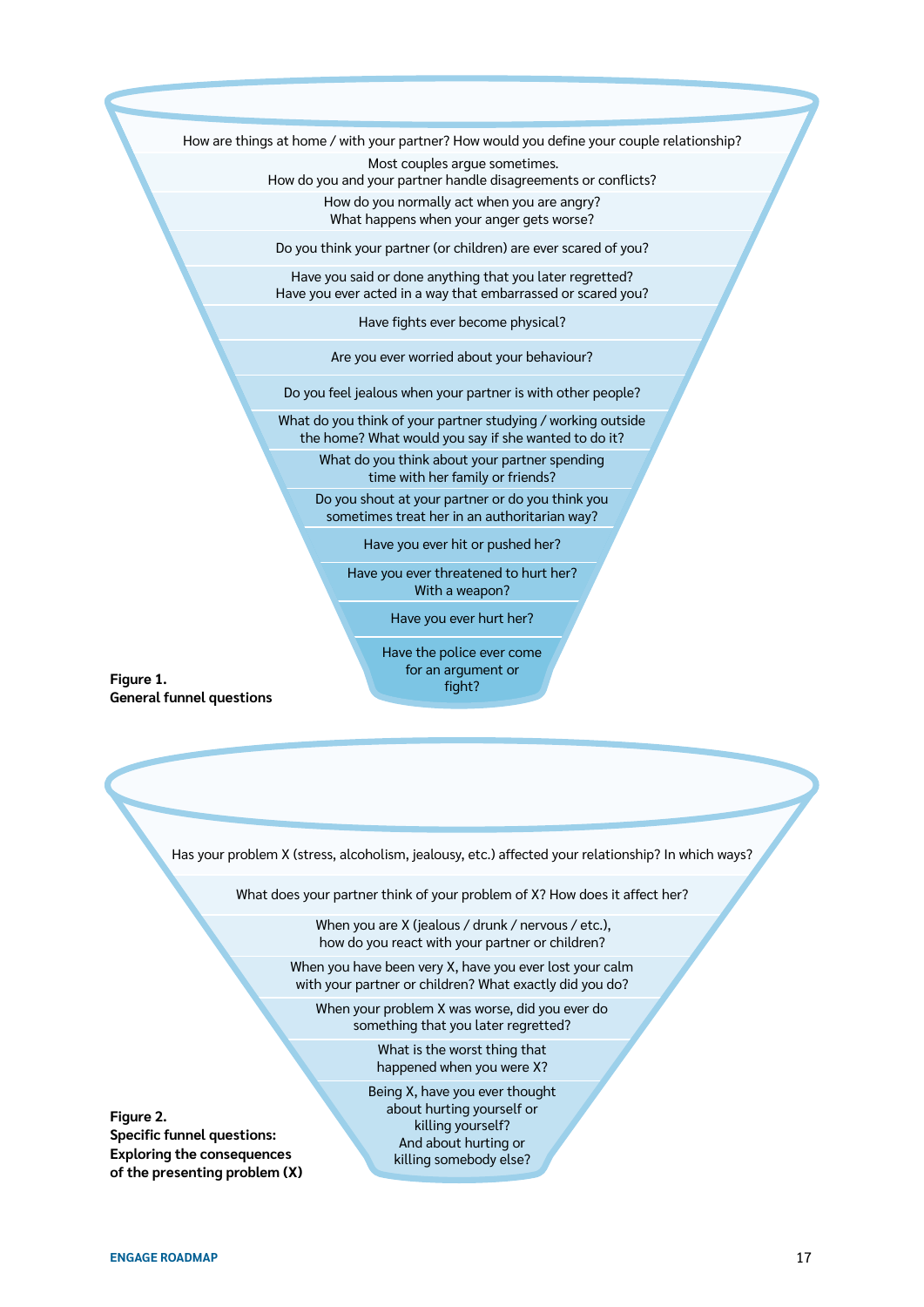*"The manner in which the professional tackled the problem of violence, I did not feel condemned from the professional. I was given hope that I could recover."* (ENGAGE project, Bruno Brilloit, perpetrator interview)

The following strategies are useful in the process of asking about and exploring domestic violence and abuse with male service users:

#### ¡ **"Pulling the thread":**

Pulling the thread of a conversation or argument, is to explore with more detail the incidents of conflict and possible violence narrated superficially by the man. Using a credulous "Colombo attitude" of genuine interest and curiosity, we can ask for gaps and apparent inconsistencies or contradictions in the narration without a direct confrontation.

#### ¡ **"Gambit" – Accepting minimizations:**

To initially "accept" minimizations or justifications, without directly confronting them allows us to explore the incidents of violence and the man's experience and intentions more richly by not creating a defensive reaction. At this initial stage, we are more interested in knowing about the violence a man uses and its consequences than in naming it as "violence" and in him acknowledging it as such: "When you say 'big fight', what are you referring to?", "What exactly happened / did you do?" "What do you think your partner felt?"

#### ¡ **Perspectives:**

To inquire about the perspectives of significant others (partner, children, parents, siblings, friends, etc.) on their acts of violence, sometimes allows men to contact (from a certain empathy) with the consequences their violence has caused for others and initiate a process of accountability and motivation to change.

#### **Box 2. TIPS FOR INTERVIEWING MEN WHO USE VIOLENCE**

Interviewing men who use violence might easily pose several **typical challenges** to you as a frontline professional:

- **E** Perpetrators can be highly manipulative and very convincing in their discourse,
- Men typically deny or minimise the violence they've used or its consequences for others (not perceiving it as harmful) and rarely disclose it or talk about it openly,
- Many men blame the victims for the violence they've inflicted on them and some present themselves as the victims of their partners' violence or refusal to fulfil their demands or expectations, others blame other people or circumstances, justifying their use of violence,
- Most men don't take responsibility for the violence they've used,
- Most men are resistant or at least ambivalent to change.

Denial, minimisation and difficulties to openly disclose the full range of violent and abusive behaviours are usually based on the fear of the consequences of doing so (legal prosecution, losing their children, losing their job, etc.) and shame about these behaviours.

A balanced, **non-judgemental stance** (see above) can be helpful to reduce shame and specific questions about the worst fears of the consequences of disclosing violence can avoid the man feeling judged.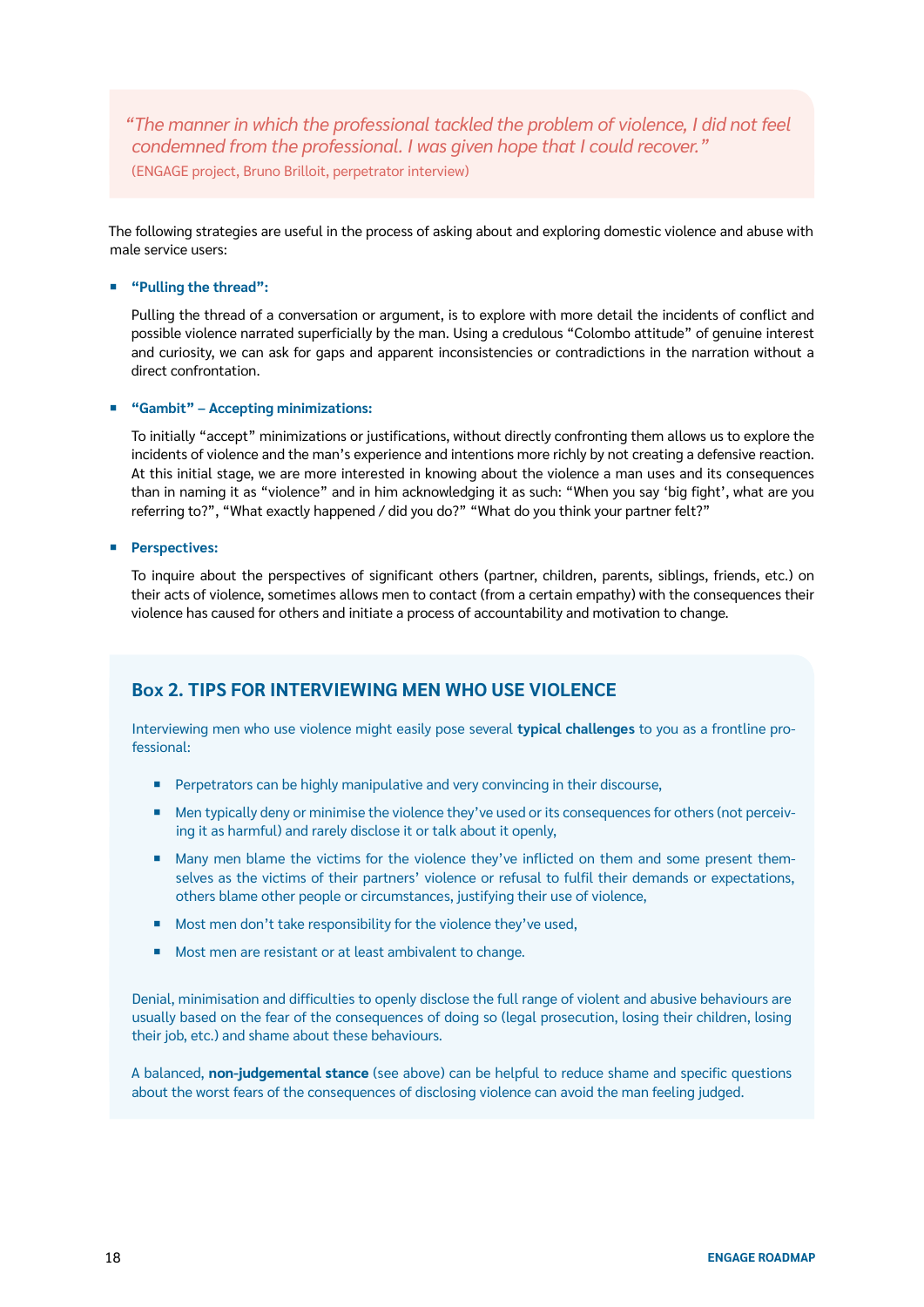Use of **scaling questions** to find out about the details of violence and abuse ("on a scale of 1 to 5 – with 5 being punching her as hard as you can – how hard did you punch her?") and pitching questions about violence at higher levels than you actually estimate, to make it easier for the man to admit to the (real) lower level:

*Worker: "So, how many times did you hit her? Are we talking like 30 or 40 times?" Man: "Good god, no! It was only a couple of times." Worker: "Like 4 or 5 times?" Man: "No, like three times."*

**Acknowledge** the perpetrator's feelings or worries but focus attention on his actions and behaviour. For example<sup>6</sup>:

*Perpetrator: "She just yells and screams and tells me to leave her alone when I talk to her about not spending too much money, I'm sick of it."* 

*Frontline professional: "I can hear that you have a lot of worry about money. Can you tell me more about what happens in these situations, what do you do next?"*

**Partner blaming** is very frequent when exploring his violence in the relationship, instead of risking to enter an argument it is much more helpful to resort to the basic conviction that the use of violence is wrong under any circumstances and whether the man's allegations about his partner are true or not is irrelevant for assessing the use and risk of violence. Iwi & Newman (2015) recommend to work on the basis of the following:

*"I don't know your partner or her side of things – but let's assume that she will continue to be exactly as she always has, and let's focus on how you've responded – and later we'll think about how you could respond differently in the future."*

#### **De-escalating**

If the man's position appears fixed, it is neither safe nor helpful to engage in debate. Agreeing to disagree might be the best approach, since the perpetrator leaving the interview in an agitated state or angry can pose a risk on his partner or children.

#### Considering risk and ensuring victim safety and support

If you have identified domestic violence and abuse in a service user, you should make sure that the victim is safe and receives the support she needs and you need to consider the risk the man is posing to her and how it might be reduced.

If the victim is also a user of your service, the victim should be seen by a different worker and directed to the appropriate specialized support service. If the victim is not a service user, you should consider cautiously reaching out to her through other services / agencies she might be involved with.

You also need to consider the risk the man is posing to his (ex-) partner and / or children and the steps to reduce it. As a frontline worker, it might not be your task to do a (formal) risk assessment, but if there are indicators of a **high, immediate risk** for considerable harm to the (ex-) partner and/or children (such as threats to hurt or kill them or to kill himself), you will have to take any necessary measures to protect the victims, including reporting to the relevant authorities / police forces.

Depending on the risk of future violence assessed and the particular circumstances and needs of each case/family, different risk management strategies can be put in place by the coordinated community response / system of agencies involved.

For more information on risk factors and assessment and on risk management strategies, please, see annex 6.

<sup>6</sup> From Department for Child Protection (2013): Perpetrator Accountability in Child Protection Practice.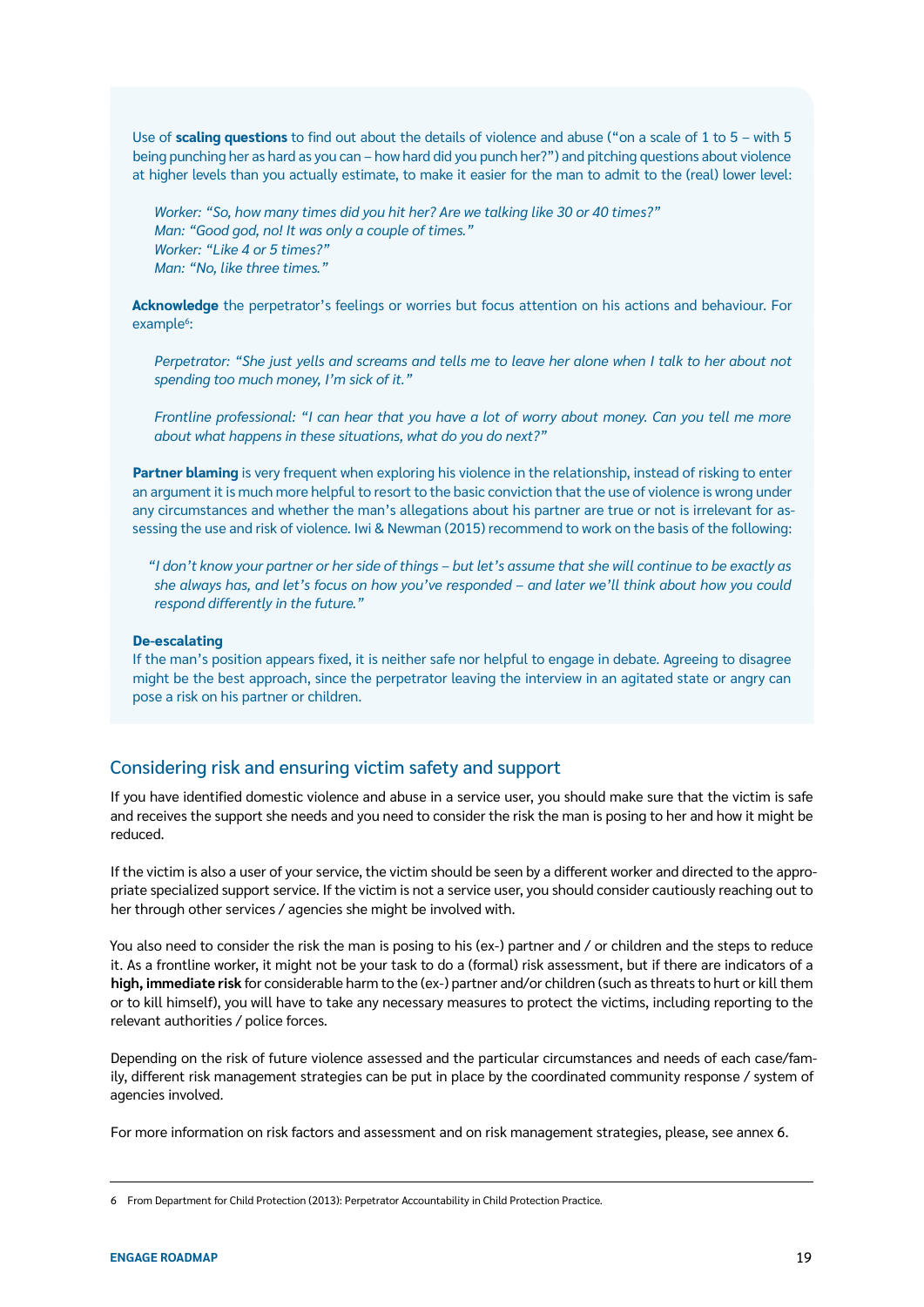#### Exploring the violence he uses in more detail

If the man has recognised his use of violence you could consider exploring the different types of violence he uses, its severity and frequency and the consequences it has (had) on his partner, his children, other people involved (family and friends) and on himself, as this information can be very useful to motivate him for a referral and to evaluate the risk he might be posing on others. See annex 5 for more information and questions to ask when exploring the use of violence.

#### Asking about other needs

While alcohol and/or substance use is neither an excuse nor a cause of domestic violence the two problems often occur together and referring some abusive men to substance abuse treatment is appropriate and might reduce their risk of using violence.

If your work context allows for it, you should therefore ask the man about problematic alcohol and drug use. If there are indicators of problematic alcohol use you might consider using the World Health Organization's Alcohol Use Disorders Identification Test (AUDIT)<sup>7</sup> as a reliable and simple screening tool which is sensitive to early detection of harmful or risky drinking. You can use its equivalent, the Drug Use Disorders Identification Test (DUDIT)<sup>8</sup> for screening for drug-related problems. If problematic alcohol or drug use are detected you should consider a referral to substance abuse treatment.

If you suspect that a man is suffering from a mental health problem it may be useful to refer him to mental health services for specialised assessment.

#### Recording

It is important to keep detailed records of the man's disclosure of violent and abusive behaviour and of the observations you've made. This is important information that will enable future case planning, exchange and coordination with other services and will be of help in any possible legal proceedings.

Record the information and file in the case notes. Remember that such records are strictly confidential unless an individual may be at risk of significant harm, which will override any confidentiality requirements.

#### **Box 3. TAKING CULTURE INTO ACCOUNT**

Domestic violence and abuse is grounded in cultural norms related to gender, gender roles, and relationships. We all have culture, and it is important to know how that culture informs our narratives about relationships, families and domestic violence.

It is helpful to:

- respectfully enquire about a man's cultural identity—while culture profoundly shapes the way we see the world, each person experiences and lives culture differently; some may strongly identify with their cultural heritage while others may see their cultural heritage as a small part of their identity;
- **be attuned to the extent that he uses culture as part of his violence-supporting narratives;**
- explore who in his community might be able to support his journey toward keeping his family members safe;
- **E** identify cultural practices that may help him manage his emotions; and
- identify aspects of culture that are likely to affect his engagement in services, for example, being unable to talk in front of a female professional.

<sup>7</sup> See <http://auditscreen.org>

<sup>8</sup> See <http://www.emcdda.europa.eu/best-practice/eib/dudit>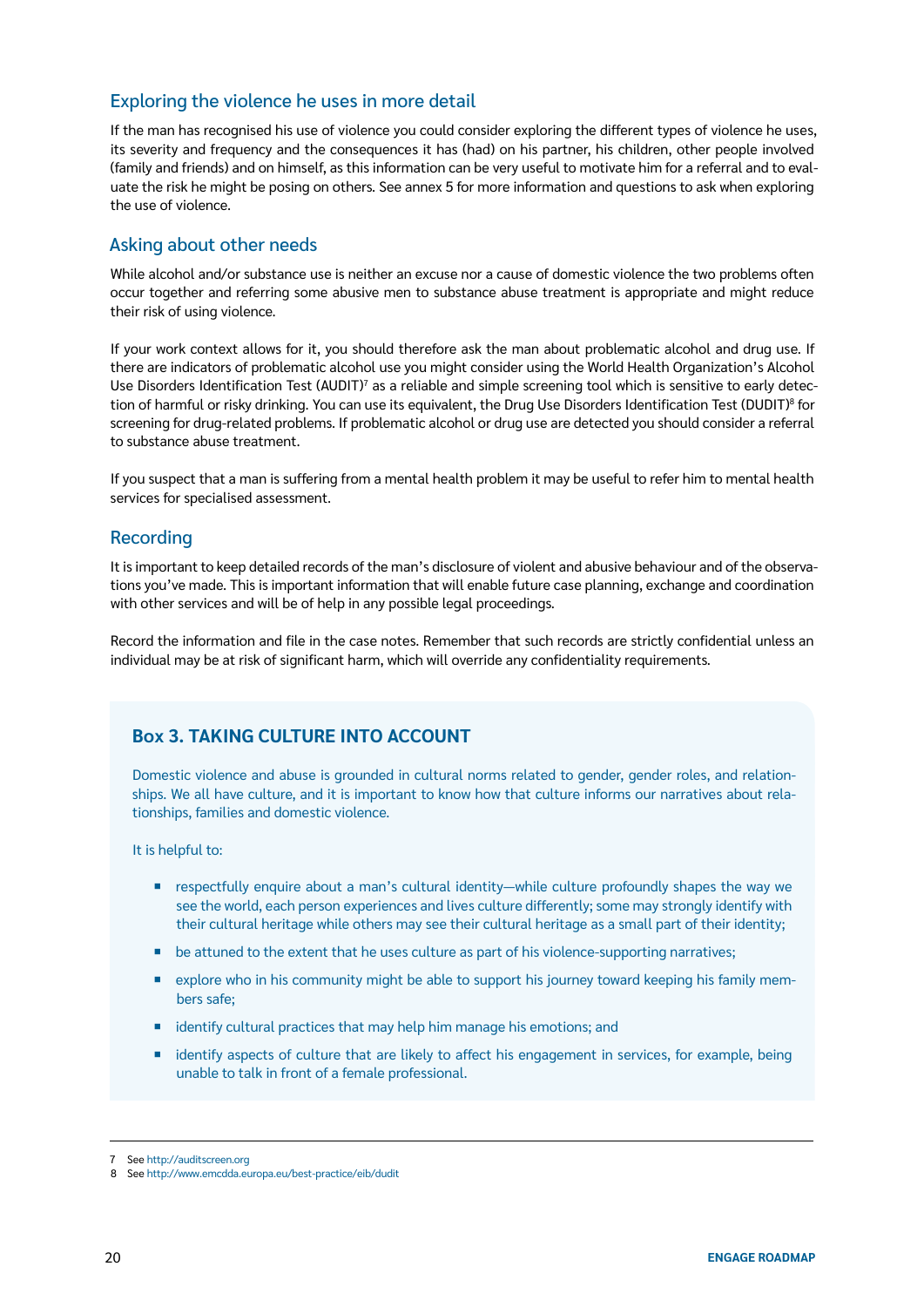It is also vital to explore what in his culture supports non-violence and family safety. For some men, a narrative around treating family members and partners with respect might be important. For others (such as those who have faced cultural oppression), the idea of oppression being wrong might be more productive.

Adapted from: Department for Child Protection (2013): Perpetrator Accountability in Child Protection Practice

## **Step 3: Motivating** perpetrators for referral

After identifying domestic violence (step 1) and addressing it with the man (step 2) you should be able to directly refer him to a perpetrator programme or another appropriate specialised service (step 4), only if he recognises the need to do something about his problem of violence and abuse. Many men may be ambivalent or even resistant about initiating a process of change and some motivational work might be needed to prepare a successful referral.

One of the main goals of engaging men is motivating perpetrators to take responsibility for their violence and for initiating a change process to stop it. Instead of trying to confront men with their "bad behaviour" and trying to persuade them to change it is far more useful to explore and strengthen their own values and reason to change. It is more likely that if they see the contradictions between what they would like (connection and meaningful relationships) and what they reach with violence (disconnection and fear) they might be more motivated to change.

In an initial phase the fear of legal sanctions and the loss of the relationship/child contact as a consequence of continued violence might be sufficient motivation to try and convince the man to seek help in a perpetrator programme. Over time it is important that motivation is also based on the man's inner values and hopes and not only on the fear of consequences.

*"Give advice and encourage persons to follow through and stick to the work needed to get past the violence as there is no magical solution and the work is difficult."*

*"Help him in a humane way to get past the terrible image of himself and the shame he has for his actions ..."*

*"The manner in which the professional tackled the problem of violence, I did not feel condemned from the professional. I was given hope that I could recover."*  (Bruno Brilloit, ENGAGE perpetrator interview)

Both the Invitations to responsibility approach by Alan Jenkins (1990, 2009) and motivational interviewing (Miller & Rollnick, 1991, see annex 7) can assist professionals in the process of helping men to identify reasons for not using violence and what helps change in the desired direction. By asking questions about the man's values, hopes and goals for his relationships, himself as a person and his life an ethical stance is explored which is then shown to be inconsistent with his violent behaviour. A collaborative, respectful approach is used instead of attempting to persuade or force the man into changing his behaviour.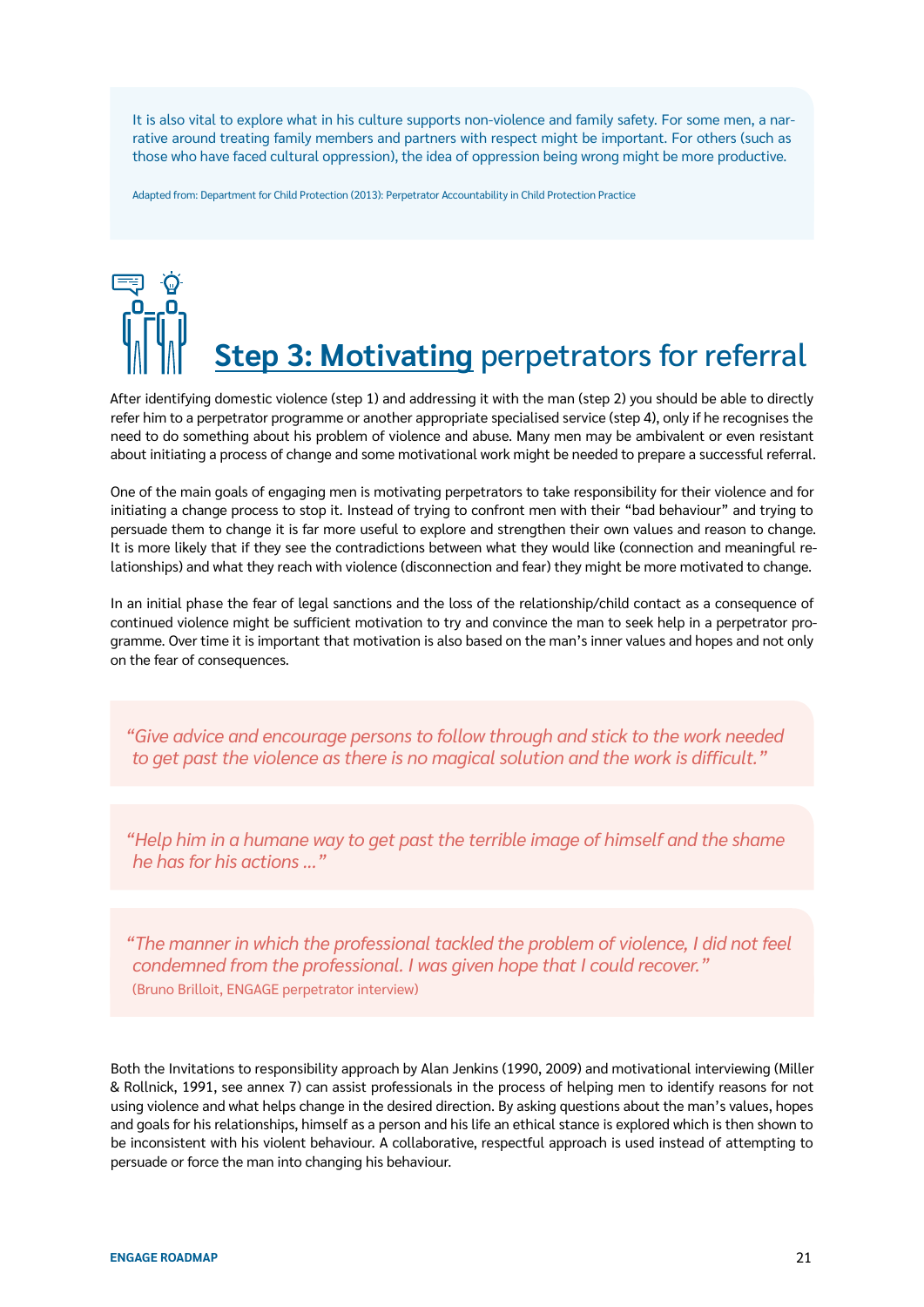Examples of questions within an invitation to responsibility approach are:

- What kind of a father did you hope to be / would you like to be?
- How would you like your kids to see you / think of you in 10 or 20 years?
- Have your kids seen you act violently or abusively? How do you think it affects them?
- Do you think your children respect you or fear you?
- How might your kids benefit if you did some work on your behaviour?
- How do you think your relationship with your kids might change if they weren't feeling scared of you?
- ¡ What could become possible in your life if you didn't use violence when you felt upset?
- What type of father would you like to become, or be more of the time? What would it mean to you if you were that Dad, or that Dad more of the time? What do you do that gets in the way of this?

It is also helpful to transmit to the man that he is not alone with this problem and that many men have been helped through specialised support. If there is enough motivation and commitment to engage in a change process, referring the man to a specialised perpetrator programme is the next step.

*"It sounds like you want to make some changes for your benefit and for your partner/children. What choices do you have? What can you do about it? What help would you like to assist you to make these changes?"*

## **Step 4: Referring** men to a perpetrator programme, coordinated multi-agency response

If you have detected and addressed domestic violence in a service user and have been able to co-create sufficient acknowledgement and motivation for referral, you should refer the man to a perpetrator programme (or similar specialised service) to work towards stopping his abusive behaviours.

#### *"Support the perpetrator and tell him there are specialised programmes and that he CAN CHANGE"*

(perpetrator in ENGAGE interview)

The best way to do so is in a structured perpetrator programme which usually entails an individual intake and assessment phase, group (or individual) intervention and, ideally a follow-up phase to see whether objectives are achieved and maintained. Perpetrator programmes should fulfil different standards of quality, including to pro-actively contact the (ex-) partners of the men they work with to make sure they receive the information and support they need for them and their children to be safe.

Where no structured perpetrator programmes are available, individual counselling clearly aimed at stopping the use of violence might be an alternative if this includes risk assessment and management within a victim/survivor safety focused approach and is delivered by specifically trained professionals.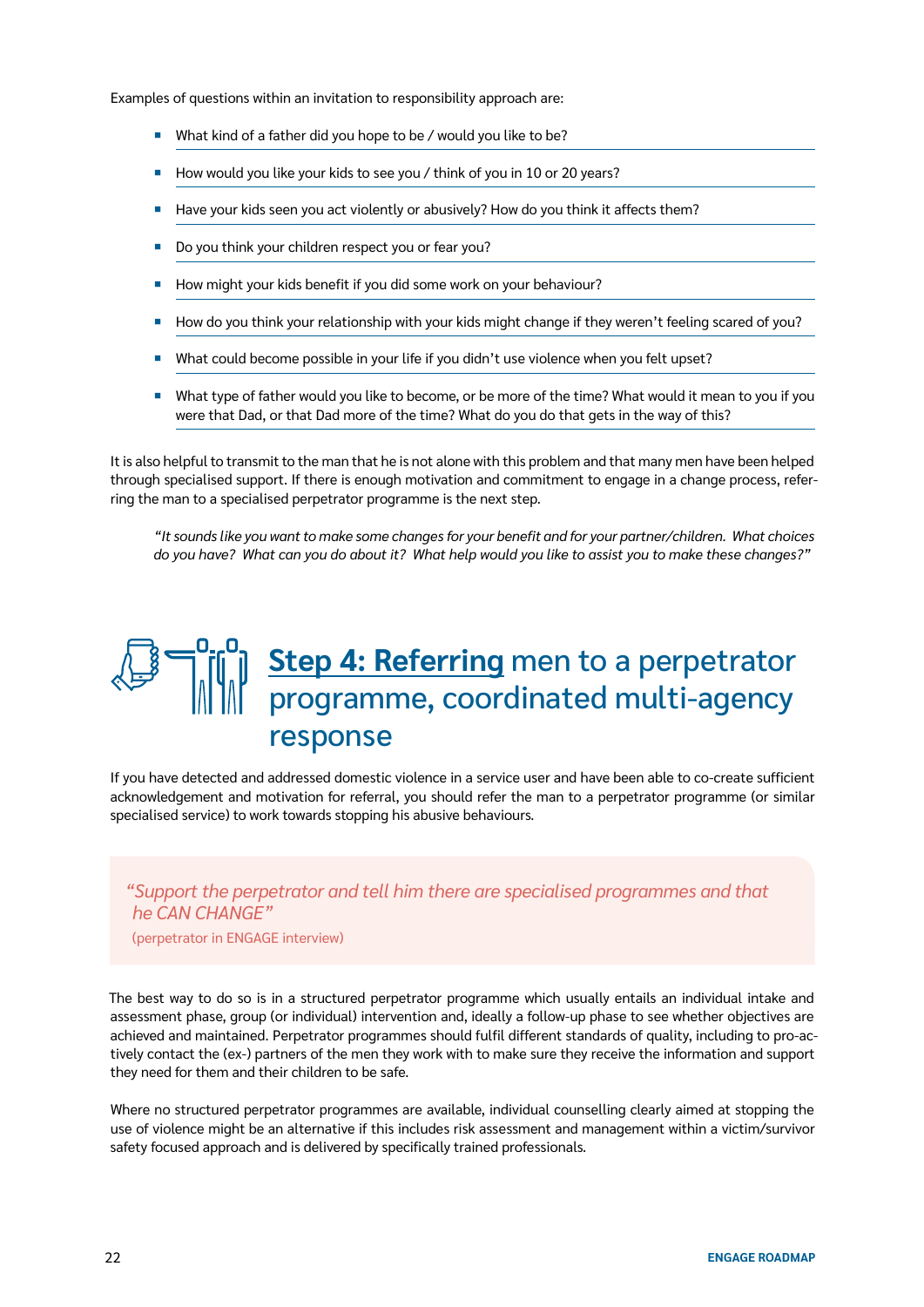To establish a clear referral pathway, we strongly encourage you to find out about available perpetrator programmes (or specialised counselling offers) in your area that you can refer men to and contact them to gather the necessary information for referrals that you can include in the following table:

|  |  |  | Table 1. Example of referral information form |  |
|--|--|--|-----------------------------------------------|--|
|--|--|--|-----------------------------------------------|--|

| Name of the service /<br>programme |  |  |
|------------------------------------|--|--|
| Organization<br>and address        |  |  |
| <b>Contact details</b>             |  |  |
| Contact person:                    |  |  |
| Tel:                               |  |  |
| e-mail:                            |  |  |
| Inclusion /<br>exclusion criteria: |  |  |
| Cost:                              |  |  |
| Brief description /<br>other info: |  |  |
| For more info:                     |  |  |
| Website                            |  |  |
| Flyer / info - material            |  |  |

We recommend you establish an agreement with the perpetrator programme(s) you might refer to that allows you to contact them before making the referral to agree upon the referral process and clarify any possible doubts or questions.

It is important to prepare the referral well and to inform the man about why he is being referred, what the benefits are for him and others, what his rights and responsibilities are in relation to the referral and what to expect from it. Provide the man with information material (like leaflets or flyers) about the perpetrator programme.

When referring a man, it is also very helpful to identify barriers to his uptake of the referral and the steps required to overcome these. Normalising the referral and his help-seeking behaviour by mentioning that many men participate in these programmes and that you frequently recommend them is one way to do so. You can also inquire about possible barriers and provide encouragement by asking:

*"Can you see yourself making the call?", or say* 

*"Men can find it hard to ask for assistance when there's a problem they need to address. What will be helpful for you to remember so that you'll make this call?"*

#### When you refer to a specialised service you should:

- ¡ provide them with as much information as possible about the man, his context and his violence, to ensure that all professionals working with him and his family are aware of the violence and the current level of risk, and that their work also holds the man accountable for his violence.
- **•** agree about the mechanism of feedback and coordination with the specialised service you refer the man to while you keep working with him and about how you can support his participation in the programme and contribute to monitoring the level of risk he poses.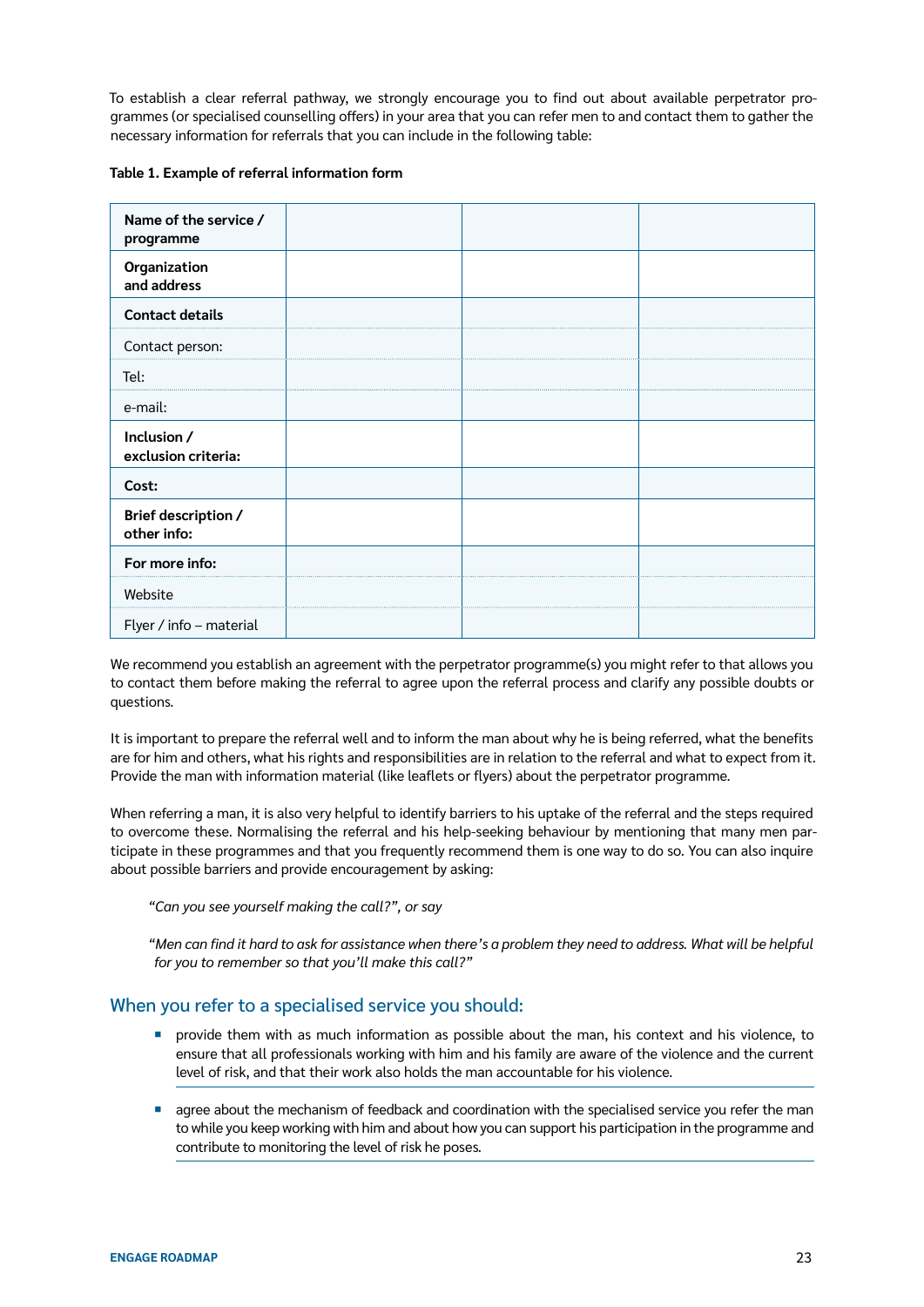#### Referrals for other needs

If you have detected other needs associated to the man's use of violence, such as problematic substance use or mental health problems (see step 2 above, "asking about other needs") you can consider referring them to the corresponding specialised support service (substance abuse treatment, mental health care). It is important to take into account that these services will not specifically address the violence the man uses and should be delivered at the same time and in coordination with the perpetrator programme. Be aware that it might be difficult for some men to initiate and maintain two parallel intervention processes, apart from the work he might be doing with you.

#### Unsafe or inappropriate referrals

Do not refer a man who uses domestic violence and abuse to **anger management** courses or programmes because these might (inadvertently) reinforce men's beliefs that violence is a result of their anger, of "losing control" rather than a choice leading to a pattern of controlling and coercive behaviours, and their tendency to see themselves as victims of those who they perceive as "making them angry". Also, anger management programmes do not include the contact with and support of the victims / survivors.

Similarly, **couples' counselling or therapy, mediation and family therapy** are at best inefficient and oftentimes potentially dangerous in dealing with domestic violence and abuse. If the victim/survivor feels she cannot speak freely because she fears retaliation, couples work will be ineffective and reinforce her sense of helplessness. If she does, she might be at greater risk. Generally, couples' or family approaches risk reinforcing the idea that violence is due to a relationship problem and that responsibility for it is somehow shared (instead of 100% of the perpetrator).

Referrals to **general psychologists, psychotherapists or counsellors** may not be helpful as these usually do not have the specific skills and experience related to gender-based violence and to the complex needs of perpetrators and might inadvertently buy into and reinforce the men's discourses supporting their use of violence or simply not address their violence and abuse as a priority.

#### Multi-agency response

Co-operation and prevention work between agencies involved in responding to domestic violence and abuse needs to happen on a day to day basis especially, but not only, in cases of immediate risk. The prevention of repeat and severe violence, including homicides, requires that agencies work closely together and that case conferences to prevent such violence be carried out regularly (Logar et al., 2015).

The purpose of engaging with an abusive man is not only about assisting him to change his attitudes and behaviour, but to ensure that his violence and the risk he poses to victims/survivors are at the centre of a coordinated multi-agency response. If a man refuses to engage, or does not change his abusive behaviour despite participating in a perpetrator programme, the response of other agencies involved with his family may need to change correspondingly. For example, risk management measures may need to be put in place or changes made to safety plans for the woman and children. Therefore, communication with other agencies involved with the family is important and, when children are involved, essential.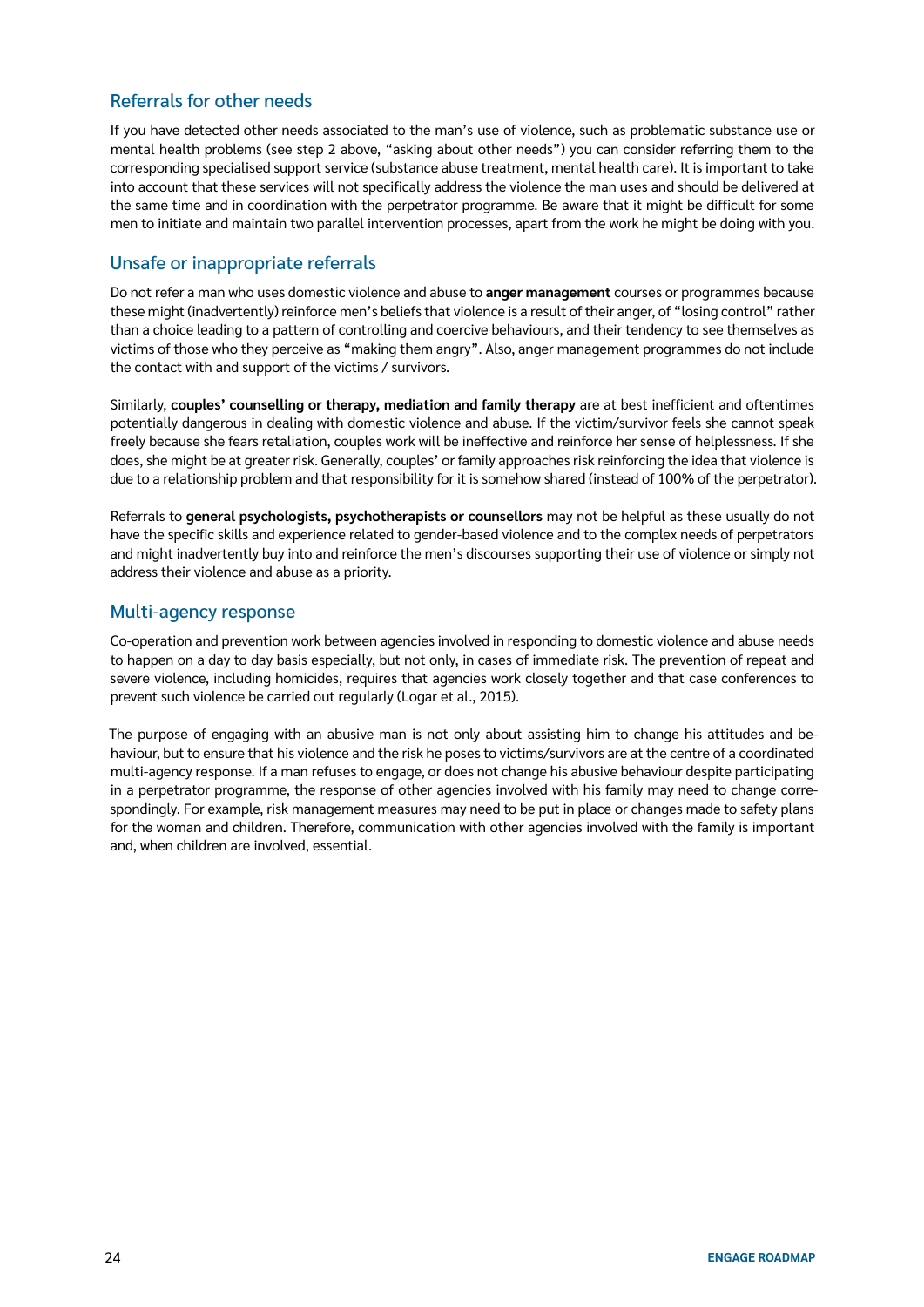## Professional, personal and legal dilemmas

Work with men that have been violent consistently brings about questions that are not easy to answer and involve different levels of assessment by the service provider. When is it necessary to report to the authorities a risky situation for the safety or well-being of the woman and/or of the children involved? How does the professional role and operating context affect legal obligations? How to maintain the alliance with the man in these cases?

To try to answer these and other questions, you must be aware that the effectiveness of your intervention depends not only on specific technical skills but also on the ability to take into account three further aspects of the specific context of working with domestic violence, legal, deontological and ethical aspects:

- 1. **Professional aspect**  professional rules that guide correct behaviour from the professional point of view (e.g. as psychologists, social workers, medical doctors, etc.) in order to protect the wellbeing and the rights of the client and other people affected;
- 2. **Personal aspect**  a set of one's principles and internal assessments that help us decide which way is the best possible choice in a given situation.
- 3. **Legal aspect** violent behaviour is a criminal offence in most European countries and, in some cases, must be reported to the competent authorities; on the other hand, this has a great impact on the working alliance with the man and on his willingness to disclose violence;

As a first step, it is fundamental to be aware of these three aspects. *This same issue applies when working with victims of violence in determining the best way to assist her safety needs.*

In every situation, it is advisable to carefully monitor the complex interaction between these dimensions in order to decide how to proceed. Due to the number of variables involved (e.g. the level of danger of the violent incident, the emotional involvement, the presence of children affected) we sometimes do not know what the best course of action should be.

A typical example is that of a case where, in light of the information gathered, we are seriously concerned that the man can harm his partner or children and we take the belaboured decision to report his situation to law enforcers. If we take action to ensure the safety of women and children, do we harm the man or our relationship with him? What and how much information about him should we share?

So, we face real dilemmas which could become blocking points if we do not take a clear position with respect to the purpose of our intervention, which will vary according to the professional role we play (social worker, educator, psychologist, doctor, etc.) and according to the context in which we operate (for example: public services or private activity).

#### **Figure 3. Professional, personal and legal dilemmas**

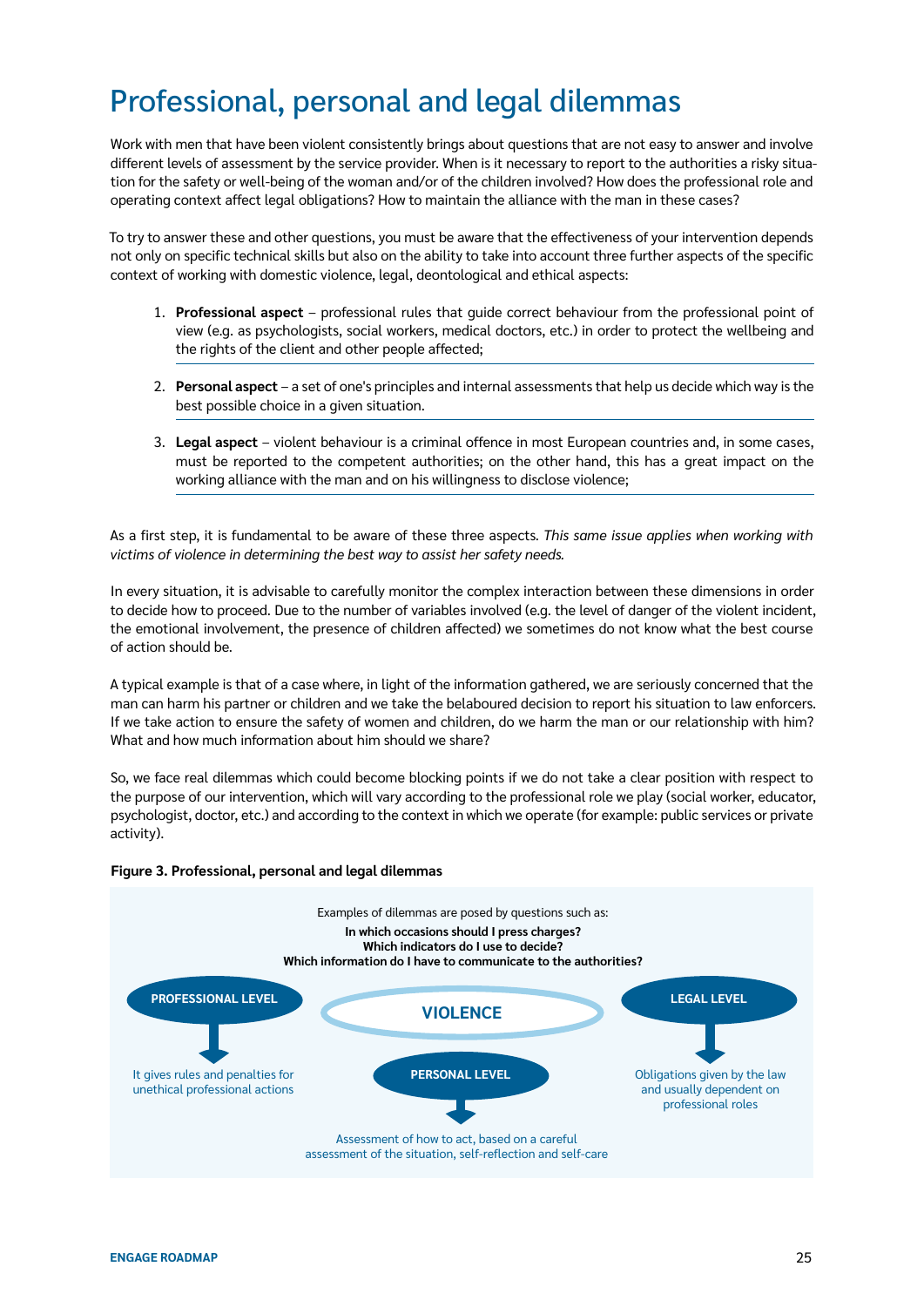The experience in the field proves that there are no definite guidelines to be followed and that each case must be carefully evaluated by following two essential procedures: an adequate assessment of the risk (see annex 6) and a discussion within the team or even a wider network, to avoid operating in solitude, which makes it even more complicated to decide how to act. It is important to tolerate complexity and avoid acting in a non-reflective way and to carefully weigh all the information available to decide how to proceed in an attempt to ensure the safety of women and children but also not to damage the relationship with the perpetrator and maximise the possibility of change.

#### **Box 4. FRONTLINE PROFESSIONALS' SELF-CARE**

Working with people who have perpetrated (and/or experienced) domestic violence and abuse can be rewarding, but it is also challenging and it usually has an effect on you, especially in the long run. Apart from common symptoms of burnout, vicarious trauma or secondary traumatic stress can derive from being repeatedly exposed to other people's experiences and stories of traumatic events. **Symptoms** can include:

- ¡ Invasive thoughts of client's situation/distress
- **Frustration/fear/anxiety/irritability**
- Disturbed sleep/nightmares/racing thoughts
- Problems managing personal boundaries
- Taking on too great a sense of responsibility or feeling you need to overstep the boundaries of your role
- Difficulty leaving work at the end of the day/noticing you can never leave on time
- Loss of connection with self and others/loss of a sense of own identity

If you experience these symptoms it is important to be compassionate with yourself and understand these emotional responses as human and appropriate reactions to the challenges of this work and not as a lack of your professional abilities. It is recommended to talk to a trusted colleague or friend for support, find ways to physically and/or mentally disconnect (days off, reading, walking, connecting with friends or nature, etc.), rest and play and have fun.

To help avoid or prevent symptoms of vicarious trauma **self care** is fundamental and can include some of the following:

- $\blacksquare$  Don't work on your own maintain links with other colleagues / agencies and keep using support to think your responses through
- **Make plans and create an environment that ensures your safety and is conducive to well-being**
- Use supervision for emotional support and planning.
- Ensure that you have sufficient training for this work.
- Maintain interests completely separate from work
- Take regular breaks from work
- Take up opportunities for debriefing and other therapeutic support
- Spiritual engagement and spending time in nature
- ¡ Identifying successes, reminding yourself of small "wins"
- Maintaining connections with others outside the field
- Accepting support and positive feedback when it is offered
- Giving support and positive feedback to others
- Celebrating clients' resilience and sharing positive stories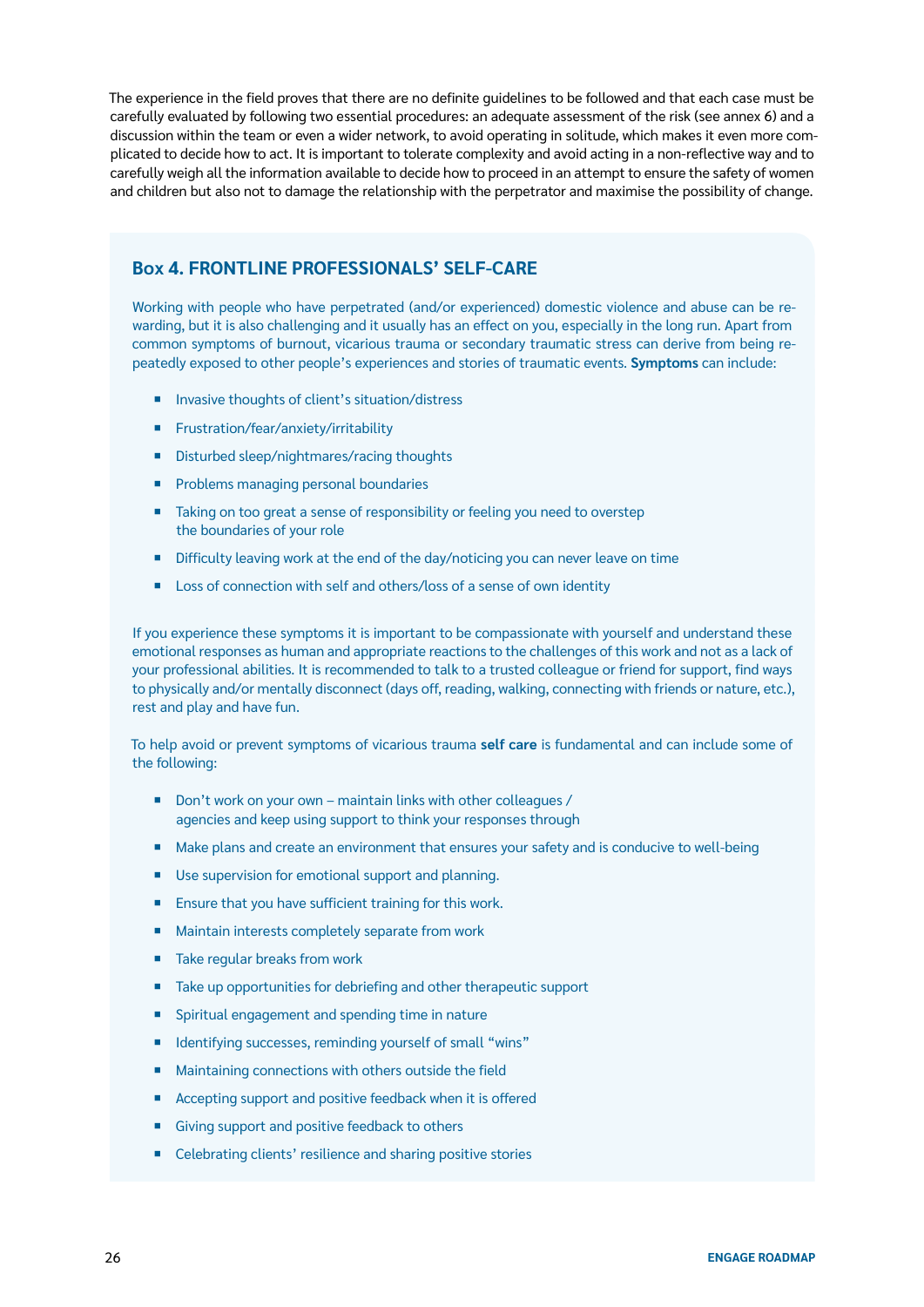## In a nutshell: Twelve do's and don'ts when engaging with a perpetrator

We are aware that for many frontline professionals, contact with male services users is limited in time, for some it may only be one brief encounter. If this is your case, here are the twelve do's and don'ts to keep in mind when engaging with perpetrators<sup>9</sup>:

- 1. Have the safety and well-being of the victims/survivors (women and children) as your priority at any step in the process.
- 2. Be aware of any signs or indicators of domestic violence and abuse in male service users' discourse and behaviour.
- 3. Respond to any disclosure and ask men about domestic violence and abuse.
- 4. Make clear in a respectful way that violence and abuse are unacceptable and that they are a choice.
- 5. Be aware and convey to the man that domestic abuse includes a range of different behaviours, not only physical violence.
- 6. Be aware of your feelings about the man's behaviour and don't let them interfere with your provision of a supportive service: distinguish the behaviour from the person and don't be judgemental.
- 7. Be empathic and understanding but don't collude with the man: be aware of the mechanisms of minimization, denial and victim-blaming and don't give in to possible manipulations on his part.
- 8. Be aware of the barriers to him acknowledging his abuse and seeking help (such as shame, fear of child protection process) and recognise any accountability shown by him.
- 9. Be positive about the possibility of change and explore the man's own motivations for it (including the costs of continued violence to himself and others, especially on his children, even if they haven't witnessed the violence directly).
- 10. Establish a referral pathway to a perpetrator programme (or similar specialised service) in your area and refer the man to it.
- 11. If you are in contact with both partners, do not see them together and only discuss domestic abuse in separate sessions.
- 12. Make sure that the victims/survivors receive adequate support and safety planning.

<sup>9</sup> Adapted from "Good practice in dealing with perpetrators" from Guidelines for Working with Men Perpetrating Domestic Violence (Respect Phoneline, 2013)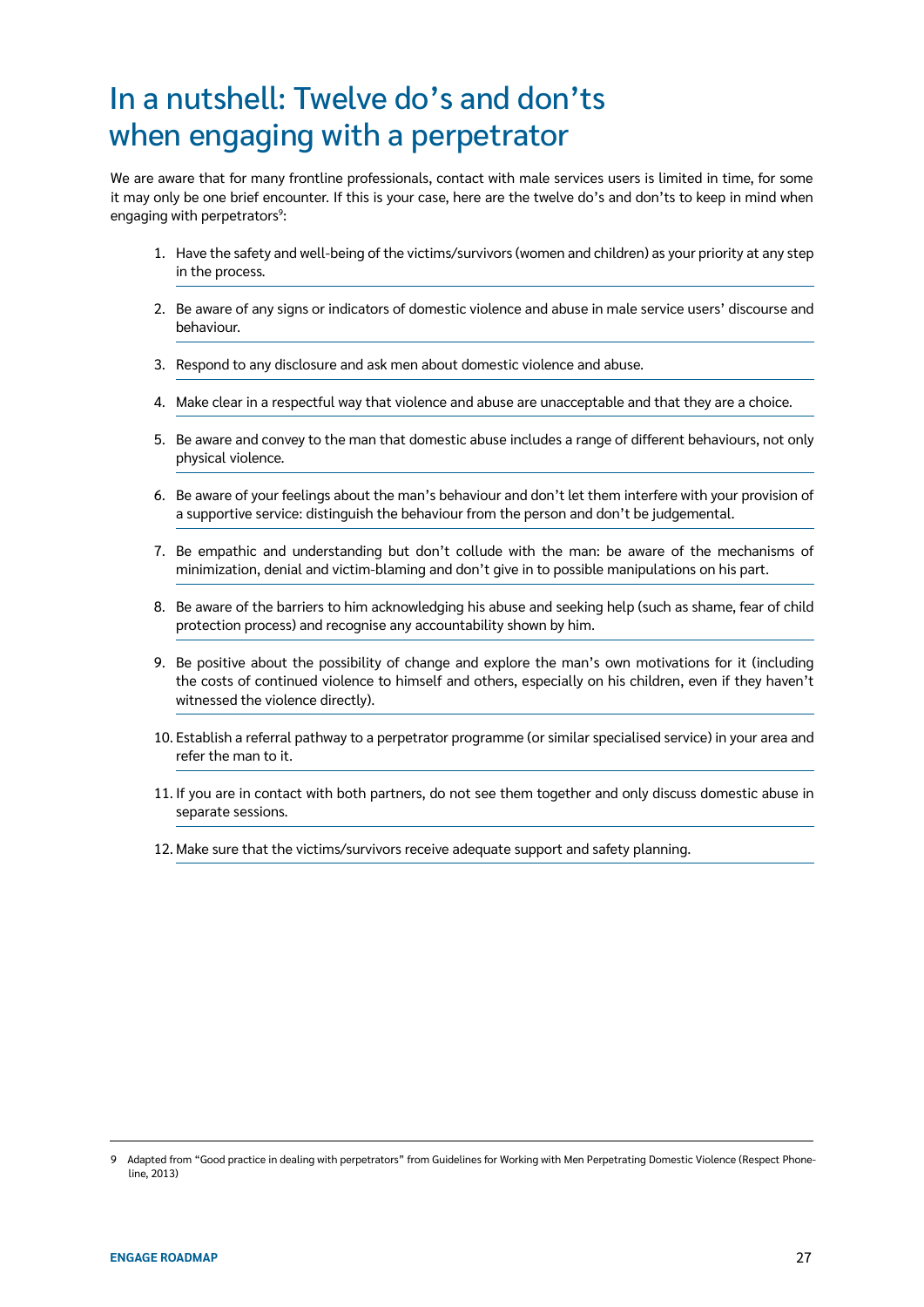### **References**

- Campbell, M., Neil, J., Jaffe, P. & Kelly T. (2010). Engaging Abusive Men in Seeking Community Intervention: A Critical Research & Practice Priority. Journal of Family Violence, 25, 413-22.
- Circuito Barcelona contra la violencia hacia las mujeres (2013). Guía de recomendaciones para la detección de violencia machista en hombres. Barcelona: Ajuntament de Barcelona. [https://ajuntament.barcelona.cat/dones/sites/default/files/](https://ajuntament.barcelona.cat/dones/sites/default/files/documents/guia_recomanacions_cast.pdf) [documents/guia\\_recomanacions\\_cast.pdf](https://ajuntament.barcelona.cat/dones/sites/default/files/documents/guia_recomanacions_cast.pdf)
- Clarke, N. (2010). *Referring Men: An exploration of front-line workers' needs for referring abusive men to MEND domestic abuse intervention programmes.* Waterford, Ireland: The Men's Development Network.
- Department for Child Protection (2013). Perpetrator Accountability in Child Protection Practice: A resource for child protection workers about engaging and responding to perpetrators of family and domestic violence. Perth, Western Australia: Western Australian Government. Availbale on-line: [https://www.dcp.wa.gov.au/CrisisAndEmergency/FDV/Documents/](https://www.dcp.wa.gov.au/CrisisAndEmergency/FDV/Documents/Perpetrator%20Accountability%20in%20Child%20Protection%20Practice.pdf) [Perpetrator%20Accountability%20in%20Child%20Protection%20Practice.pdf](https://www.dcp.wa.gov.au/CrisisAndEmergency/FDV/Documents/Perpetrator%20Accountability%20in%20Child%20Protection%20Practice.pdf)
- Dia, D. A., Simmons, C. A., Oliver, M. A. & Cooper, R. L. (2009). Motivational Interviewing for Perpetrators of Intimate Partner Violence, in Lehman, Peter & Simmons, Catherine A. (Eds.) *Strengths-Based Batterer Intervention: A New Paradigm in Ending Family Violence.* Springer Publishing Company, United States.
- European Union Agency for Fundamental Rights (2014). Violence against women: an EU-wide survey Results at a glance. Luxembourg: Publications Office of the European Union. Availbale on-line: [http://fra.europa.eu/en/publication/2014/](http://fra.europa.eu/en/publication/2014/violence-against-women-eu-wide-survey-results-glance) [violence-against-women-eu-wide-survey-results-glance](http://fra.europa.eu/en/publication/2014/violence-against-women-eu-wide-survey-results-glance)
- Forsdike, K., Tarzia, L., Flood, M., Vlais, R., & Hegarty, K. (2018). "A Lightbulb Moment": Using the Theory of Planned Behavior to Explore the Challenges and Opportunities for Early Engagement of Australian Men Who Use Violence in Their Relationships. *Journal of Interpersonal Violence.* <https://doi.org/10.1177/0886260518780778>
- Geldschläger, H. & Ginés, O. (2013) Abordaje terapéutico de hombres que ejercen violencia de género. *Formación Médica Continuada*, 20, 89–99.
- Geldschläger H., Ginés O., Nax D. & Ponce A. (2014). *Outcome measurement in European perpetrator programmes: a survey*, unpublished working paper from the Daphne III project IMPACT: Evaluating European Perpetrator Programmes. Available on-line at: https://www.work-with-perpetrators.eu/fileadmin/WWP\_Network/redakteure/IMPACT/Working\_Papers/Daphne\_III\_Impact -\_Working paper 1 - Outcome Measurement in European Perpetrator Programmes - A Survey.pdf
- Hester, M. & Lilley, S.J. (2014). Domestic and sexual violence perpetrator programmes: Article 16 of the Istanbul Convention. A collection of papers on the Council of Europe Convention on preventing and combating violence against women and domestic violence. Council of Europe. Available on-line:<https://rm.coe.int/168046e1f2>
- Hester, M., Westmarland, N., Gangoli, G. et al. (2006). *Domestic Violence Perpetrators: Identifying Needs to Inform Early Intervention.* Bristol: University of Bristol in association with the Northern Rock Foundation and the Home Office.
- Iwi, K. & Newman, C. (2015). Engaging with Perpetrators of Domestic Violence: Practical Techniques for Early Intervention. London: Jessica Kingsley Publisher.
- Jenkins, A. (1990). *Invitations to responsibility: The therapeutic engagement of men who are violent and abusive.* Adelaide: Dulwich Centre Publications.

Jenkins, A. (2009). *Becoming ethical: A parallel, political journey with men who have abused*. Dorset (UK): Russell House.

- Kelly, J. B. & Johnson, M. P. (2008). Differentiation Among Types of Intimate Partner Violence: Research Update and Implications for Interventions. Family Court Review, 46, 476-499.
- Lee, J. (2017). Using Motivational Interviewing to Treat Adolescents and Young Adults with Substance Use Disorders. A Case Study of Hazelden in Plymouth. Hazelden Betty Ford Butler Center for Research. Available on-line: [https://www.](https://www.hazeldenbettyford.org/education/bcr/addiction-research/adolescent-motivational-interviewing-cs-1017) [hazeldenbettyford.org/education/bcr/addiction-research/adolescent-motivational-interviewing-cs-1017](https://www.hazeldenbettyford.org/education/bcr/addiction-research/adolescent-motivational-interviewing-cs-1017)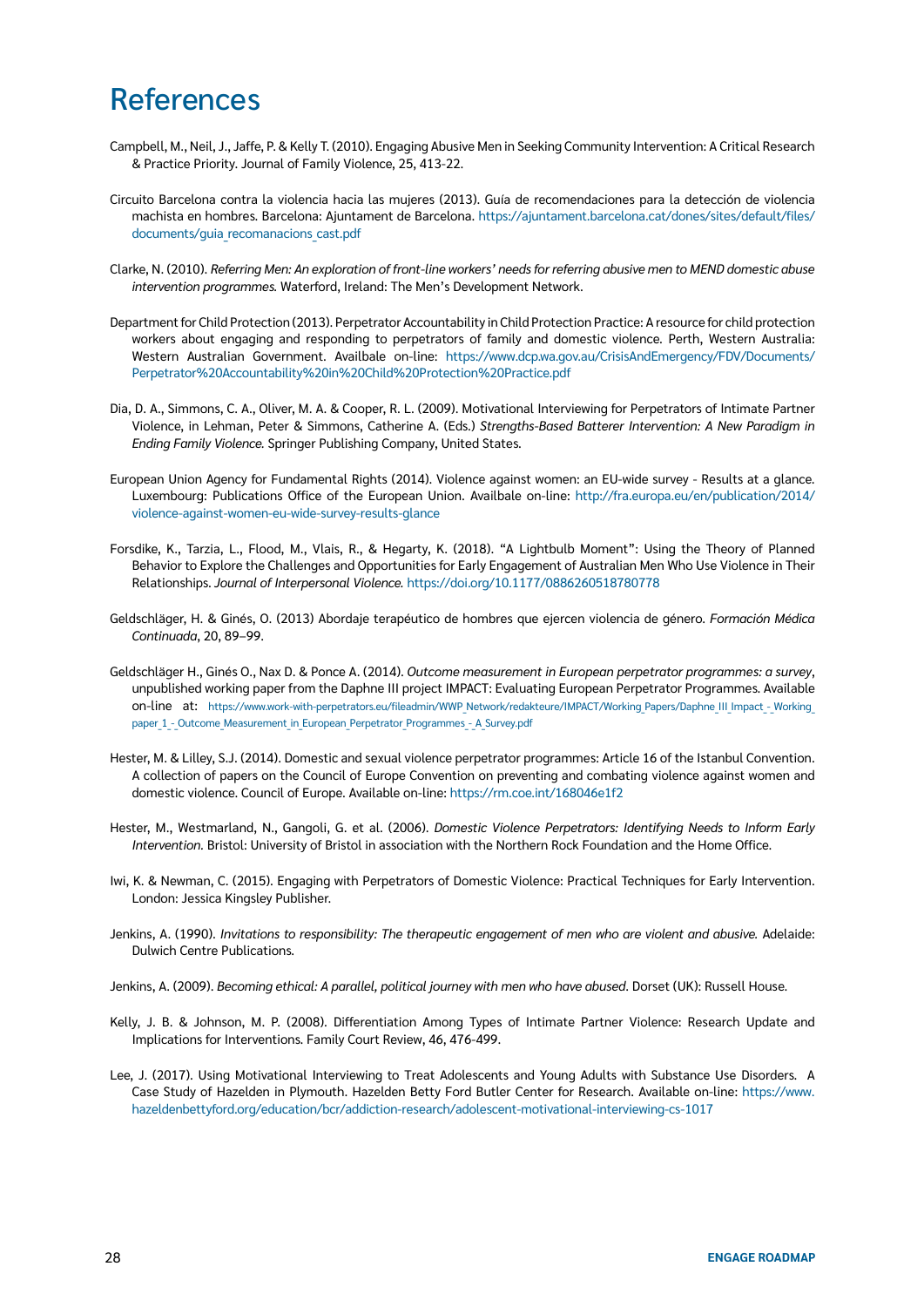- Logar, R. & Vargová, B.M. (2015). Effective Multi-agency Co-operation for Preventing and Combating Domestic Violence. Training of Trainers Manual. Council of Europe. Available online: [https://wave-network.org/wp-content/uploads/2018/09/](https://wave-network.org/wp-content/uploads/2018/09/Effective_Multi_Agency_Cooperation_2015.pdf) [Effective\\_Multi\\_Agency\\_Cooperation\\_2015.pdf](https://wave-network.org/wp-content/uploads/2018/09/Effective_Multi_Agency_Cooperation_2015.pdf)
- Miller, W. R. and Rollnick, S. (1991). *Motivational interviewing: Preparing people to change addictive behavior.* New York: Guilford Press
- No To Violence & Men's Referral System (2015). Strengthening perpetrator accountability within the Voctorian family violence service system. Available on-line: [http://www.rcfv.com.au/getattachment/E771CDC5-4D7C-4638-B3EE-546EA32871F1/](http://www.rcfv.com.au/getattachment/E771CDC5-4D7C-4638-B3EE-546EA32871F1/No-To-Violence;-Men%27s-Referral-Service--) [No-To-Violence;-Men%27s-Referral-Service--](http://www.rcfv.com.au/getattachment/E771CDC5-4D7C-4638-B3EE-546EA32871F1/No-To-Violence;-Men%27s-Referral-Service--)
- Penti, B., Timmons, J. & Adams, D. (2018). The role of the physician when a patient discloses intimate partner violence perpetration: a literature review. *Journal of the American Board of Family Medicine*, 31, 635–44.
- Ponce, A. (2013).Homes, masculinitat i violència. In Freixanet, Maria (coord.): *Homes i Gènere: Polítiques públiques locals i la transformació de les masculinitats.* Editorial Institut de Ciències Polítiques.
- Prochaska, J. Q, & DiClemente, C. C. (1986). Toward a comprehensivemodel of change. In W. R. Miller & N. Heather (Eds.), *Treating addictive behaviors: Processes of change* (pp. 3–27). New York: Plenum Press.
- RESPECT (2013). Respect toolkit for work with male victims of domestic violence (2<sup>nd</sup> edition). London: Respect. Available online: [http://respect.uk.net/wp-content/uploads/2017/01/Toolkit-for-Work-with-male-victims-of-DV-2nd-ed.-](http://respect.uk.net/wp-content/uploads/2017/01/Toolkit-for-Work-with-male-victims-of-DV-2nd-ed.-Respect%C2%A9-2013.pdf) [Respect%C2%A9-2013.pdf](http://respect.uk.net/wp-content/uploads/2017/01/Toolkit-for-Work-with-male-victims-of-DV-2nd-ed.-Respect%C2%A9-2013.pdf)
- RESPECT Phoneline (2013). Guidelines for Working with Men Perpetrating Domestic Violence. Available online: [http://](http://respectphoneline.org.uk/wp-content/uploads/2017/01/Guidelines-for-working-with-perpetrators.doc) [respectphoneline.org.uk/wp-content/uploads/2017/01/Guidelines-for-working-with-perpetrators.doc](http://respectphoneline.org.uk/wp-content/uploads/2017/01/Guidelines-for-working-with-perpetrators.doc)
- Williamson, E., Jones, S. K., Ferrari, G., Debbonaire, T., Feder, G., & Hester, M. (2015). Health professionals responding to men for safety (HERMES): feasibility of a general practice training intervention to improve the response to male patients who have experienced or perpetrated domestic violence and abuse. *Primary Health Care Research & Development*, 16, 281–288.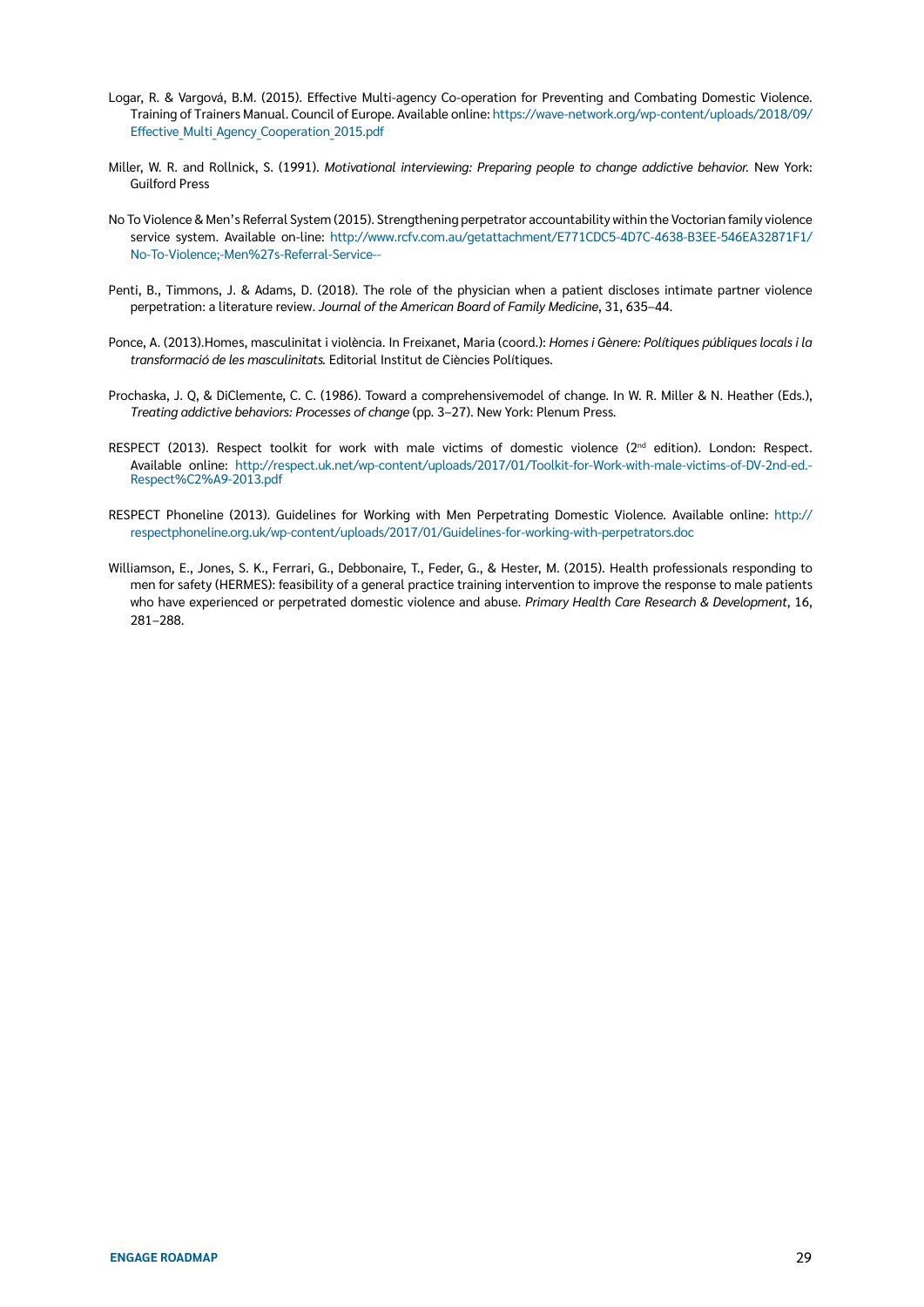## Annex of tools and resources

#### Annex 1. Different types of domestic violence and abuse

Michael P. Johnson and colleagues<sup>10</sup> developed a useful typology of domestic violence. Five types of partner violence are identified based on the context of power and control in the relationship:

- ¡ In **coercive controlling violence**, the individual (most often men) is violent and controlling (while the partner is not) and typically uses several of the control tactics described in the Power and Control Wheel (Pence & Paymar, 1993): intimidation; emotional abuse; isolation; minimizing, denying, and blaming; use of children; asserting male privilege; economic abuse; and coercion and threats.
- ¡ In **violent resistance**, the individual (most often women) uses violence but not control tactics, in resistance or defence against the partner who uses coercive controlling violence.
- ¡ In **situational couple violence**, one or both partners use violence in situations of conflict (often out of frustration or anger) but neither uses coercive control over the other.
- ¡ In **separation instigated violence**, one (or rarely both) partners uses violence after separation (often triggered by a specific experience, and usually not more than once or twice) without a prior history of violence in the relationship and without coercive control (to be distinguished from the coercive controlling violence that often goes on or escalates after separation).
- ¡ In **mutual violent control**, both partners use coercive controlling violence against each other (a not very frequent and not much researched constellation).

<sup>10</sup> See Kelly & Johnson (2008)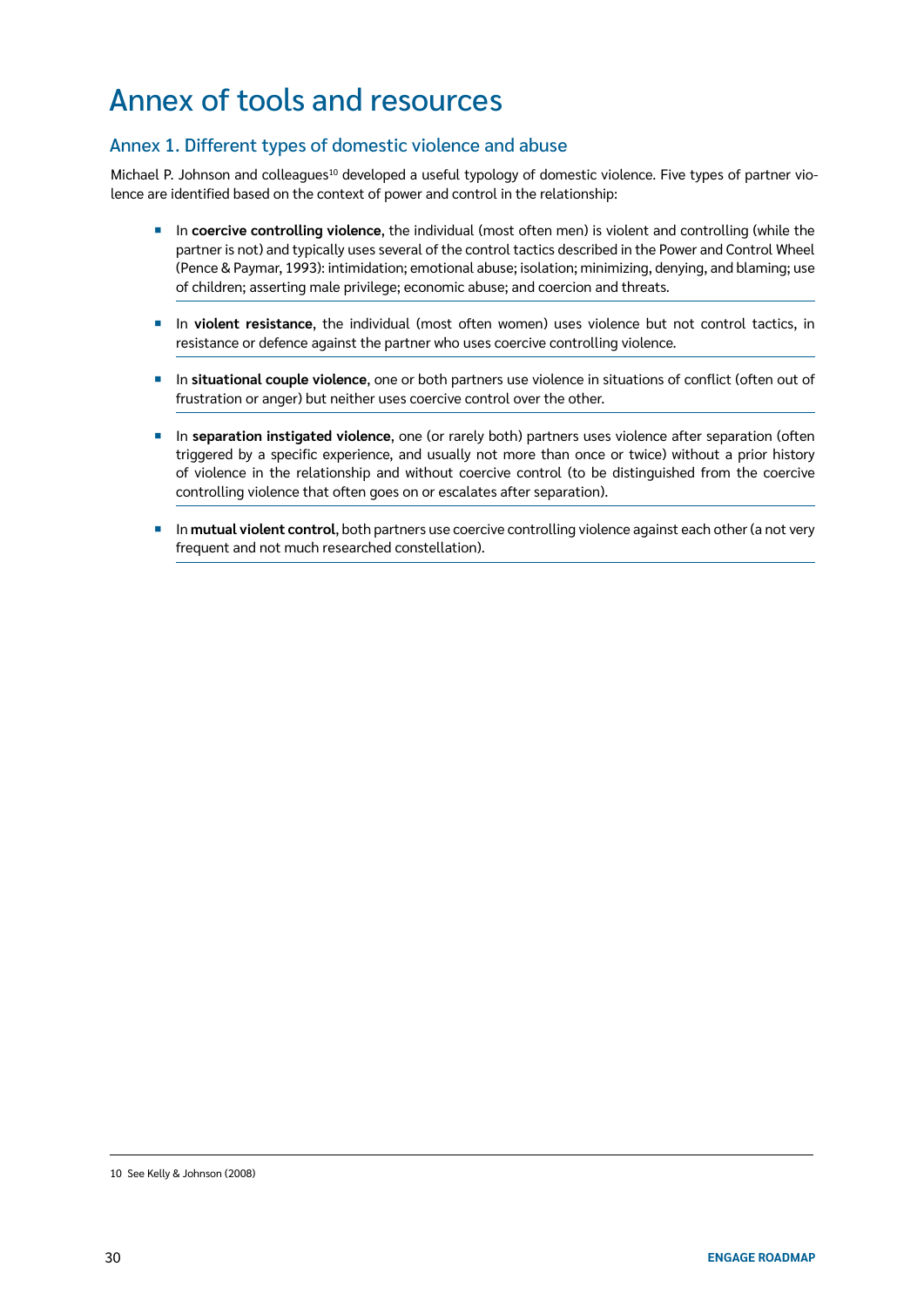#### Annex 2. Consequences of domestic violence and abuse

| <b>Health Problems Associated with Intimate Partner Violence</b>                                                                                                                                                                                                                                                                           |                                                                                                                                                                                                                                                                                                                                                                                         |                                                                                                                                                                                                                                                                                                     |  |  |  |
|--------------------------------------------------------------------------------------------------------------------------------------------------------------------------------------------------------------------------------------------------------------------------------------------------------------------------------------------|-----------------------------------------------------------------------------------------------------------------------------------------------------------------------------------------------------------------------------------------------------------------------------------------------------------------------------------------------------------------------------------------|-----------------------------------------------------------------------------------------------------------------------------------------------------------------------------------------------------------------------------------------------------------------------------------------------------|--|--|--|
| <b>Impact on Victim</b>                                                                                                                                                                                                                                                                                                                    | <b>Impact on Children Witnesses</b>                                                                                                                                                                                                                                                                                                                                                     | <b>Impact on Perpetrators</b>                                                                                                                                                                                                                                                                       |  |  |  |
| Poor pregnancy outcomes<br>Depression, post-traumatic<br>п<br>stress disorder, and suicide<br>Increased risk for job loss<br>ш<br>Increased mortality<br>П<br>Chronic pain<br>Neurologic symptoms<br>U.<br>(fainting, seizures)<br><b>Gastrointestinal symptoms</b><br>×<br>(eating disorders, irritable<br>bowels)<br>High blood pressure | Depression and anxiety<br>п<br>Substance problems as adults<br>$\overline{\phantom{a}}$<br>Risky sexual behaviour amongst<br>adolescent girls<br>Poor school performance<br>ш<br>Emotional and behavioural<br>m.<br>problems<br>Poor overall health as adult<br>m.<br>(ACE studies)<br>Somatic complaints such as<br>×<br>headaches, sleep problems,<br>Stomach aches<br>$\blacksquare$ | Regret and depression<br>Poor job performance<br>×<br>Incarceration and other legal<br>problems<br>Divorce and separation from<br>family<br><b>Physical injuries</b><br>×<br>Substance abuse<br>m.<br>Psychiatric disease<br>High-risk sexual behaviour<br>Insomnia<br>п<br>Digestive problems<br>ш |  |  |  |
| Gynecologic problems (pelvic<br>ш<br>pain, sexually transmitted<br>diseases)                                                                                                                                                                                                                                                               | Boys may be violent as adults<br>$\overline{\phantom{a}}$<br>and girls may not question<br>violence used against them as<br>adults                                                                                                                                                                                                                                                      |                                                                                                                                                                                                                                                                                                     |  |  |  |

Adapted from Penti, Timmons & Adams (2018)



From WHO Infographic "Violence against Women: Global Picture Health Response"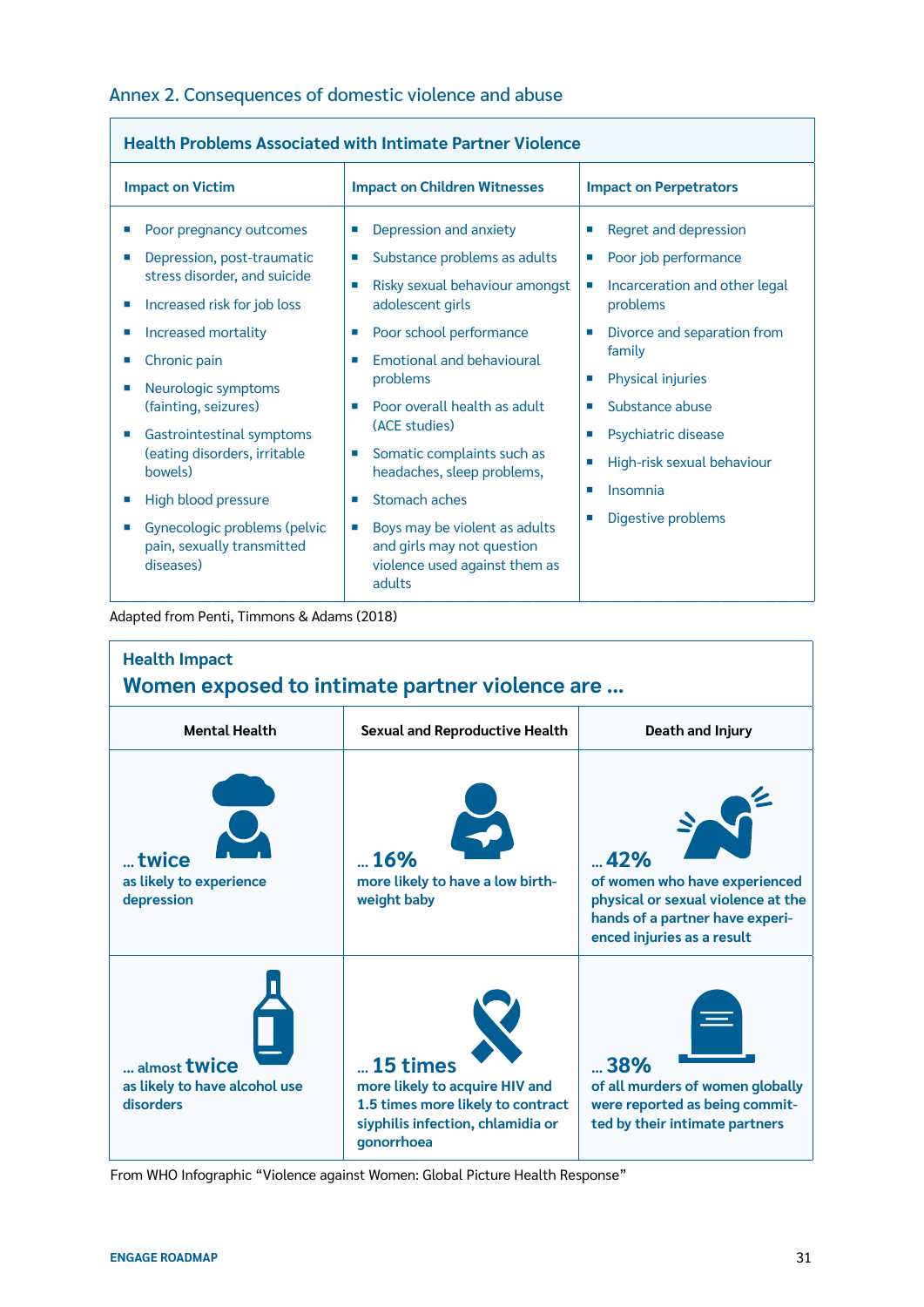#### **The Effects of Domestic Violence on Children**<sup>11</sup>

Witnessing domestic violence can mean SEEING actual incidents of physical/and or sexual abuse. It can mean HEARING threats or fighting noises from another room. Children may also OBSERVE the aftermath of physical abuse such as blood, bruises, tears, torn clothing, and broken items. Finally children may be AWARE of the tension in the home such as their mother's fearfulness when the abuser's car pulls into the driveway.

#### **What are the feelings of children who are exposed to domestic violence?**

Children who are exposed to battering become fearful and anxious. They are always on guard, watching and waiting for the next event to occur. They never know what will trigger the abuse, and therefore, they never feel safe. They are always worried for themselves, their mother, and their siblings. They may feel worthless and powerless.

Children who grow up with abuse are expected to keep the family secret, sometimes not even talking to each other about the abuse. Children from abusive homes can look fine to the outside world, but inside they are in terrible pain. Their families are chaotic and crazy. They may blame themselves for the abuse thinking if they had not done or said a particular thing, the abuse would not have occurred. They may also become angry at their siblings or their mother for triggering the abuse. They may feel rage, embarrassment, and humiliation.

Children of abuse feel isolated and vulnerable. They are starved for attention, affection and approval. Because mom is struggling to survive, she is often not present for her children. Because dad is so consumed with controlling everyone, he also is not present for his children. These children become physically, emotionally and psychologically abandoned.

#### **What behaviors do children who witness domestic violence exhibit?**

The emotional responses of children who witness domestic violence may include fear, guilt, shame, sleep disturbances, sadness, depression, and anger (at both the abuser for the violence and at the mother for being unable to prevent the violence).

Physical responses may include stomachaches and/or headaches, bedwetting, and loss of ability to concentrate. Some children may also experience physical or sexual abuse or neglect. Others may be injured while trying to intervene on behalf of their mother or a sibling.

The behavioral responses of children who witness domestic violence may include acting out, withdrawal, or anxiousness to please. The children may exhibit signs of anxiety and have a short attention span which may result in poor school performance and attendance. They may experience developmental delays in speech, motor or cognitive skills. They may also use violence to express themselves displaying increased aggression with peers or mother. They can become self-injuring.

#### **What are the long-term effects on children who witness domestic violence?**

Whether or not children are physically abused, they often suffer emotional and psychological trauma from living in homes where their fathers abuse their mothers. Children whose mothers are abused are denied the kind of home life that fosters healthy development. Children who grow up observing their mothers being abused, especially by their fathers, grow up with a role model of intimate relationships in which one person uses intimidation and violence over the other person to get their way. Because children have a natural tendency to identify with strength, they may ally themselves with the abuser and lose respect for their seemingly helpless mother. Abusers typically play into this by putting the mother down in front of her children and telling them that their mother is "crazy" or "stupid" and that they do not have to listen to her. Seeing their mothers treated with enormous disrespect, teaches children that they can disrespect women the way their fathers do.

Most experts believe that children who are raised in abusive homes learn that violence is an effective way to resolve conflicts and problems. They may replicate the violence they witnessed as children in their teen and adult relationships and parenting experiences. Boys who witness their mothers' abuse are more likely to batter their female partners as adults than boys raised in nonviolent homes. For girls, adolescence may result in the belief that threats and violence are the norm in relationships.

<sup>11</sup> Retrieved and adapted from: <https://www.domesticviolenceroundtable.org/effect-on-children.html>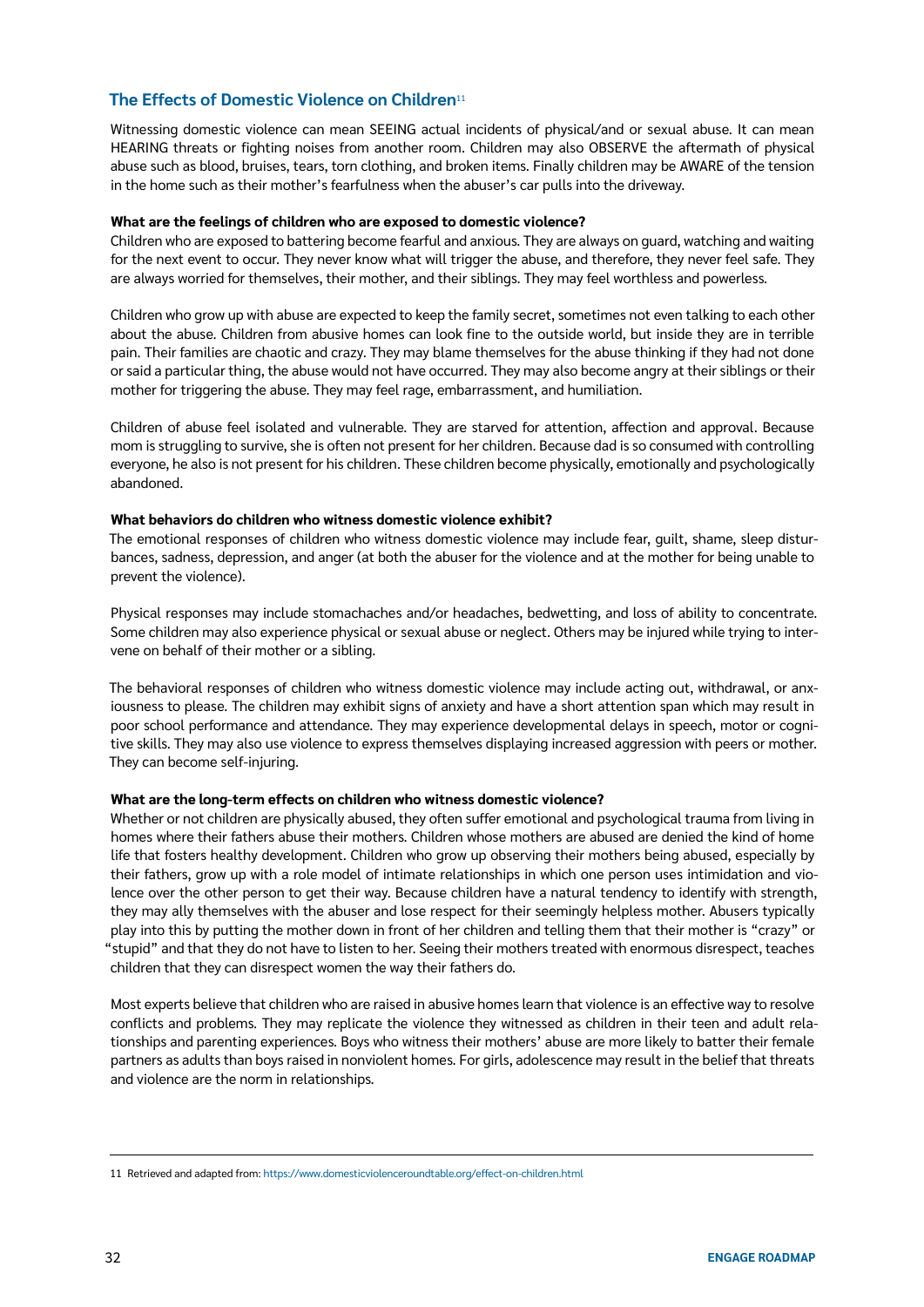Children from violent homes have higher risks of alcohol/drug abuse, post traumatic stress disorder, and juvenile delinquency. Witnessing domestic violence is the single best predictor of juvenile delinquency and adult criminality. It is also the number one reason why children run away.

See also: Sharpen, Joanna (2009). *Improving Safety, Reducing Harm: Children, young people and domestic violence. A practical toolkit for front line professionals.* London: TSO. Available on-line[: http://webarchive.](http://webarchive.nationalarchives.gov.uk/20130124052343/http://www.dh.gov.uk/prod_consum_dh/groups/dh_digitalassets/@dh/@en/@ps/documents/digitalasset/dh_116914.pdf) [nationalarchives.gov.uk/20130124052343/http://www.](http://webarchive.nationalarchives.gov.uk/20130124052343/http://www.dh.gov.uk/prod_consum_dh/groups/dh_digitalassets/@dh/@en/@ps/documents/digitalasset/dh_116914.pdf) [dh.gov.uk/prod\\_consum\\_dh/groups/dh\\_digitalassets/@](http://webarchive.nationalarchives.gov.uk/20130124052343/http://www.dh.gov.uk/prod_consum_dh/groups/dh_digitalassets/@dh/@en/@ps/documents/digitalasset/dh_116914.pdf) [dh/@en/@ps/documents/digitalasset/dh\\_116914.pdf](http://webarchive.nationalarchives.gov.uk/20130124052343/http://www.dh.gov.uk/prod_consum_dh/groups/dh_digitalassets/@dh/@en/@ps/documents/digitalasset/dh_116914.pdf)

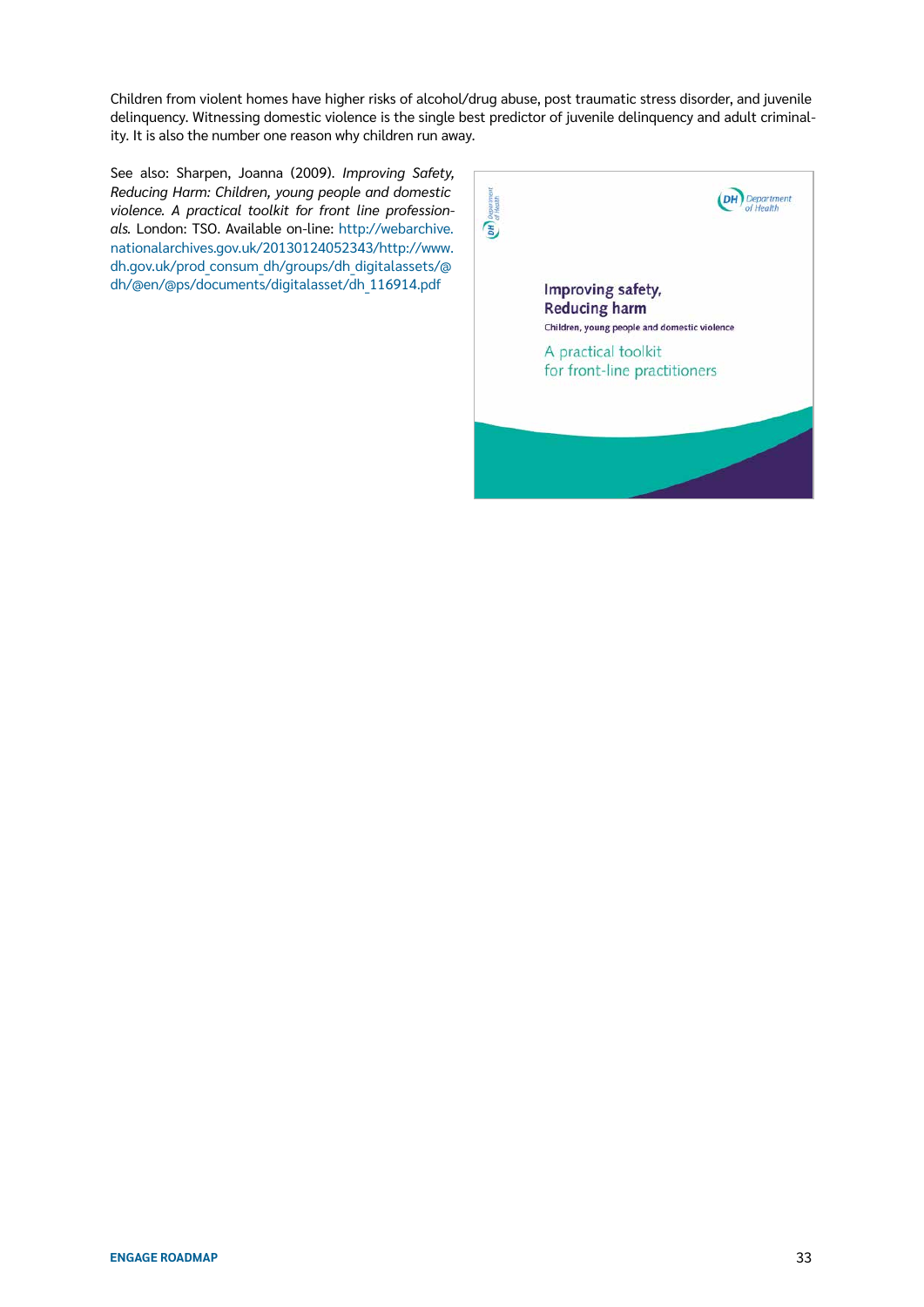#### Annex 3. Reflecting on our own experiences with domestic violence and abuse

What most professionals discover as they gain more information and experience in domestic violence is that training and learning are not enough. Working with domestic violence we always have to consider its social context, understanding it, as does the Istanbul Convention, as "a manifestation of historically unequal power relations between women and men". We as professionals, were born, raised and live in the same society and cultural context of violence and discrimination against women and are also affected by this context and culture.

So, if we want to improve our professional response to male service users who use domestic violence, we not only need to acquire the knowledge and skills to do so, we also need to be aware of how the social context of unequal power relations and of discrimination and violence against women affects us personally. This includes what we view as violence, how we understand it and how we react in the face of it.

Unless we ask ourselves uncomfortable questions on how we deal with any form of violence in our daily lives (some may seem very small) we might be missing out on very important clues from our service users. The men we interviewed on their experience of help-seeking for their violence said that it has been really difficult to find frontline professionals who would address and openly talk about violence. One of them, for example, had been trying to get help from a psychologist, but the professional was not able to discuss the violence: "I told the therapist that I had a 'reactive' character, but he didn't say anything".

We should be able to recognize violent or abusive behaviours in everyday life every time we use them (and probably all of us do at some point), somebody uses them against us and somebody uses them in front of us (but against somebody else). We will be surprised to discover how often we brush away a harsh remark, an offensive answer or a disrespectful attitude. These behaviours all need to be recognized and uncovered in order to be "de-normalized" so that we can be able to call out abusive behaviour without minimization.

We invite you, as an exercise, to take a small test, which we ask men to respond to identify the violence and abuse they might be using12. You can take it from the three perspectives mentioned above: behaviours you have used, behaviours you have received and behaviours you have witnessed:

- $\Box$  Do you sometimes behave like you are your partner's boss?
- $\Box$  Do you say or do things that you regret later?
- $\Box$  Are you trying to control everything?
- $\Box$  Is it difficult for you to control yourself sometimes?
- $\Box$  Is/are your child/children or partner ever afraid of you?
- $\Box$  Is your relationship influenced by your behaviour?
- $\Box$  Are you doing harm to the people you love the most?
- $\Box$  Have you ever tried to prevent your partner from doing something they wanted to do? (like dress in a way you didn't like, go out with friends, have a job or study)
- $\Box$  Have you ever followed or controlled your partner's movements (perhaps by calling or constantly sending messages at strange times)?
- $\Box$  Have you ever frightened your partner and/or children with your behaviour?
- $\Box$  Have you ever pressured your partner or other women to have sex when they did not want to?
- $\Box$  Are you jealous and/or have you ever accused your partner of paying too much attention to someone else?

<sup>12</sup> Test taken from the website of one of the partners of this project a perpetrator centre Centro di Ascolto Uomini Maltrattanti (CAM) in Florence, [www.centrouominimaltrattanti.org](http://www.centrouominimaltrattanti.org) inspired by Men's Referall Service Australia 2009 website.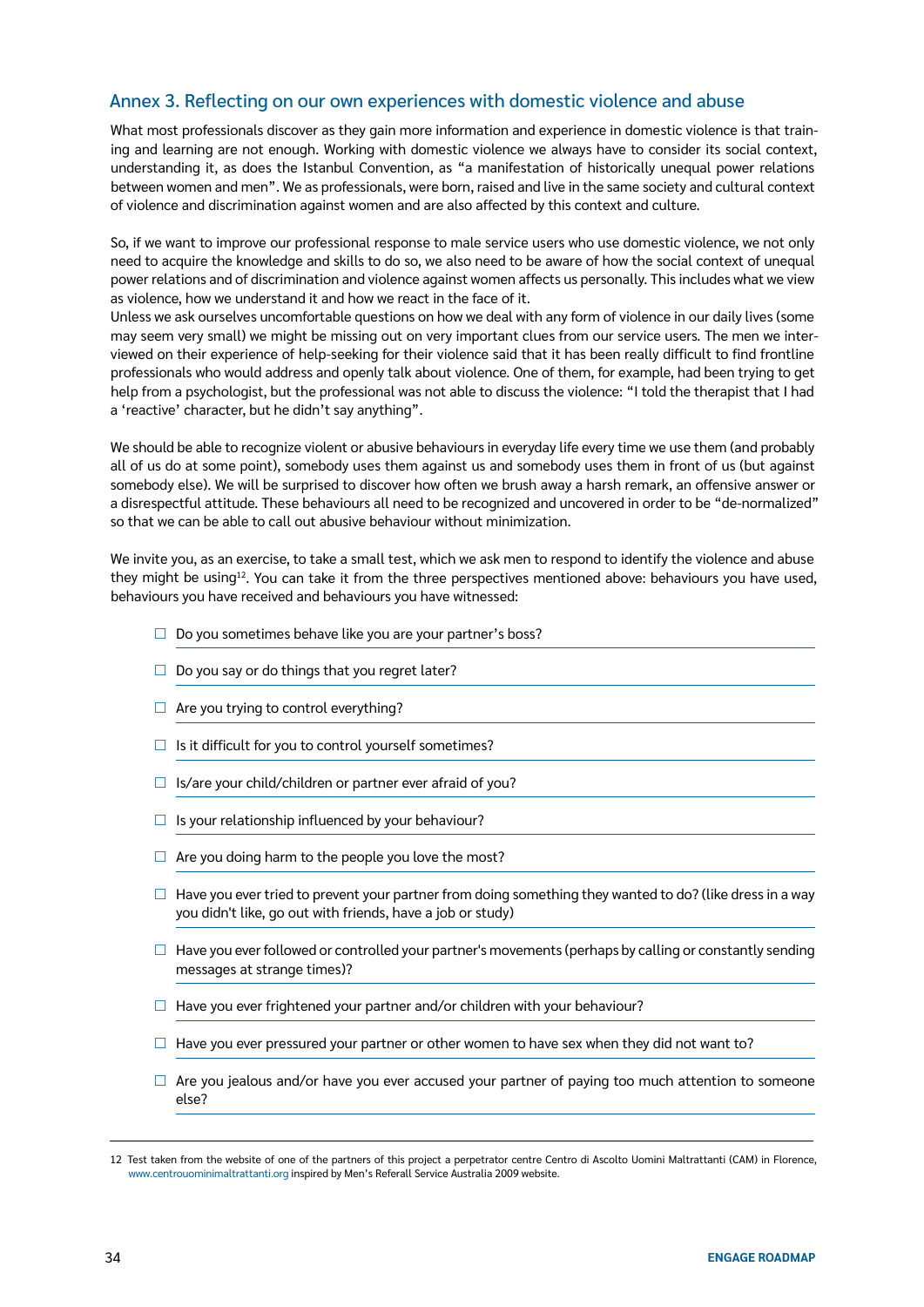- $\Box$  Have you ever offended, criticized or made your partner and/or your children feel stupid about their ideas?
- $\Box$  Have you ever slapped, beaten or pushed your partner or threatened to do so?
- $\square$  Do you control your household finances, perhaps controlling all the expenses and not allowing your partner to use money for personal things?

If you answered yes to two or more of these questions you have a starting point to observe these behaviours under a different lens. To be able to work with domestic violence it is fundamental to start from our own experience and reflect on how we may have been victims, perpetrators or witnesses of violence ourselves, how this has impacted us and how these experiences, in turn, may affect our personal and professional responses to violence and abuse. We suggest you extend these personal reflections into conversations with your team members or supervisors, if you feel comfortable to do so.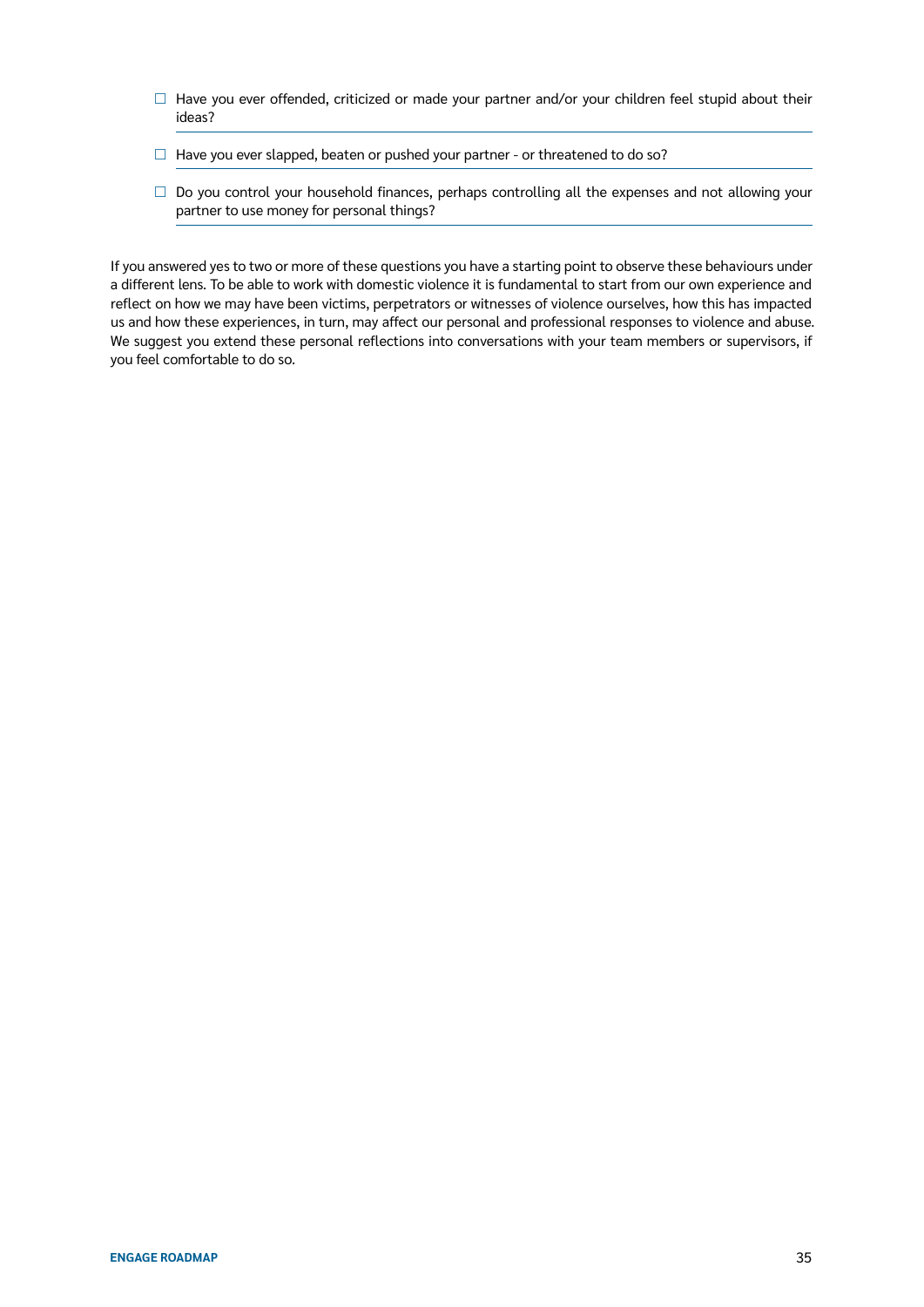#### Annex 4. Different positions and the therapeutic relationships they produce

The following table intends to summarize three possible positions towards the men and their violence, the collusiveone that doesn't challenge the violence and thus will hardly produce any change, the confronting one that will probably create a defensive reaction and little change in the man and the understanding (but critical) position described above.

| Different positions and the therapeutic relationships they produce                                     |                                                                                                            |                                                                                                                 |  |  |  |
|--------------------------------------------------------------------------------------------------------|------------------------------------------------------------------------------------------------------------|-----------------------------------------------------------------------------------------------------------------|--|--|--|
| <b>Collusion</b>                                                                                       | <b>Balanced</b>                                                                                            | <b>Confrontation</b>                                                                                            |  |  |  |
| Alliance forms                                                                                         | Alliance forms with the part of him<br>that wants to change                                                | No Alliance, rather opposition                                                                                  |  |  |  |
| Session is experienced with<br>feelings of closeness                                                   | Sessions are difficult because the<br>man experiences internal conflicts<br>and feelings of vulnerability  | Sessions are difficult because of<br>the conflict with the man, who<br>mainly feels angry                       |  |  |  |
| There is little challenge or conflict                                                                  | You make gentle but persistent<br>invitations to the man to challenge<br>himself                           | There is a high level of challenge<br>and conflict                                                              |  |  |  |
| You sit alongside him to review<br>others' behaviours                                                  | You assist him to review his abusive<br>behaviours.                                                        | You confront him with his<br>wrongdoings.                                                                       |  |  |  |
| You empathise when he talks<br>about himself as a victim of<br>others                                  | You empathise when he feels bad<br>about his abuse                                                         | You don't empathise at all                                                                                      |  |  |  |
| Much of the interview is spent<br>reviewing other people's<br>behaviours and the impact on the<br>man. | Much of the interview is used to<br>review the man's abusive behaviour<br>and its impact on others         | Much of the time is spent on<br>confronting the man with how<br>badly he acted and the man<br>defending himself |  |  |  |
| The session is non-judgemental                                                                         | You invite the man to make<br>judgments about his own behaviour<br>and empathise with how hard<br>that is. | You let the man know your<br>judgments - both professional and<br>personal - about his behaviour.               |  |  |  |
| The man might feel much more<br>understood by you than by his<br>partner                               | The man may come to value and<br>respect your help                                                         | The man dislikes you and may let<br>you down                                                                    |  |  |  |

Table adapted from Iwi & Newman (2015, p. 26)

In relation to positioning, it is important to emphasize that the professional will have a reflective and critical role regarding the abusive behaviour of the man, and that therefore it will be an essential part of the work of the professional to evaluate the damage that has been caused. The mobilization for change will happen when the man experiences internal conflict or dissonance which becomes unsustainable for him. For this to happen, the interviewer's job will be to help build the part of the man that wants a better life, the part of his self with which violence and abuse do not fit well, the part that cares about his family and he would feel very bad if someone hurt them.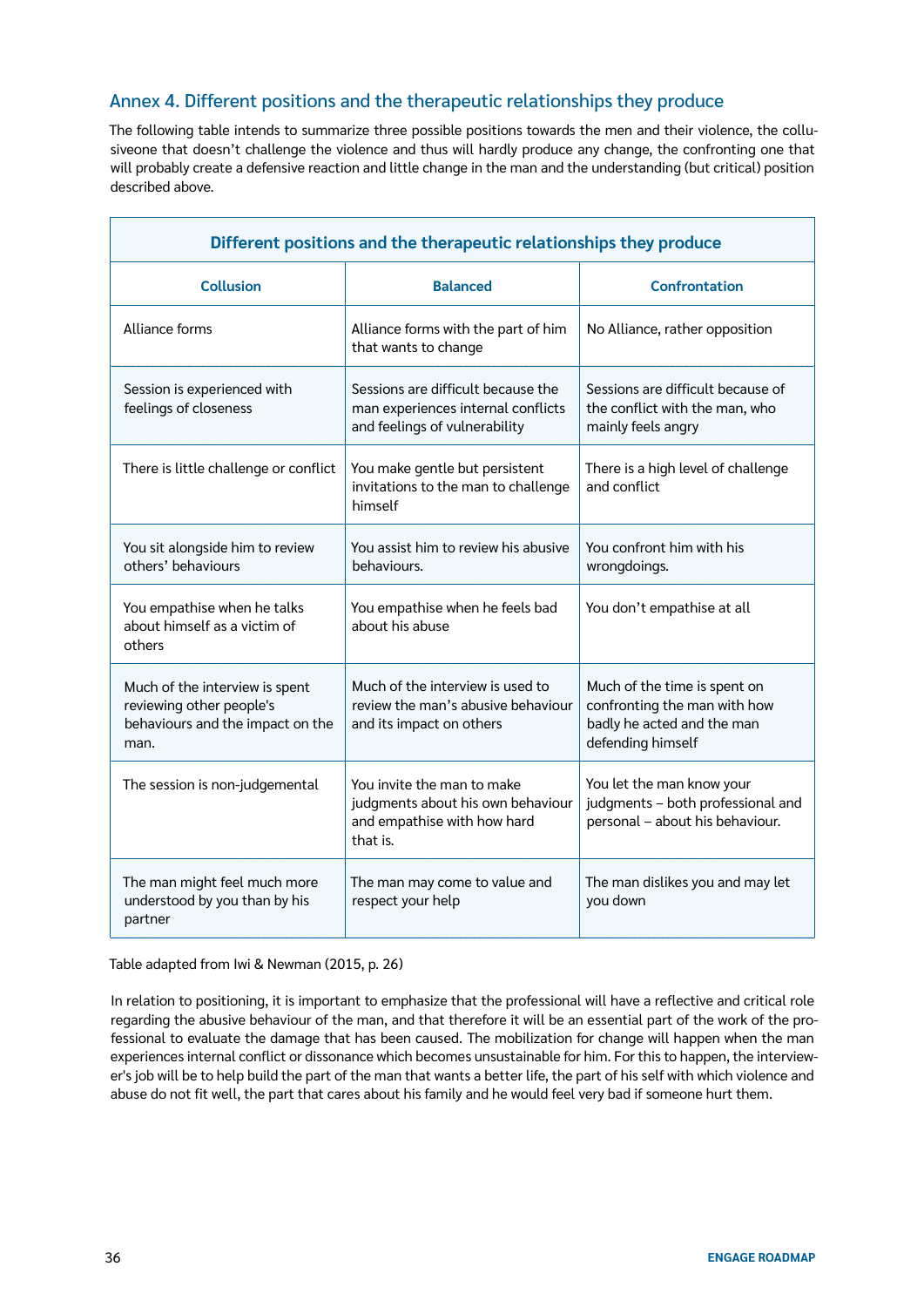#### Annex 5. Exploring the use of violence in more detail

Frontline professionals have a responsibility to identify signs of domestic violence and abuse, ask about it and motivate men to change prior to referral to a perpetrator programme. Specialised professionals work with men to explore the different types of violence he uses, its severity and frequency and the consequences it has (had) on his partner, his children, other people involved (family and friends) and on himself. This can be very useful to motivate him for a referral (step 4) and to evaluate the risk he might be posing on others. It can also be of interest to know about the history of his use of violence and possible patterns in it, especially if there has been an increase in severity or frequency lately.

It is helpful to ask an introductory question like: "Is it ok if I ask you some more specific questions about this?" Some questions you might ask about the history of his use of violence are:

- ¡ "Do you remember the first time you got physical in a fight / laid your hand on your partner?"
- "What was the worst thing you've ever done to her?" "What would she say was the worst thing you did to her?" "How do you think she felt then?"
- "What was the last incident of being abusive to her?"
- ¡ "Did/has your behaviour changed towards your partner during pregnancy?"
- ¡ "Are you aware of any patterns is the abuse getting worse or more frequent?"
- ¡ "How are the children affected?"
- "Have you assaulted your partner in front of the children?"
- ¡ "Have you ever assaulted or threatened your partner with a knife or other weapon?"
- ¡ "Have the police ever been called to the house because of your behaviour?"
- ¡ "What worries you most about your behaviour?"
- ¡ "Have you ever used violence in other relationships?" "Please, tell me more about it."

Other questions have to do with his history of suffering or witnessing violence:

- ¡ "Have you ever been abused or have you ever suffered violence as a child?" "Or at any other time in your life?"
- "Was there violence in your home, between your parents?" "What do you remember?" "How did you feel about it?"

Also, you should explore the use of the following different kinds of violence and abuse in the recent past and present:

- Emotional abuse
- Coercive and controlling behaviours
- Physical violence
- Sexual violence
- **EXECONOMIC Viol[e](http://www.fsa.me.uk/uploads/7/6/5/6/7656227/violence_and_abuse_inventories.pdf)nce**

The following two behaviour inventories, version A for abusive behaviours and version V for violent behaviours, were created by Calvin Bell from Safer Families/Ahimsa and are available on-line at: [http://www.fsa.me.uk/up](http://www.fsa.me.uk/uploads/7/6/5/6/7656227/violence_and_abuse_inventories.pdf)[loads/7/6/5/6/7656227/violence\\_and\\_abuse\\_inventories.pdf](http://www.fsa.me.uk/uploads/7/6/5/6/7656227/violence_and_abuse_inventories.pdf)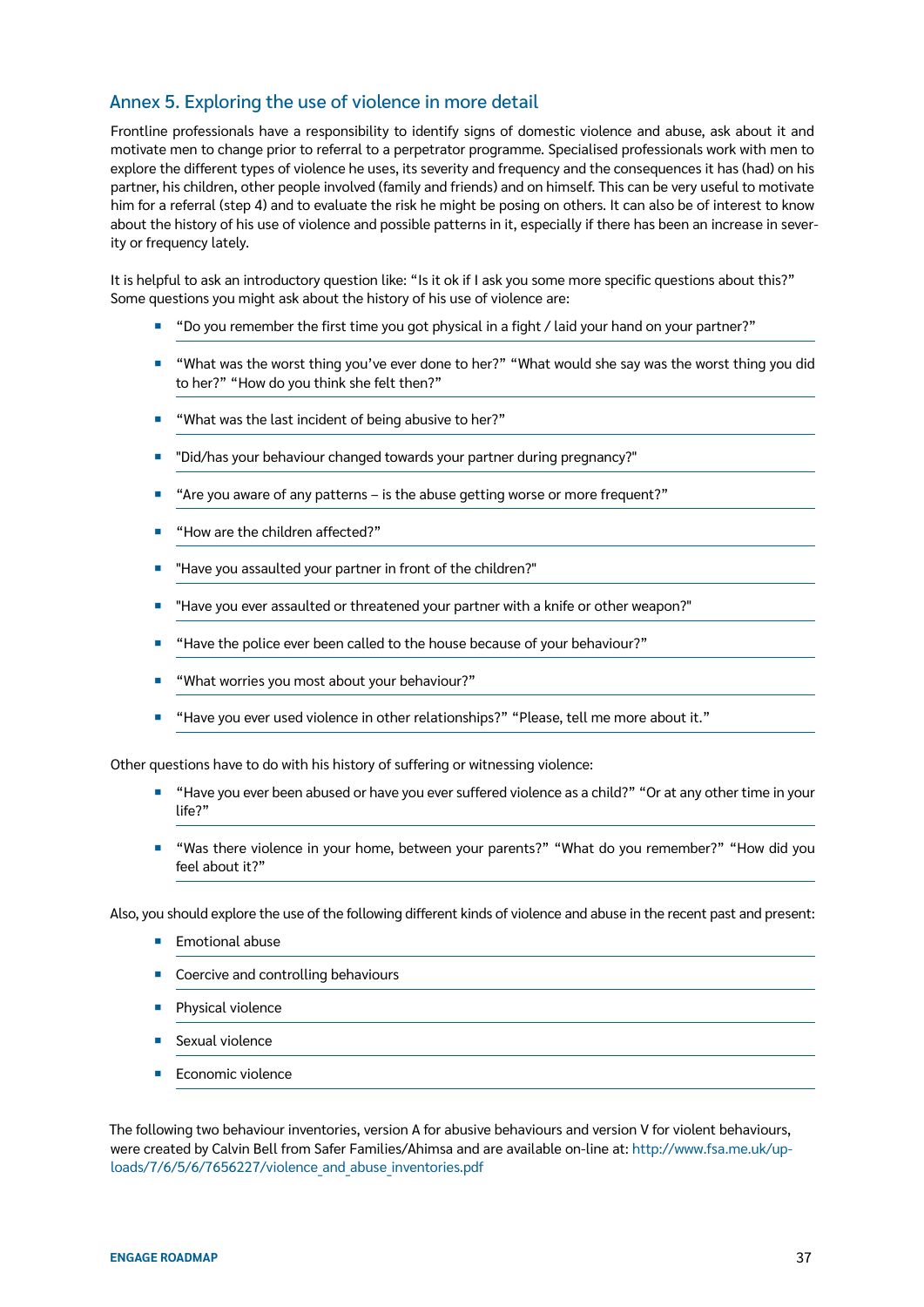| Name<br>Date                         |                                                                                                                                                                                                                                                                                 |      |              |            |   |                   |
|--------------------------------------|---------------------------------------------------------------------------------------------------------------------------------------------------------------------------------------------------------------------------------------------------------------------------------|------|--------------|------------|---|-------------------|
| <b>BEHAVIOUR INVENTORY A (abuse)</b> |                                                                                                                                                                                                                                                                                 |      |              |            |   |                   |
| ?                                    | $\overline{\mathbf{3}}$<br>1<br>$\overline{2}$<br>0                                                                                                                                                                                                                             |      |              |            | 4 |                   |
| don't know                           | never                                                                                                                                                                                                                                                                           | once | occasionally | frequently |   | constantly        |
| Score<br>yourself<br>here            | Instructions. Using the scale above, place a score in each box in the left-hand col-<br>umn to indicate how often you have behaved towards your (ex-) partner in the way<br>described. Then score her in the right-hand column. Delete or change any words<br>that don't apply. |      |              |            |   | Score<br>her here |
|                                      | Insulted her (such as calling her a hurtful name)                                                                                                                                                                                                                               |      |              |            |   |                   |
|                                      | Humiliated her (made fun of her)                                                                                                                                                                                                                                                |      |              |            |   |                   |
|                                      | Told her that she was worthless or ugly                                                                                                                                                                                                                                         |      |              |            |   |                   |
|                                      | Told her that she was stupid or mad                                                                                                                                                                                                                                             |      |              |            |   |                   |
|                                      | Told her that she was a bad parent                                                                                                                                                                                                                                              |      |              |            |   |                   |
|                                      | Told her that no-one else would put up with her                                                                                                                                                                                                                                 |      |              |            |   |                   |
|                                      | Told her that she wouldn't be able to cope on her own                                                                                                                                                                                                                           |      |              |            |   |                   |
|                                      | Tried to stop her having contact with her friends or family                                                                                                                                                                                                                     |      |              |            |   |                   |
|                                      | Insisted on accompanying her whenever she went out                                                                                                                                                                                                                              |      |              |            |   |                   |
|                                      | Locked her in                                                                                                                                                                                                                                                                   |      |              |            |   |                   |
|                                      | Insisted on knowing who she was with at all times you were not together                                                                                                                                                                                                         |      |              |            |   |                   |
|                                      | Accused her unfairly of having sex with other men                                                                                                                                                                                                                               |      |              |            |   |                   |
|                                      | Followed her or checked up on her when you were not together                                                                                                                                                                                                                    |      |              |            |   |                   |
|                                      | Threatened to kill yourself if she left you                                                                                                                                                                                                                                     |      |              |            |   |                   |
|                                      | Threatened to report her to the police/social services/immigration if she left you                                                                                                                                                                                              |      |              |            |   |                   |
|                                      | Threatened to kidnap the child/ren if she left you                                                                                                                                                                                                                              |      |              |            |   |                   |
|                                      | Told her that you would never let her bring up the child/ren with another man                                                                                                                                                                                                   |      |              |            |   |                   |
|                                      | Insisted she obey you or tried to control just about everything she did                                                                                                                                                                                                         |      |              |            |   |                   |
|                                      | Insisted she carry out housework to your standard                                                                                                                                                                                                                               |      |              |            |   |                   |
|                                      | Forced her to cook meals that you chose                                                                                                                                                                                                                                         |      |              |            |   |                   |
|                                      | Forced her to wear clothes or make-up that you chose for her                                                                                                                                                                                                                    |      |              |            |   |                   |
|                                      | Controlled the money (e.g. dictated how the family income was spent)                                                                                                                                                                                                            |      |              |            |   |                   |
|                                      | Put her on an 'allowance' or made her ask or beg for money                                                                                                                                                                                                                      |      |              |            |   |                   |
|                                      | Made her account for every penny her spent                                                                                                                                                                                                                                      |      |              |            |   |                   |
|                                      | Made false allegations about her to the police/social services (delete as necessary)                                                                                                                                                                                            |      |              |            |   |                   |
|                                      | Frightened her with your temper                                                                                                                                                                                                                                                 |      |              |            |   |                   |
|                                      | Punched or kicked the door, wall or furniture                                                                                                                                                                                                                                   |      |              |            |   |                   |
|                                      | Stopped her using the phone to get help                                                                                                                                                                                                                                         |      |              |            |   |                   |
|                                      | Intentionally damaged her clothes, possessions or property                                                                                                                                                                                                                      |      |              |            |   |                   |
|                                      | Swore and shouted in her face                                                                                                                                                                                                                                                   |      |              |            |   |                   |
|                                      | Physically threw her out of the home                                                                                                                                                                                                                                            |      |              |            |   |                   |
|                                      | Smashed plates or threw food or objects around                                                                                                                                                                                                                                  |      |              |            |   |                   |
|                                      | Threatened her by raising your fist at her                                                                                                                                                                                                                                      |      |              |            |   |                   |
|                                      | Threatened her with an object                                                                                                                                                                                                                                                   |      |              |            |   |                   |
|                                      | Threatened to kill her                                                                                                                                                                                                                                                          |      |              |            |   |                   |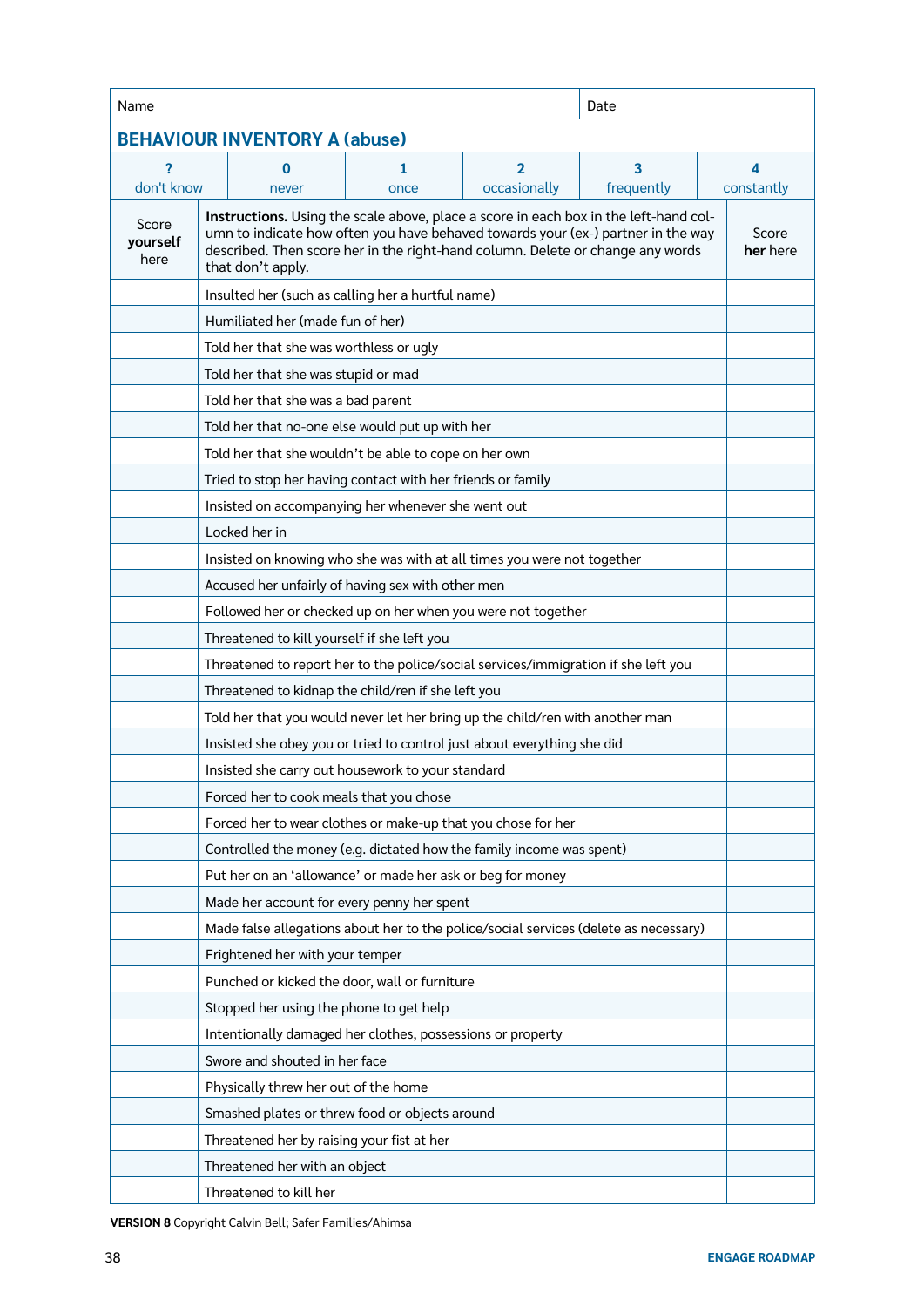| Name                                    |                                                                                                                                                                                                                               |  |  | Date |                             |  |
|-----------------------------------------|-------------------------------------------------------------------------------------------------------------------------------------------------------------------------------------------------------------------------------|--|--|------|-----------------------------|--|
| <b>BEHAVIOUR INVENTORY V (violence)</b> |                                                                                                                                                                                                                               |  |  |      |                             |  |
| 2<br>don't know                         | 3<br>$\overline{2}$<br>1<br>0<br>occasionally<br>frequently<br>once<br>never                                                                                                                                                  |  |  |      | 4<br>constantly             |  |
| I've done<br>this<br>to her             | Instructions. using the scale above, place a score in each box in the left-hand<br>column to indicate how often you have behaved towards your (ex-) partner in the<br>way described. Then score her in the right-hand column. |  |  |      | She's<br>done this<br>to me |  |
|                                         | spat at her                                                                                                                                                                                                                   |  |  |      |                             |  |
|                                         | poked her with my finger                                                                                                                                                                                                      |  |  |      |                             |  |
|                                         | pushed her                                                                                                                                                                                                                    |  |  |      |                             |  |
|                                         | dragged her by the clothes, arm, leg, or hair (delete as necessary)                                                                                                                                                           |  |  |      |                             |  |
|                                         | held her by the arms or shoulders                                                                                                                                                                                             |  |  |      |                             |  |
|                                         | grabbed or shook her (delete as necessary)                                                                                                                                                                                    |  |  |      |                             |  |
|                                         | pinned her up against the wall                                                                                                                                                                                                |  |  |      |                             |  |
|                                         | pulled her hair                                                                                                                                                                                                               |  |  |      |                             |  |
|                                         | threw her around                                                                                                                                                                                                              |  |  |      |                             |  |
|                                         | twisted or bent her finger, arm or leg (delete as necessary)                                                                                                                                                                  |  |  |      |                             |  |
|                                         | pinched, scratched or squeezed her (delete as necessary)                                                                                                                                                                      |  |  |      |                             |  |
|                                         | bit her                                                                                                                                                                                                                       |  |  |      |                             |  |
|                                         | poured or threw a drink or other liquid over her (delete as necessary)                                                                                                                                                        |  |  |      |                             |  |
|                                         | threw things at her that could hurt                                                                                                                                                                                           |  |  |      |                             |  |
|                                         | burnt her with a cigarette                                                                                                                                                                                                    |  |  |      |                             |  |
|                                         | slapped her                                                                                                                                                                                                                   |  |  |      |                             |  |
|                                         | hit her with the back of my hand                                                                                                                                                                                              |  |  |      |                             |  |
|                                         | punched her to the arm, leg, body, head or face (delete as necessary)                                                                                                                                                         |  |  |      |                             |  |
|                                         | kicked her in the arm, leg, body, head or face (delete as necessary)                                                                                                                                                          |  |  |      |                             |  |
|                                         | banged her head                                                                                                                                                                                                               |  |  |      |                             |  |
|                                         | head-butted her                                                                                                                                                                                                               |  |  |      |                             |  |
|                                         | pushed her down the stairs                                                                                                                                                                                                    |  |  |      |                             |  |
|                                         | smothered her mouth                                                                                                                                                                                                           |  |  |      |                             |  |
|                                         | held her by the throat                                                                                                                                                                                                        |  |  |      |                             |  |
|                                         | tried to choke or strangle her                                                                                                                                                                                                |  |  |      |                             |  |
|                                         | hit her with an object                                                                                                                                                                                                        |  |  |      |                             |  |
|                                         | stabbed her                                                                                                                                                                                                                   |  |  |      |                             |  |
|                                         | assaulted her when you knew she was pregnant                                                                                                                                                                                  |  |  |      |                             |  |
|                                         | punched her in the abdomen when you knew she was pregnant                                                                                                                                                                     |  |  |      |                             |  |

**VERSION 8** Copyright Calvin Bell; Safer Families/Ahimsa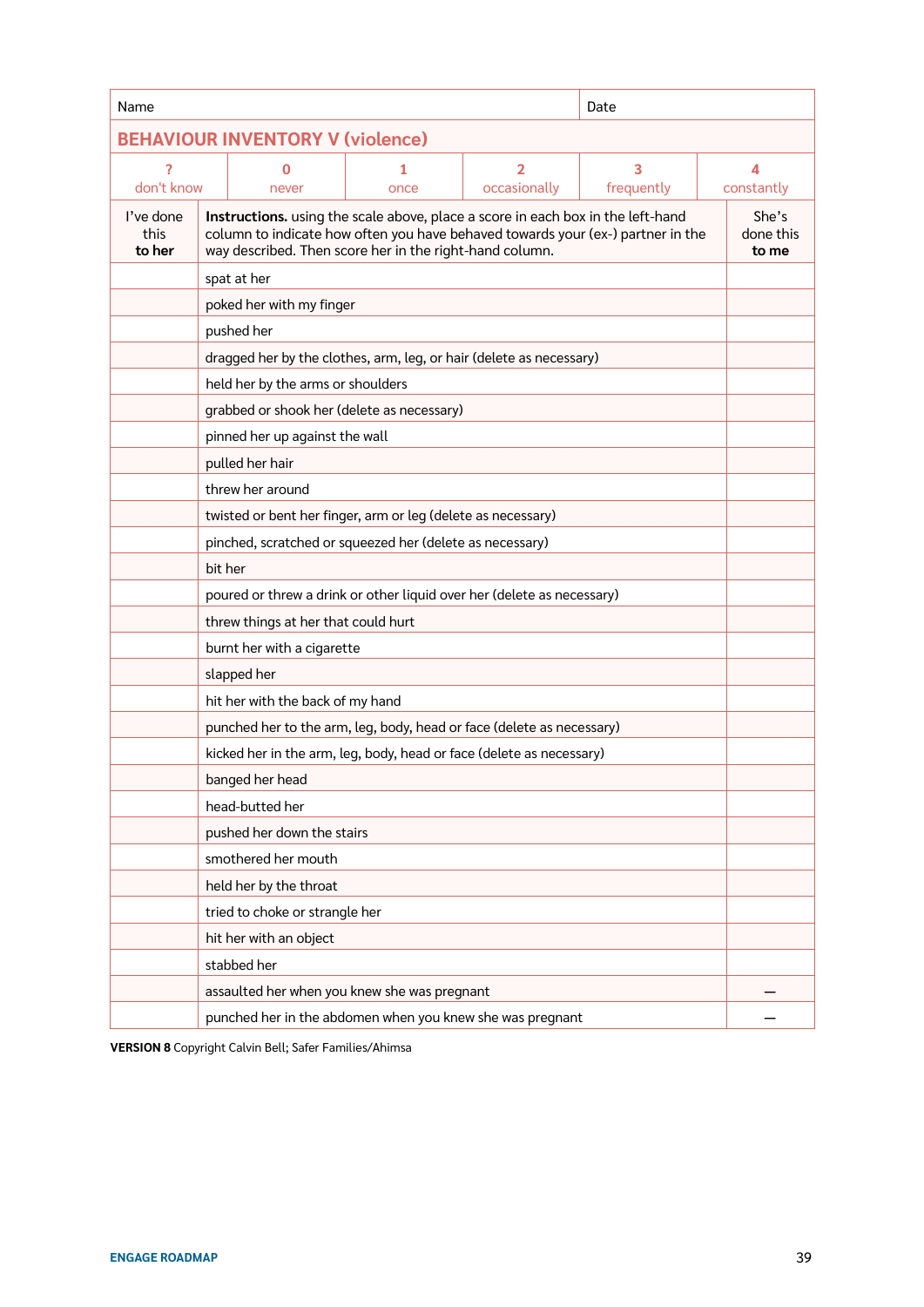#### Annex 6. Risk assessment and management

#### **Risk assessment**

To be able to improve the safety of victims/survivors and prevent future violence and abuse it is helpful for service providers to assess the risks that are posed by a perpetrator and to determine what steps can be taken to reduce it. Both safety measures for the victims and risk management strategies (including interventions) with the perpetrators should be informed by risk assessment.

As a frontline worker, it might not be your task to do a formal risk assessment, but you will have to assess risk (implicitly or explicitly) to be able to take the abovementioned decisions on safety measures and risk management.

There are mainly three forms in which risk factors are identified and evaluated in risk assessment:

- ¡ clinical assessment (based on the experience of the professional),
- actuarial assessment (research-based "test" with pre-established weightings of the risk factors that professionals have to tick as absent or present),
- ¡ structured clinical assessment (a list of evidence-based risk factors guides the professional in their assessment/judgement).

In any case, risk assessment can only be as good as the information it is based on. Therefore, in assessing risk you should try to include as many sources of information as possible, especially the partner's perspective, since the women's perception of danger has been proven to be the single best predictor of future violence, but also police records and information from any other agency attending to the man or his family. If the information is mainly provided by the perpetrator, the limitations in accuracy of risk assessments should be taken into account and will partly depend on the trust developed in the working relationship.

There are quite a few risk assessment tools or instruments available<sup>13</sup>, although most of them are developed for the use based on the information provided by the victim/survivor. In the context of the work with perpetrators in Europe two of them stand out as the most used but available only in English<sup>14</sup>:

- 1. **SARA (Spousal Assault Risk Assessment; Kropp, Hart, Webster & Eaves, 1994)** The SARA is a checklist to assist case management determining risk for violence that might occur in the context of spousal assault
- 2. **DASH-RIC (Domestic Abuse, Stalking and Honour Based Violence Risk Identification Checklist)**15 is designed to help practitioners identify high risk cases of domestic abuse, stalking and honour based violence

If you are part of a coordinated community response against domestic violence or a local roundtable, we would highly recommend for you to use the risk assessment tool used there (or by your local survivor support service).

<sup>13</sup> See the useful overview provided in the PROTECT project: http://fileserver.wave-network.org/trainingmanuals/PROTECTI Protecting High Risk Victims 2011 English.pdf

<sup>14</sup> See Ginés, Geldschläger et al. (2014)

<sup>15</sup> See [http://www.safelives.org.uk/sites/default/files/resources/Dash%20for%20IDVAs%20FINAL\\_0.pdf](http://www.safelives.org.uk/sites/default/files/resources/Dash%20for%20IDVAs%20FINAL_0.pdf)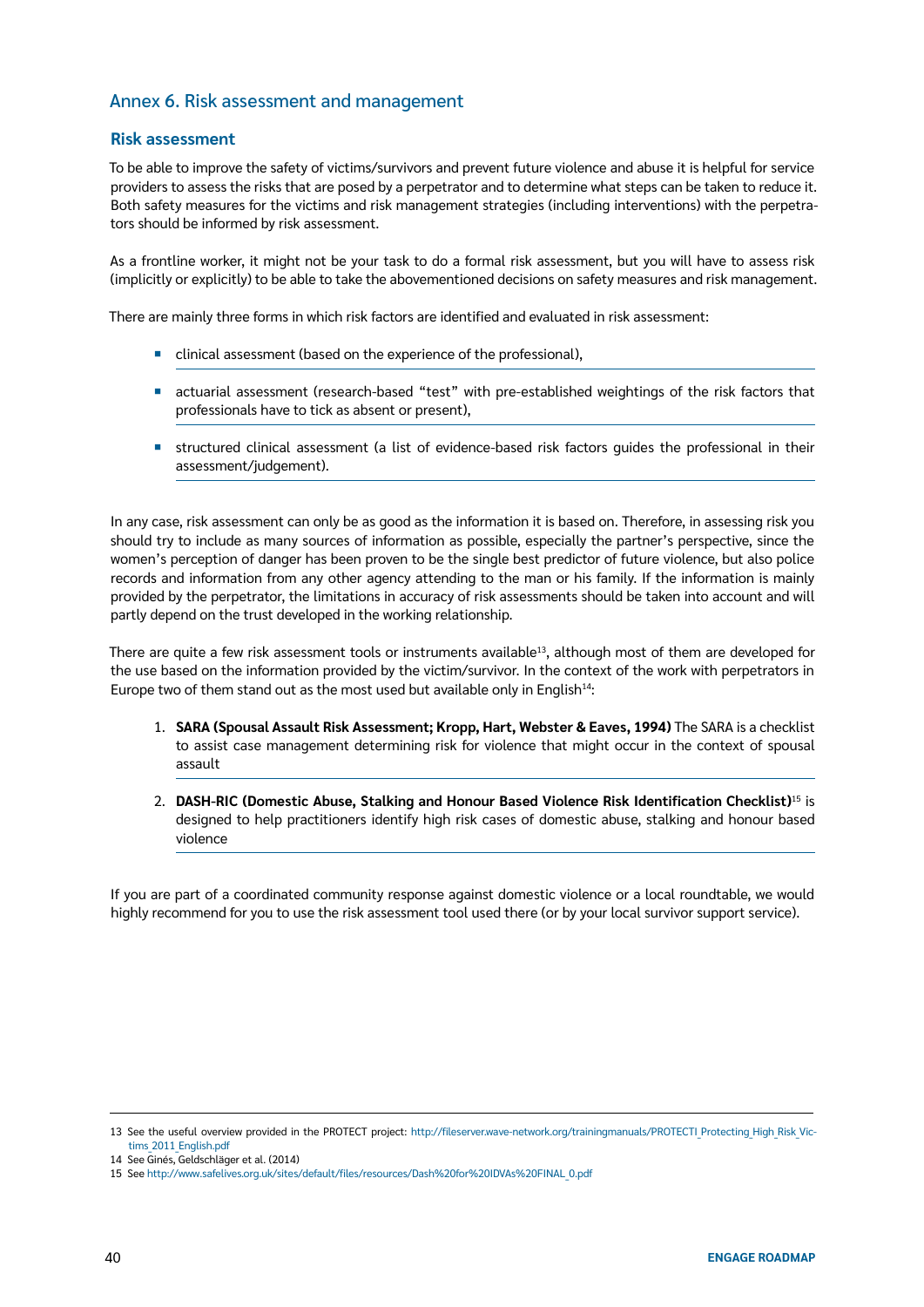Most risk assessment instruments are based on similar empirically derived risk factors, some of which are static (unchanging factors like personal characteristics, past events or permanent circumstances) and others dynamic (personal characteristics or circumstances that change). The level of risk decreases or increases as the dynamic risk factors change and it is therefore important to monitor risk in an ongoing way and reassess if you observe changes in dynamic risk factors. Some of the main risk factors are:

- Victim fears for her own or her child/ren's safety
- Recent or imminent separation
- Child custody or access disputes
- Past assault of family members
- Past assault of strangers or acquaintances
- Past breach or ignoring of injunctions, court orders or conditions
- Victim and/or witness of "family" violence as child or adolescent
- Substance misuse
- Recent mental ill-health relating to violence
- Past physical assault of partner
- Partner pregnant or recently given birth
- Sexual assault or sexual jealousy
- Past use of weapons or threats of death
- Recent escalation in frequency or severity of assaults
- Extreme minimisation or denial of domestic violence history
- Attitudes that support or condone domestic abuse
- Recent relationship problems
- Recent employment problems
- Attempted strangulation (choking)
- Suicidal tendencies or threats or attempts to commit suicide by the perpetrator
- New partner in victim's life
- Past threats and/or harm to children
- Past assault on victim while pregnant

#### **Risk management**

Depending on the risk of future violence assessed and the particular circumstances and needs of each case/family, different risk management strategies should be put in place by the coordinated community response / system of agencies involved. As a frontline professional and depending on your role, you might be in a position to recommend or initiate some of these risk management strategies, but you should certainly **collaborate in developing them in coordination with other services.**

Especially if you assess **a high, immediate risk** for considerable harm to the (ex-) partner and/or children, you will have to take any necessary measures to protect them including reporting to the relevant authorities / police forces and informing the victim/survivor and other relevant services. If possible, this should be explained to the man so he does not attribute any intervention by the authorities to the victim/survivor.

In high and medium risk cases, **monitoring** the perpetrator and the risk he poses on the (ex-) partner and/or children is another important risk management strategy. It can include frequent contacts (face-to-face or by telephone) with the perpetrator, as well as with the potential victim/survivor and other relevant people (e.g., other health or social workers involved, probation officers, family members, co-workers) in the form of face-to-face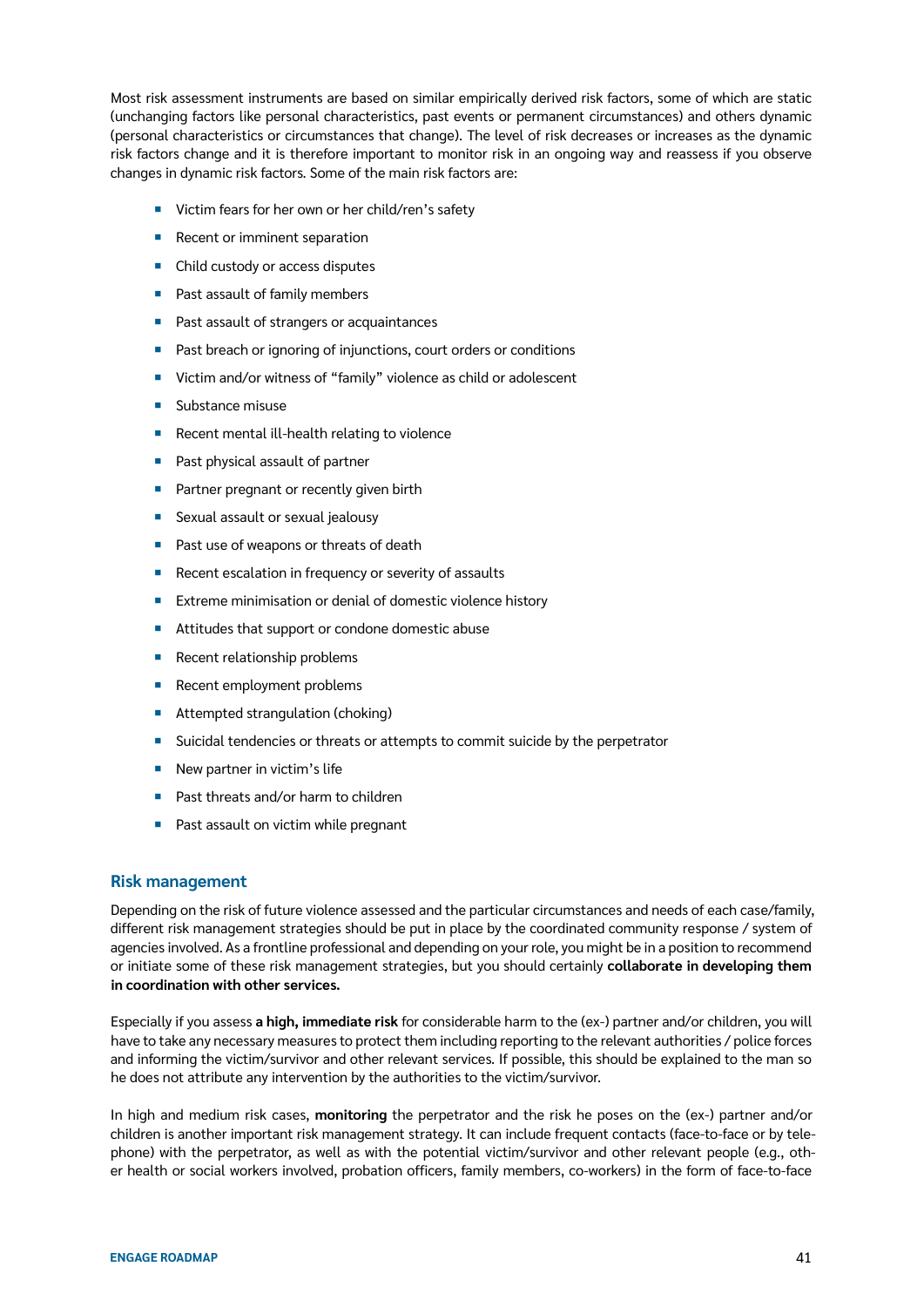meetings or telephone calls. These contacts convey a sense of surveillance to the perpetrator that can help reduce his violent and abusive behaviour and, on the other hand, serve to monitor risk factors over time identifying possible "red flags" of imminent or high risk.

Depending on the complexity of the case and the level of risk, shared risk management might be established either through separate communications with different services or, if required, through face-to-face meetings or Skype/ telephone conferences with all professionals / services involved (e.g. multi-agency risk-assessment conferences – MARACs<sup>16</sup>).

If possible (the man has acknowledged his use of violence – at least to some degree – and shown some motivation to change) the man should be involved in managing the risk he poses to the victims/survivors. In this case, you might share the outcome of your risk assessment and your concern for the safety of his (ex-) partner and/or children with him and discuss the most effective measures to reduce this risk under their current circumstances. These should focus on ways he can contribute to improved safety by reducing his violence and abuse. Possible risk management strategies include:

- complying with any police or court orders, protection or restraining orders or civil court decisions on child custody, contact, etc.,
- $\blacksquare$  leaving the family home for a (limited) time period (until things have calmed down),
- leaving the house / walking away when he feels he is getting angry/frustrated and could become violent or abusive,
- allowing the victim/survivor to leave (with the children) if she feels unsafe,
- not drinking or taking drugs for some time / at home, before being with his (ex-) partner or children,
- ¡ finding a support person/s who he can turn to if he needs help or a place to cool off and who can support him with the agreed measures and his process of change in general,
- ¡ referral to a specialist domestic violence program, or appropriate form of individual counselling,
- referral to other specialist services for possible related problems such as substance abuse or mental health.

While discussing his role in creating safety for his (ex-) partner and/or children with the man you should:

- help him to recognise the choices he makes when continuing (or even escalating) their violence and abuse, and their responsibility in choosing to stop his use of violence,
- ¡ hold him accountable by highlighting the criminal nature of his violence and discussing its possible legal consequences.

16 See <http://www.safelives.org.uk/sites/default/files/resources/MARAC%20FAQs%20General%20FINAL.pdf>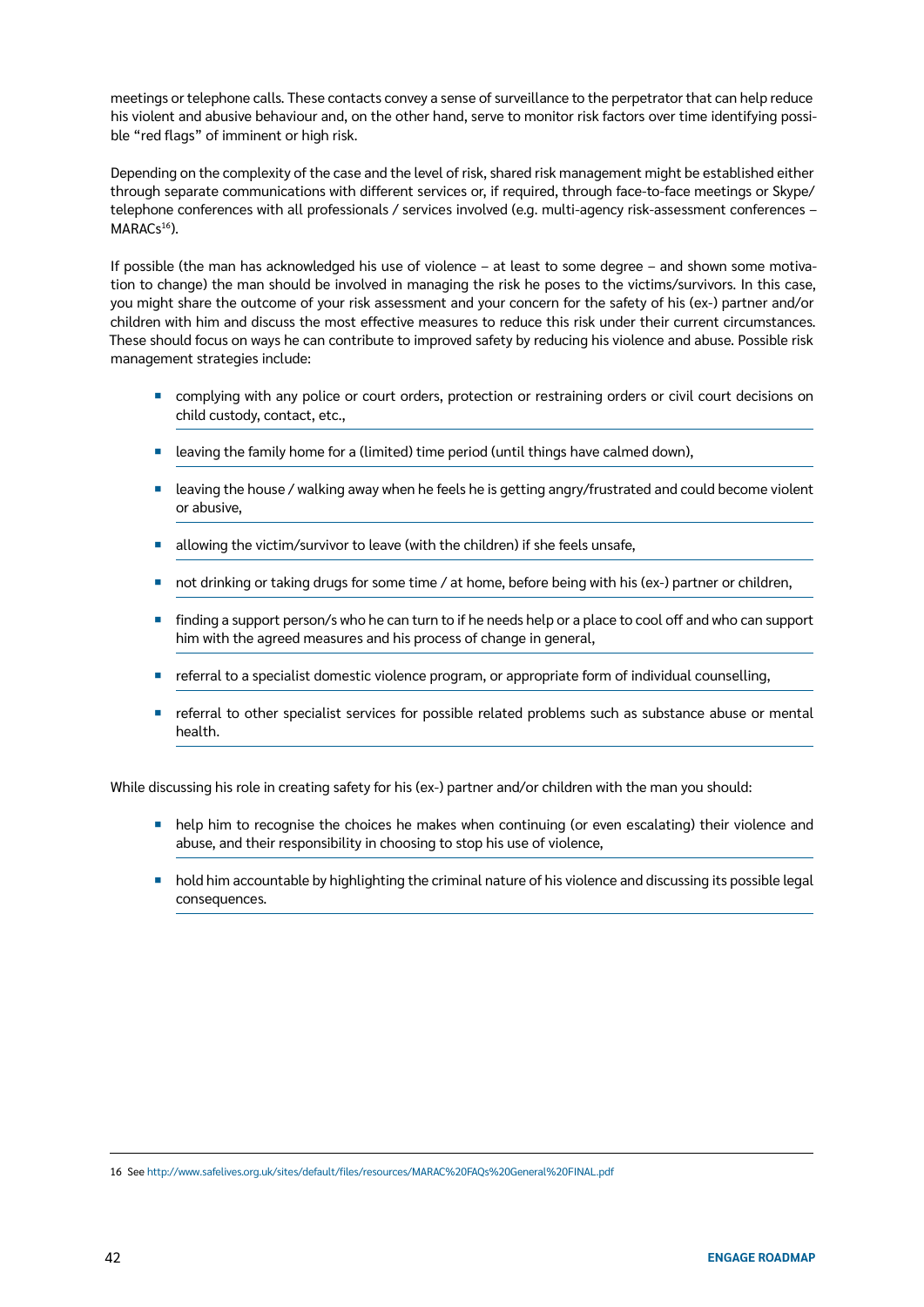#### Annex 7. Motivational Interviewing

Motivational interviewing<sup>17</sup> is a counseling method that helps people resolve ambivalent feelings and insecurities to find the internal motivation they need to change their behaviour. It is based on the following ideas:

- 1. The motivation to change is elicited from the man and is not imposed from the outside.
- 2. It is the task of the man, and not the interviewer, to articulate and resolve their ambivalences
- 3. Direct persuasion is not an effective method to resolve ambivalences.
- 4. The style of the interview is always calm and reflective.
- 5. The interviewer is a manager in helping the man to examine and resolve his ambivalence.
- 6. The willingness to change is not a personality trait of the client / user, but a fluctuating product of interpersonal interaction.
- 7. The therapeutic relationship is more that of an ally or partner than of an expert.

Motivational Interviewing requires a shift from "telling" the man what to do to inviting him to reflect on his behaviour and its consequences in the light of his own values and goals. It is based on the following principles (see graphic below):

| <b>Five Principles of</b><br><b>MOTIVATIONAL INTERVIEWING</b> |                                                                                                                                     |  |  |  |  |  |
|---------------------------------------------------------------|-------------------------------------------------------------------------------------------------------------------------------------|--|--|--|--|--|
|                                                               | <b>Express empathy for the client</b>                                                                                               |  |  |  |  |  |
|                                                               | Develop discrepancy between<br>the client's goals and values and<br>their current behavior, particularly<br>regarding substance use |  |  |  |  |  |
|                                                               | <b>Avoid argumentation and direct<br/>confrontation</b>                                                                             |  |  |  |  |  |
| fighting it                                                   | Roll with client resistance, instead of                                                                                             |  |  |  |  |  |
|                                                               | Support the client's <b>self-efficacy</b> , or<br>their belief that they can change                                                 |  |  |  |  |  |
|                                                               |                                                                                                                                     |  |  |  |  |  |

Adapted from Lee (2017)

Using MotivationaI Interviewing, professionals can tailor motivational strategies to the man's stage of change according to the Prochaska and DiClemente (1986) model, as can be seen in the following table:

<sup>17</sup> See Dia et al. (2009)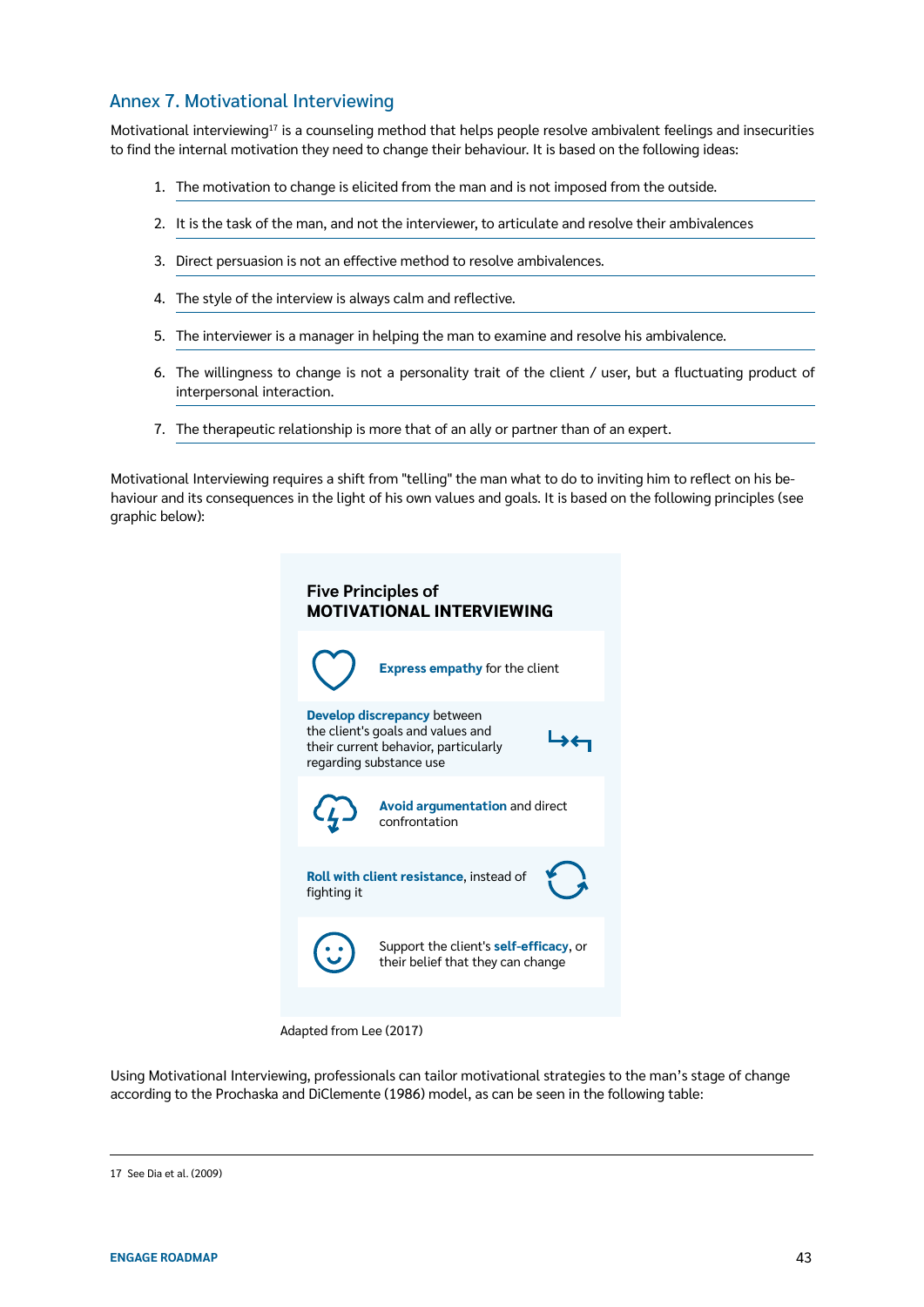| <b>Stage of change</b>  | Man's position and discourse                                                                                                                                                                                                                                                       | <b>Professionals' motivational tasks</b>                                                                                                                                                                                                                                                                                                                                                                                                                                                                  |
|-------------------------|------------------------------------------------------------------------------------------------------------------------------------------------------------------------------------------------------------------------------------------------------------------------------------|-----------------------------------------------------------------------------------------------------------------------------------------------------------------------------------------------------------------------------------------------------------------------------------------------------------------------------------------------------------------------------------------------------------------------------------------------------------------------------------------------------------|
| <b>PRECONTEMPLATION</b> | The man is not ready to change,<br>he denies or minimizes violence<br>and blames others for his problem<br>("It's all a big lie"; "It's her who's<br>abusing me"; "She's driving me<br>nuts"; "She's crazy, it's her who<br>needs treatment").                                     | Raise doubt and increase the<br>patient's perception of the risks<br>and problems with their current be-<br>haviour (e.g.: "Do you know what<br>happens to your children when you<br>scream?"). Inform about perpetra-<br>tor programmes (brochure).                                                                                                                                                                                                                                                      |
| <b>CONTEMPLATION</b>    | The man starts to think that his<br>violence is a problem and that he<br>should do something about it, but<br>doesn't take eny decision or action<br>yet ("I'm starting to realize the<br>harm I'm doing when I get angry";<br>"Maybe somebody should help me<br>control myself"). | Weigh up the pros and cons of<br>change with the man and work on<br>helping them tip the balance by:<br>exploring ambivalence and<br>alternatives (e.g.: "You say that<br>she provokes you but you rec-<br>ognize that your reactions are a<br>problem").<br>identifying reasons for change/<br>×.<br>risks of not changing (e.g.: "How<br>do you imagine the relationship<br>with your son if you stopped<br>screaming at home?").<br>increasing the man's confidence<br>ш<br>in their ability to change |
| <b>PREPARATION</b>      | The man has decided to change<br>and is preparing the first steps ("I<br>will go to the programme because<br>it is my last opportunity"; "I want<br>to be a better father but I don't<br>know how").                                                                               | Help the man to develop a realistic<br>plan for making a change, set<br>clear goals (e.g.: "You can make an<br>appointment with this programme<br>and then tell me how it is going").                                                                                                                                                                                                                                                                                                                     |
| <b>ACTION</b>           | The man is starting to change<br>his behaviour with some success.<br>("When I get very nervous I do<br>what we said I would").                                                                                                                                                     | Help the man to take steps toward<br>change (explanations, examples),<br>follow him up on them and ensure<br>rewards for successful steps (e.g.:<br>"Many men can change starting a<br>programme as you are doing").                                                                                                                                                                                                                                                                                      |
| <b>MAINTENANCE</b>      | The man has been able to sustain<br>behaviour change for some time<br>and uses strategies to prevent<br>relapse. ("I control myself much<br>better now"; I try to avoid conflicts<br>to not get too angry").                                                                       | Monitor and support the process,<br>help the man to identify and use<br>strategies to prevent relapse. Em-<br>pathize with the difficulties. (e.g.:<br>"I know it's hard work for you and<br>it's a long way, but don't give up").                                                                                                                                                                                                                                                                        |
| <b>RELAPSE</b>          | The man has used violent or<br>abusive behaviour again.                                                                                                                                                                                                                            | Help the patient renew the<br>processes of contemplation and<br>action; normalise relapse (without<br>colluding with the violence) and<br>reframe/us it as a learning oppor-<br>tunity; give hope and continue<br>to support. (e.g.: "Sometimes it<br>can happen that you get it wrong<br>again but that does not mean that<br>what you did is useless").                                                                                                                                                 |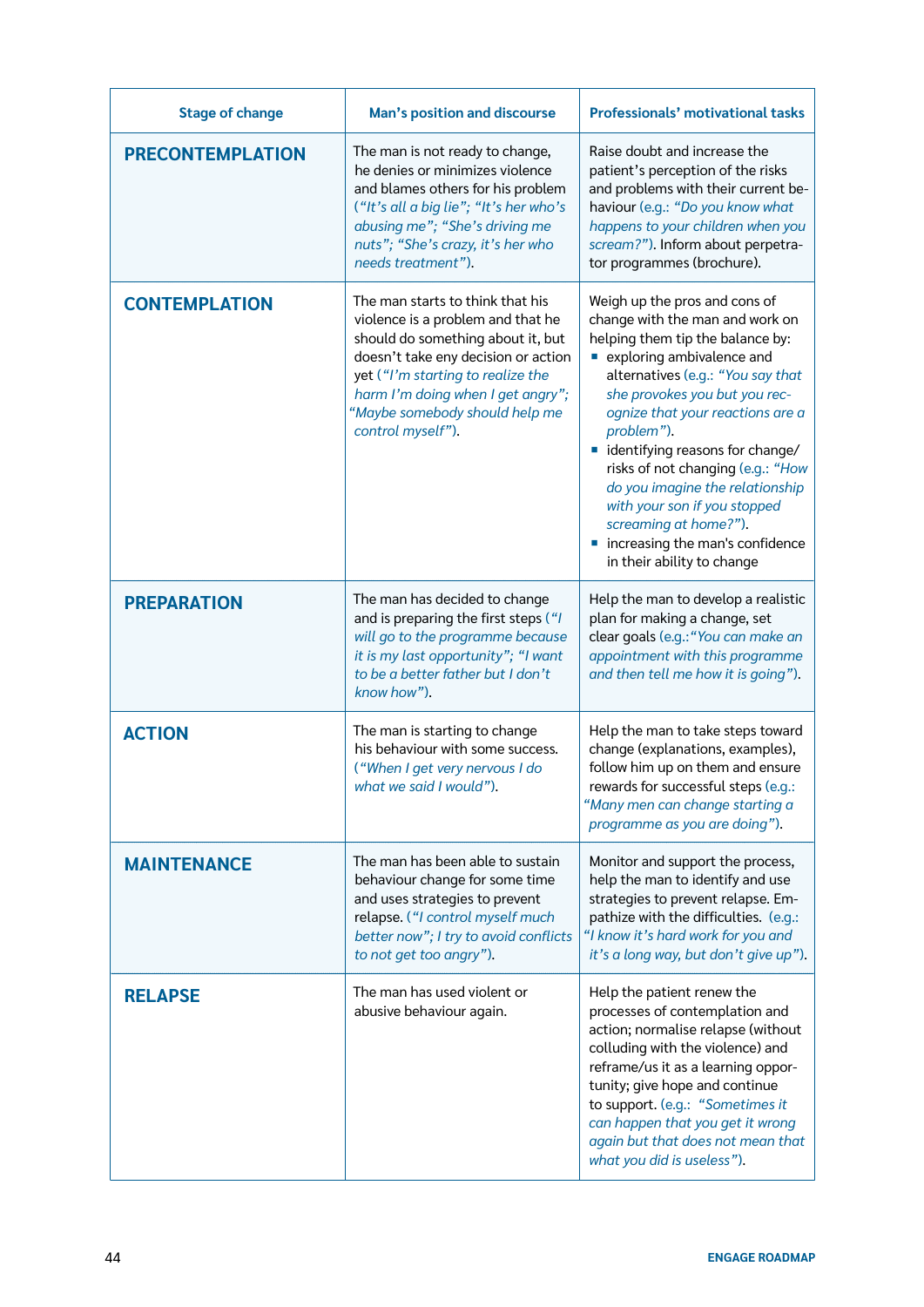

 $\bigcup_{i=1}^n$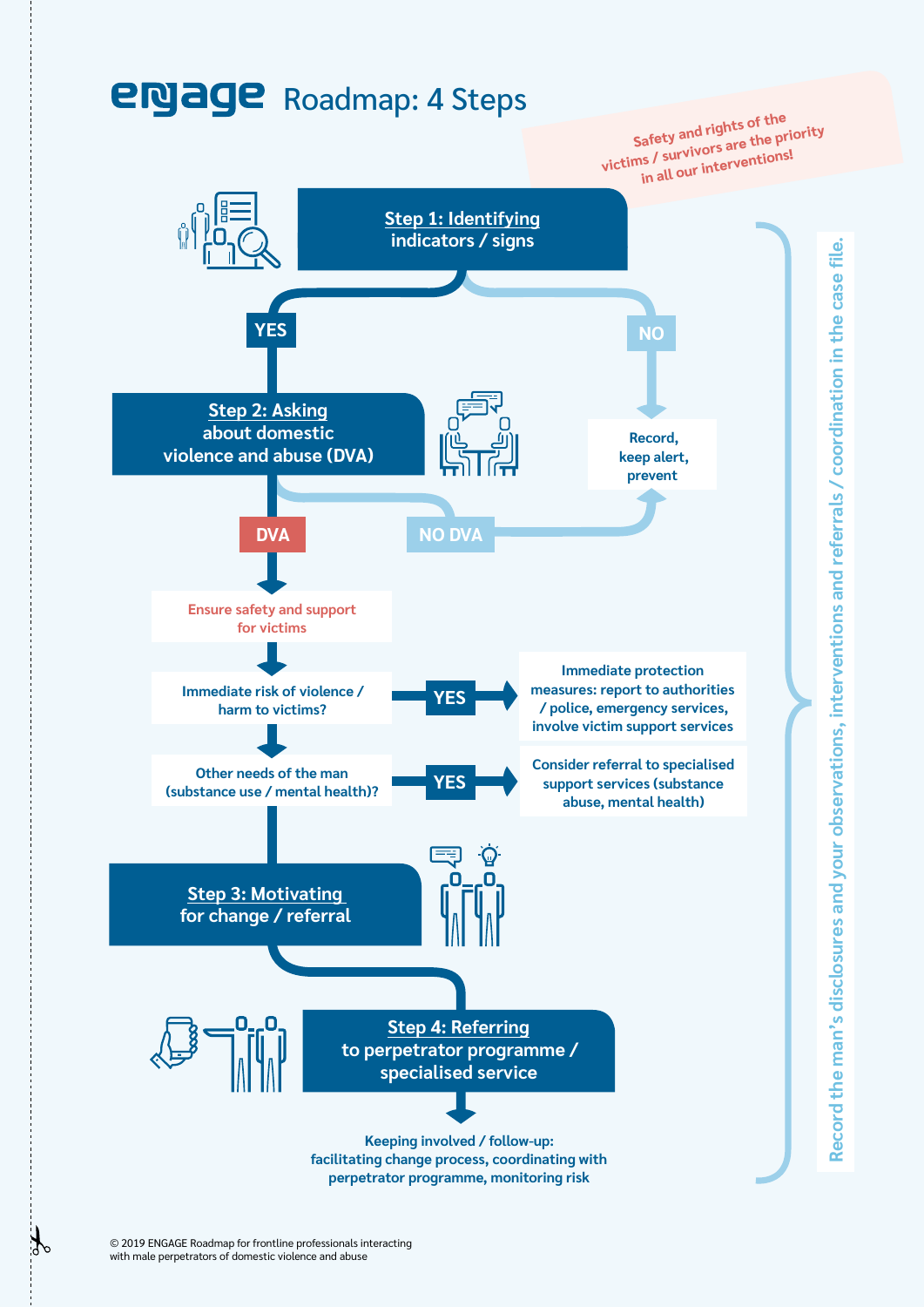|  |  | - |
|--|--|---|
|  |  |   |
|  |  |   |
|  |  |   |
|  |  |   |
|  |  |   |
|  |  |   |
|  |  |   |

Notes